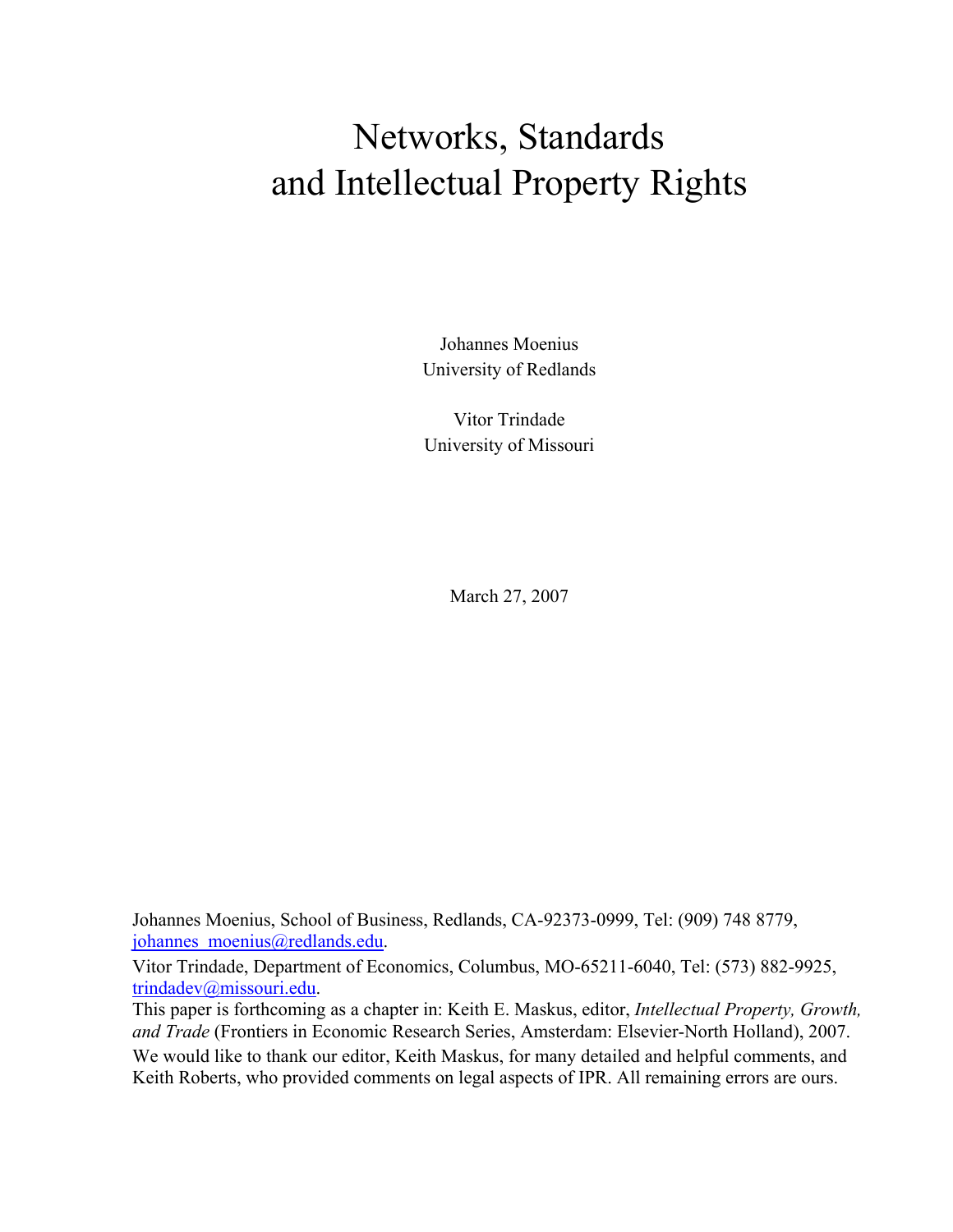## **1. Introduction**

This chapter addresses issues that lie at the intersection between intellectual property rights (IPR) and network effects, especially in the context of the global economy. Some of the relevant questions are: (1) How do IPR influence the provision of goods exhibiting network effects? (2) How do network effects in turn influence the creation of intellectual property (IP)? And (3) how do aspects of the global economy interact with both IPR and network effects? We synthesize what is known from the existing literature to answer these questions.<sup>1</sup>

## *1.1 Outline of the Issue*

<u>.</u>

Katz and Shapiro (1985) define that a good has (positive) network effects if its utility to each single user increases with the number of users consuming it.2 Common examples are communication devices such as telephones, fax machines, and computers. Obtaining one such machine serves little purpose, if no other users have a compatible one. Cultural goods also tend to have consumption network effects. For example, one reason why we watch sports is to be able to discuss them with friends. Language is both a communication device and a cultural good, for its usefulness to a speaker relates directly to the number of people who understand it.

The foregoing are all examples of so-called direct network effects. Katz and Shapiro also define indirect network effects, which occur when complementary products or infrastructure are needed in order to use a good. For example, software needs hardware, electrical machinery needs

<sup>&</sup>lt;sup>1</sup> We do not attempt to cover all of the available literature. For a summary on IPR, see Menell and Scotchmer (2007). Maskus (2000) provides a comprehensive overview of all the issues of IPR in the global economy. An early review of the literature on network effects can be found in David and Greenstein (1990). For a recent comprehensive review, see Farrell and Klemperer (2007).

<sup>&</sup>lt;sup>2</sup> See Liebowitz and Margolis (1994) for a discussion on network effects versus network externalities.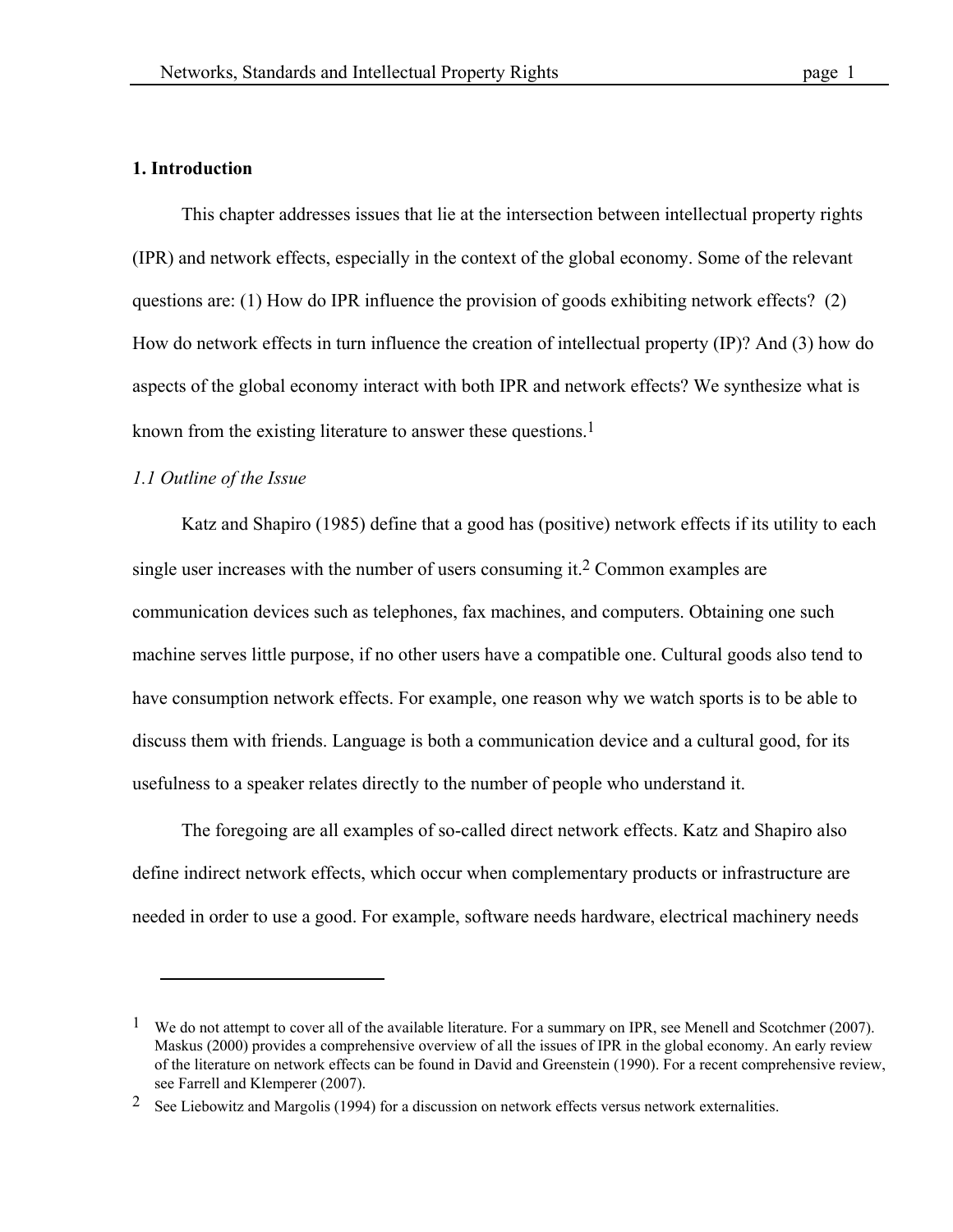electricity, and automobiles need gasoline and service stations. The higher the quality and the wider the variety of the complementary products, the higher is the willingness to pay for the original product.

Many – although not all – of the goods that exhibit network effects are technologically sophisticated. As such they tend to have the following characteristics. First, many are goods where the creation and protection of IP is of paramount importance. Second, for complementary products to work properly with each other, an interface between different types of products needs to be defined. The specifications of these interfaces are frequently established as standards. If different countries adopt different standards, trade in products adhering to standards is affected. Since this influences the size of a given network, social welfare changes beyond the usual relative cost considerations.

How do IPR interact with network effects in the global economy? Note that insufficient IPR protection in a country may affect the provision of complementary infrastructures, goods and services needed for the consumption of a good. For example, software makers may be reluctant to supply in countries where a single copy can be pirated into millions of copies. This reduces the potential consumption network effects for hardware users. Therefore, one might favor complete and universal coverage of IPR in the world as the best means to maximize (world) welfare. However, that view would have to be qualified, on several fronts.

First, it is well known that in the presence of market imperfections, in particular when strategic interaction is important, maximizing world welfare is different from maximizing the welfare of any single country. Such strategic interactions are likely to be important for goods that exhibit network effects, since their very nature may lead to monopoly or oligopoly production. Moreover, dynamic effects such as "tipping" render the potential payoff for a single firm quite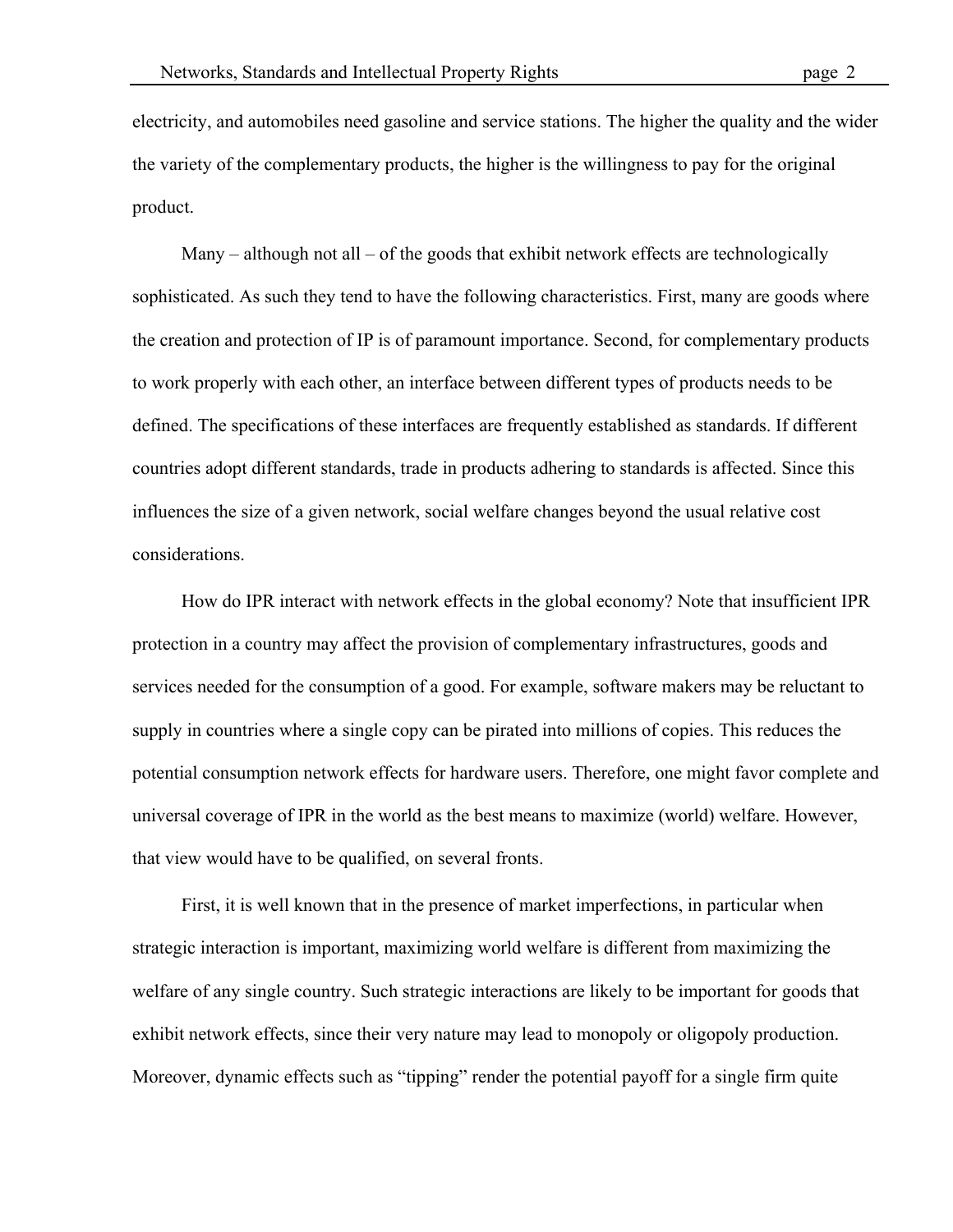large.3 Therefore individual countries may attempt to tip world markets towards their domestic network products, a strategy facilitated by sufficient IP protection. Second, standards for complex products often embody IP owned by firms from different countries. When establishing a standard, individual firms may use their IPR to bargain monopoly rents away form other firms, which in some cases may lead to inefficiency. Finally, it can be in firms' own interest to have low protection of IPR. Firms may even condone piracy, as an effective means to enlarge their markets. This can be profit-maximizing, since it increases the willingness to pay of legitimate consumers. Furthermore, if tipping is expected, firms may allow piracy to cause tipping in favor of their network products.

We conclude, therefore, that the interaction of network effects and IP issues is both important and complex to analyze. Goods that embody both are globally ubiquitous and economically important. It is this interaction that we address in this chapter.

## *1.2. Empirical Evidence on Networks Effects*

<u>.</u>

Much of the evidence on goods with network effects, and on IP issues of such goods, has been gathered in the information technology sector. For example, Gandal (1994) estimates a hedonic pricing model for the market for spreadsheets, which in the time period concerned (1986-1991) was dominated by one product Lotus 1-2-3. Besides using variables that measure the desirability of different spreadsheets,<sup>4</sup> he includes a variable for compatibility with the Lotus format, and a variable for whether the program can link with external databases. His results suggest that the latter two characteristics enhance the value of a spreadsheet. Arguably, the first characteristic measures direct network effects, while the second measures indirect network effects.

<sup>&</sup>lt;sup>3</sup> Tipping can occur when two or more network technologies compete with each other, such as Apple PCs versus WINTEL PCs (those that use Intel Processors and the Microsoft Windows Operating System). One system's small advantage leads all new complementary goods producers or consumers to join the marginally stronger system.

<sup>&</sup>lt;sup>4</sup> For example, whether the spreadsheet can recalculate automatically when new entries are made,,sort data on at least two levels and has basic graphic capabilities.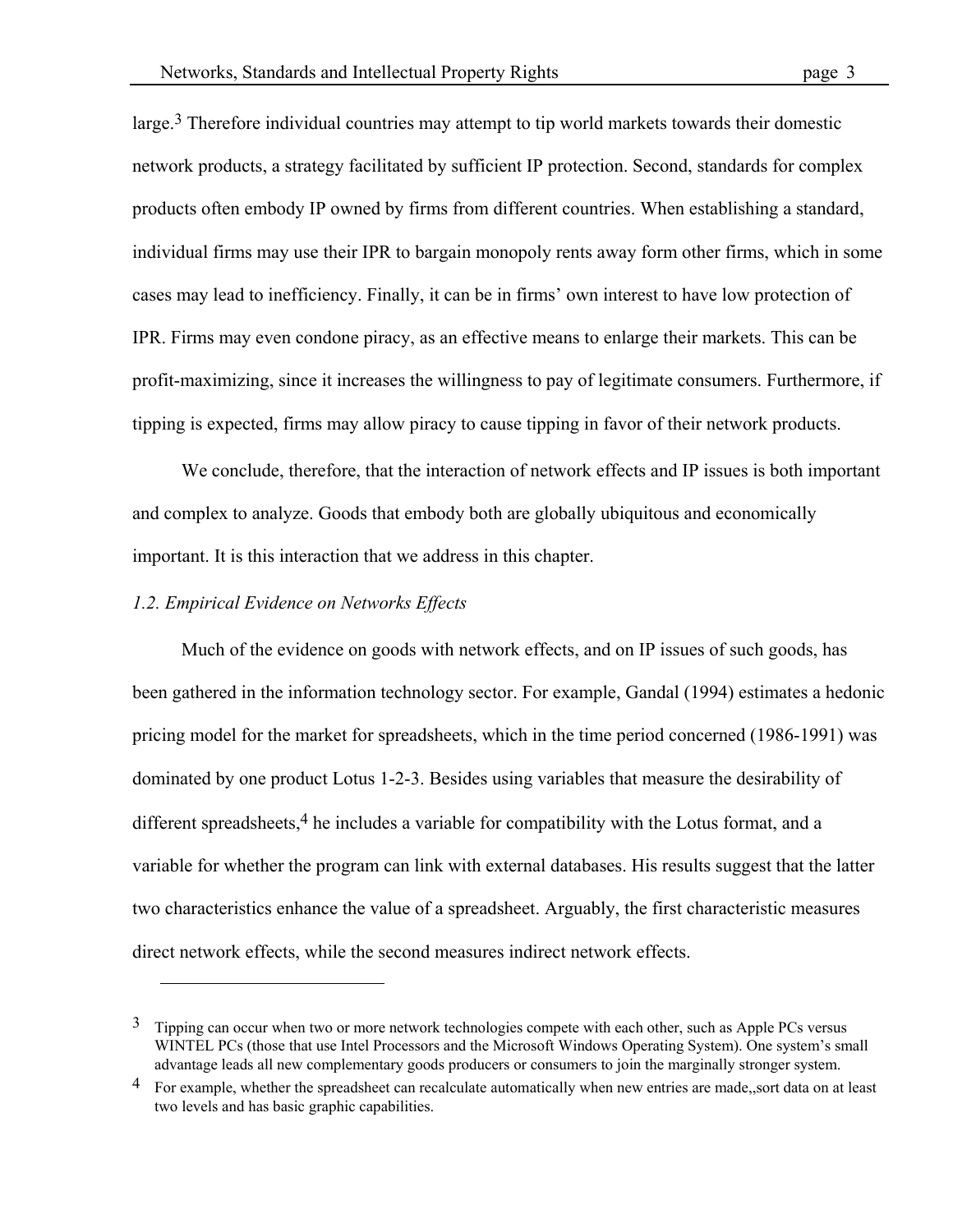Givon *et al.* (1995) adopt a more structural approach to estimating network effects. They also investigate the influence of piracy on legitimate purchases. Specifically, they set up a diffusion model for the markets for spreadsheets and word processors in the United Kingdom and then fit it to the data. Their results indicate that over 80 percent of software purchases between 1987 and 1992 were influenced by pirates through word-of-mouth. While this is evidence of a network effect, it also highlights the importance of piracy. Interestingly, word-of-mouth influence by pirates and legitimate users is practically indistinguishable, indicating that all users (legitimate or not) participate in the same network.

Brynjolfsson and Kemerer (1996), like Gandal (1994), also estimate a hedonic pricing model for spreadsheets. However, they use a more direct measure of network effects. While Gandal's measure is based on features of the software (compatibility with the Lotus format may be a desirable characteristic in itself), Brynjolfsson and Kemerer use the market share of each product as an explanatory variable (they also use a measure of compatibility with the Lotus program). Their results indicate that an increase of one percent in market share of a product leads to a 0.75 percent increase in its price, which is consistent with network effects in this market.

More recently, Oberholzer-Gee and Strumpf (2007) analyze the impact of illegal music file downloads on legal sales of music. Since downloads have no effect on sales, they interpret this as the net result of two opposing mechanisms: downloads replace sales; but they also create network effects through word-of-mouth promotion for good songs, which enhances sales.

We conclude that there is evidence for the presence of consumption network effects in the software and music industries. At a more macro level, we have found no direct evidence on the importance of network effects in international trade or foreign direct investment. Nor is there any direct evidence on how important IPR are for network goods. However, some indirect evidence can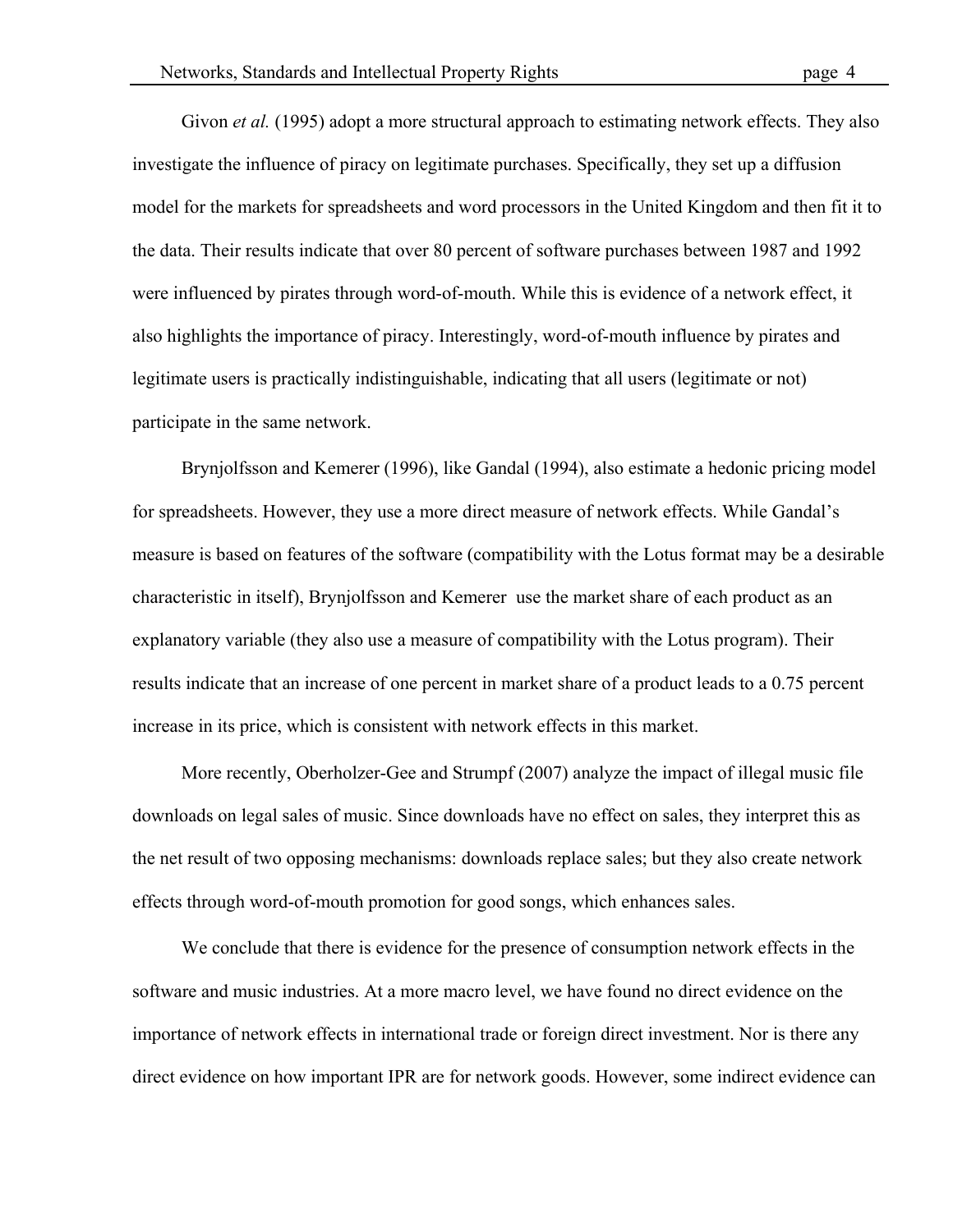be gleaned from data on pirated goods. The value of worldwide sales in pirated and counterfeit goods is estimated to be around \$650 billion, more than double the amount of illicit drug trade and roughly seven percent of world trade (Havoscope 2006). While these estimates may be imprecise, virtually all counterfeit and pirated products can be sorted into three categories: branded final products such as clothes and cosmetics, branded parts, such as those for cars and airplanes, and complementary products, such as software, videogames and DVDs. As we argue below, all of these types of products are likely to exhibit direct or indirect network effects. IPR issues are also likely to be important for all types, hence the focus in this chapter: goods that exhibit network effects *and* that have a strong IP content.

## **2. Basic Concepts and Definitions**

<u>.</u>

A network is a system composed of nodes and links between nodes. Network effects exist when adding to the size of a network increases the value of each node.<sup>5</sup> Network effects can arise in complementary-goods relationships. For example, the more software varieties are developed for a particular hardware, the more consumers value the hardware. The higher level of hardware consumption in turn increases the incentives for software producers to develop new varieties (Church and Gandal 1992) or higher qualities (Markovich and Moenius 2006a) compatible with the hardware. Such systems of complementary technologies and products are called *platforms*, defined

<sup>5</sup> The industrial organization literature defines network effects strictly in the context of the demand side (also referring to them as "economies of scale in consumption"), while attributing all comparable production-side effects to economies of scale and scope. However, some of the phenomena that we review in this chapter (for example, in research networks) are hard to describe solely through economies of scale or scope, and are equivalent in nature to demand-side network effects. Therefore, similarly to Love and Roper (2001), Mika *et a*l. (2006) and Rauch (2001), we will refer to those factors as network effects. In this chapter, we generally assume that network effects exist, instead of deriving them explicitly from the network structure. See Economides (1996) for a discussion of assumed versus derived network effects.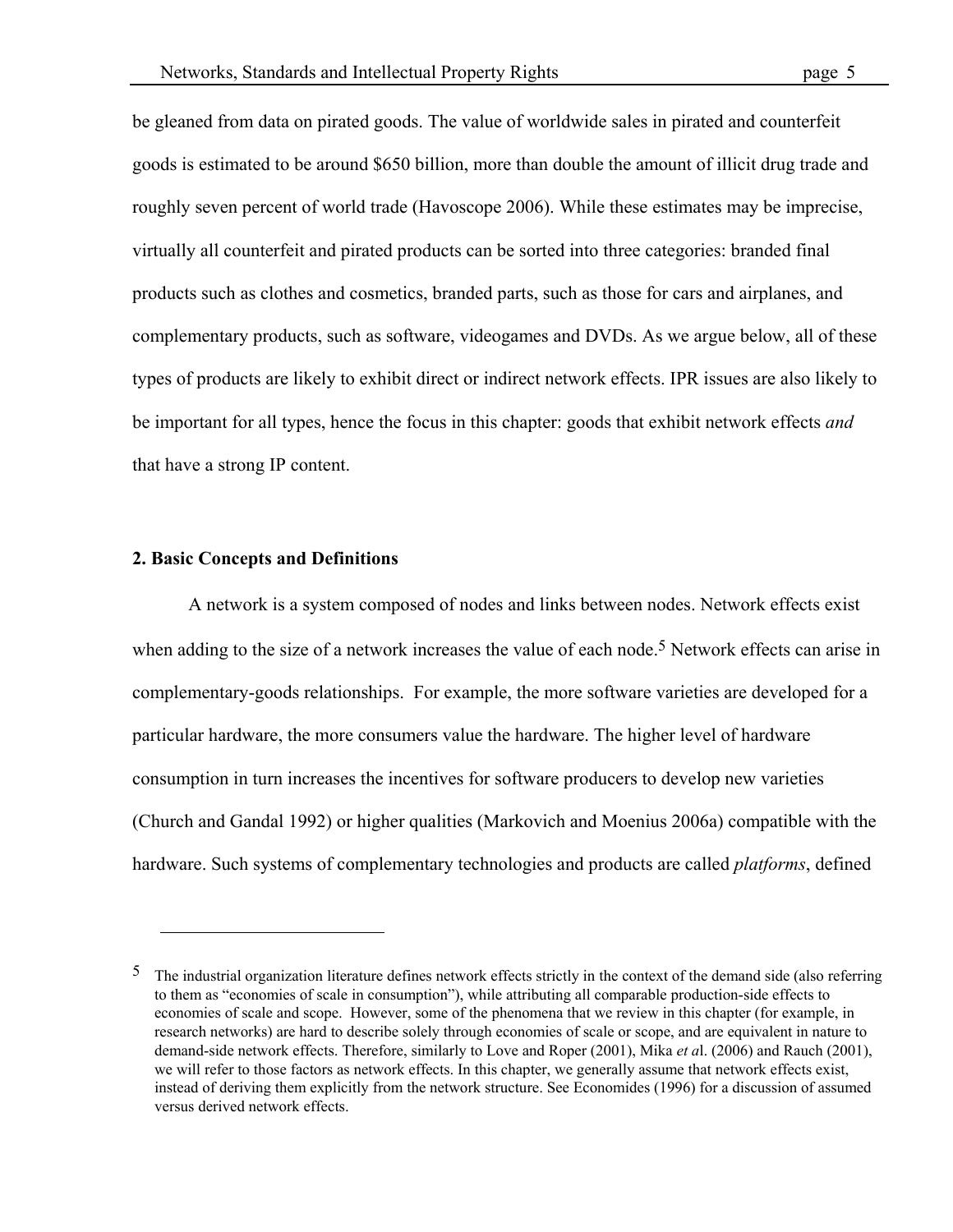by Bresnahan and Greenstein (1999) as a technology around which buyers and sellers coordinate efforts.6 This broad definition includes any kind of component that a technology may require. For example, computer platforms include hardware, software, operating systems, peripherals, network connections, services, and so on. Adding and improving complementary components increases the value of a platform.

To ensure interoperability of all complementary components, *interfaces* are necessary. If an interface is to be shared among a variety of components, an interface *standard* needs to be specified to ensure that the components work adequately with each other. This standard can be proprietary or freely accessible. Proprietary standards are called "closed," all others "open." If the owner of a closed standard keeps it in-house, then innovation around the standard occurs only within the firm. Alternatively, the firm may license a standard, allowing the development of components by others. By contrast, open standards allow free competition in the component market. Thus, closed standards can be used to limit competition.

A distinction should be made between *de jure* and *de facto* standards, which can be understood in light of network effects. *De jure* standards arise through an explicit standardization policy by governments towards an industry to ensure minimum quality or safety, but also to increase network effects and thus social welfare. On the other hand, the network effect itself may help to expand the reach of a technology until it becomes so dominant that it is called a *de facto* standard. A third category is called *institutional* standards. These are developed by committees within standardssetting bodies such as the International Organization for Standardization (ISO).<sup>7</sup> The application of these standards is voluntary in principle, but it is frequently mandatory as part of contractual

 $6$  For a different use of the term technology platform, see Economides and Katsamakas (2006).

<sup>7</sup> See Farrell and Saloner (1988) for a formal analysis of standards choice in committees.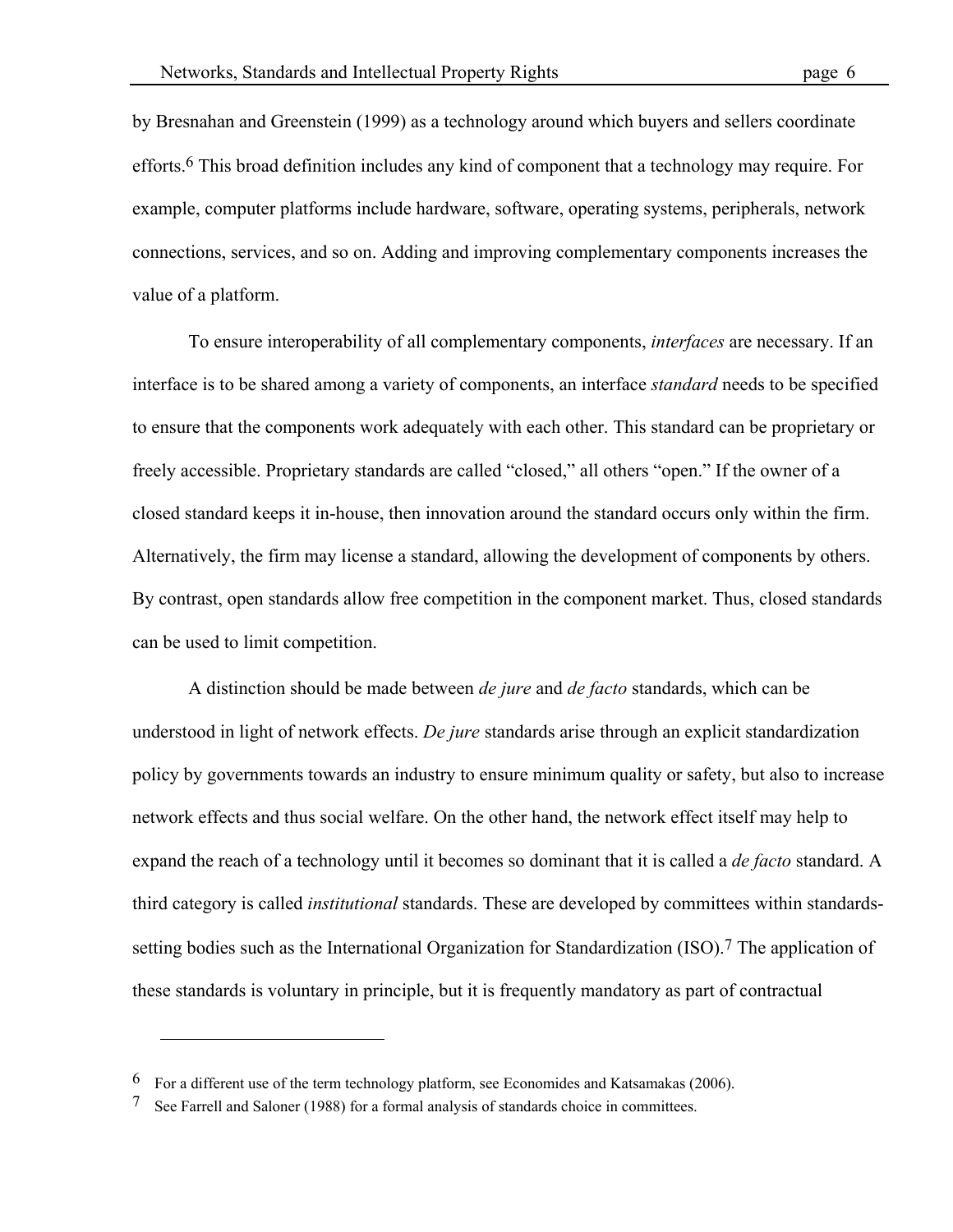obligations. Sometimes institutions develop standards upon requests by governments. These norms then become *de jure* standards.

Institutions that develop standards can operate at the industry, country or international level, depending on what level the network effects are expected to emerge. This is related to the *scope* of a network, which refers to its relevant size for each consumer (Katz and Shapiro 1985) and can thus be interpreted as a measure of the extent of the network effect enjoyed by consumers. The scope may consist of only one brand if different brands are mutually incompatible. It may also be an industry or a sub-sector thereof. The former is more likely when a single standard is shared across the industry. Software provides examples of different levels of scopes. While the Windows operating system has become a global standard, some application programs only have national benefits (e.g., tax software), or may matter only locally for some users (e.g.. document exchange within one's circle of friends) while mattering globally for others (e.g., document exchange across international organizations). Katz and Shapiro discuss the relationship between the scope of a network and the adoption of a standard in the context of firms' decisions on compatibility with one another. They find that firms with the best reputations may choose degrees of compatibility that are below the social optimum, and vice-versa for less reputed firms. It is further useful to distinguish whether the scope of a network is national or international, since consequences of IP protection differ for global versus local networks.

Network effects also raise questions about efficiency, since the adopted standard may not be the best possible. That may happen because imperfectly informed or corrupt governments adopt the wrong (*de jure*) standard, or because lock-in effects cause an inferior (*de facto*) standard to become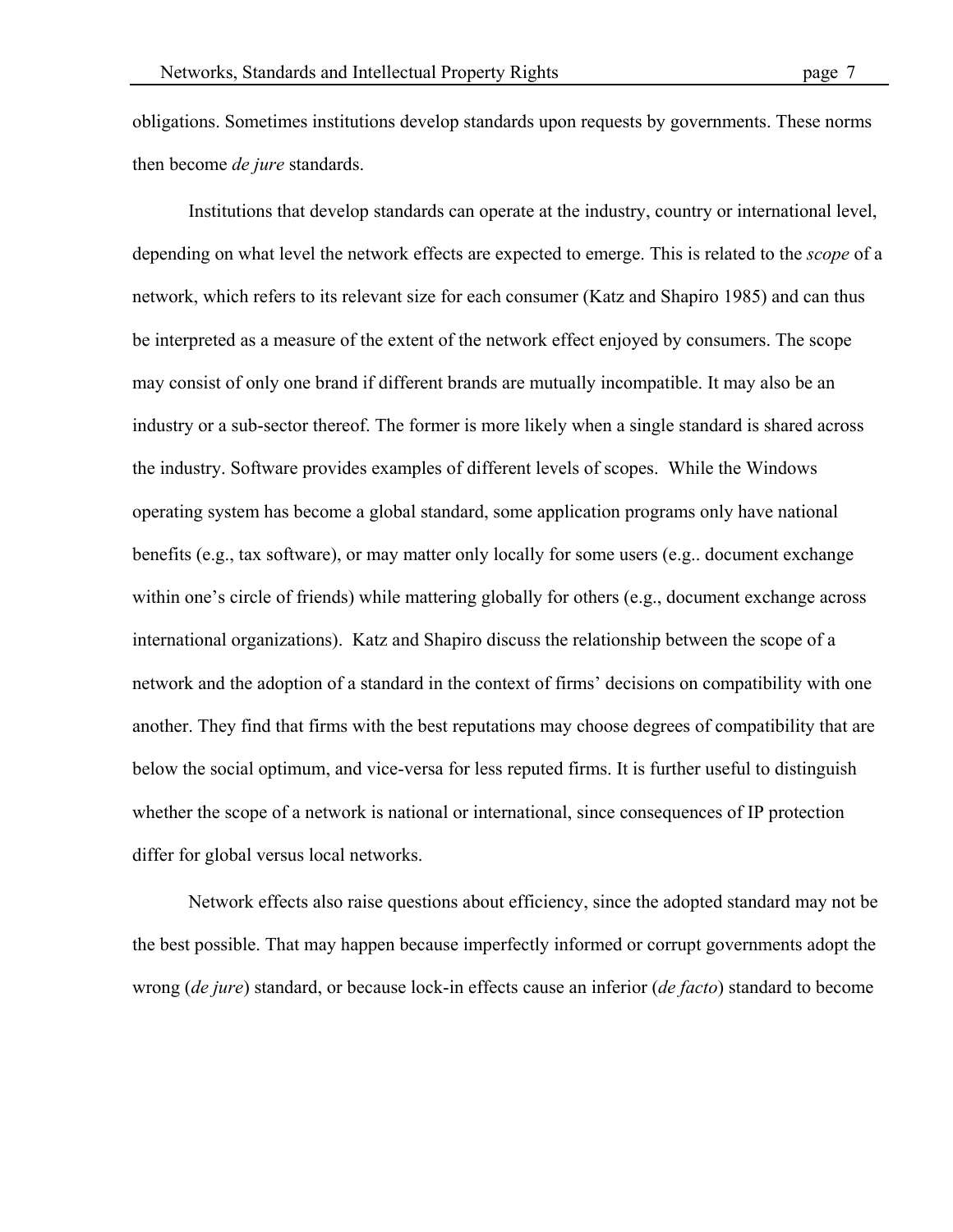prevalent.8 There is a debate in the literature over whether the adoption of inferior standards has actually occurred. While David (1985) and Diamond (1997) argue that the QWERTY keyboard was adopted despite its technological inferiority, Liebowitz and Margolis (1990, 1994) challenge this view. Katz and Shapiro (1986) study the dynamics of technology adoption in industries with network effects. In their model several incompatible technologies compete in the market place, and *de facto* standardization may be achieved through the locking in of one of the technologies. Whether the market chooses the socially optimal standard may also depend on the IPR ownership structure. For example, if the inferior technology is owned by a firm, while the superior technology is not owned by anyone, the former may gain predominance through sponsorship by its owner.

A common feature of platform development is cumulative innovation, such as the constant development and improvement of components that are close substitutes for each other. One example is the myriad of CD-players that are marketed, all able to play the same CDs, due to the existence of a common data-encoding standard. Similarly, Economides (1996) describes the information superhighway to consist of "substitutes of complements." Cumulative innovation benefits from knowledge spillovers, which frequently take place within *research networks*. By analogy with the language of platforms for complementary goods, we call research networks *knowledge platforms*, which are then defined as networks of researchers and engineers, all interested in the development of a common area of knowledge around which they coordinate their research efforts. If the skills and know-how of those researchers are complementary, then adding researchers to a knowledge platform extends the available skill-pool to all researchers in the network. Thus, network effects exist in the *creation* of IP when cumulative innovation is present.

<sup>8</sup> See Farrell and Saloner (1985, 1986) for a model of this effect.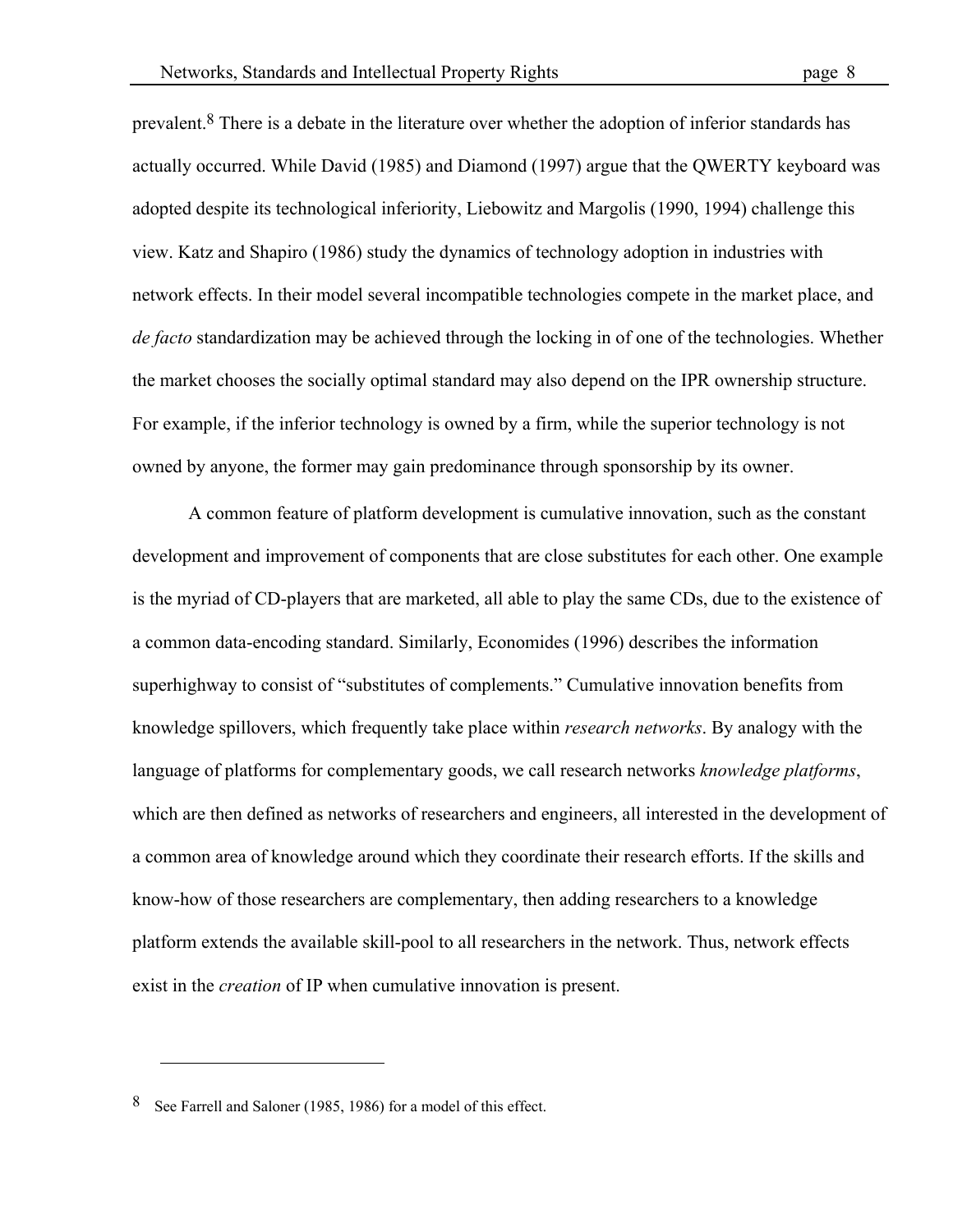The creation of IP within knowledge platforms can occur even for products that do not exhibit network effects. At the same time, IP for goods that do exhibit network effects can be created by actors that do not participate in knowledge platforms. Thus, there is no one-to-one correspondence between knowledge platforms and products that exhibit network effects. However, since cumulative innovation is common for such products, knowledge platforms frequently arise for their creation.

Network effects exist not only in the creation but also in the diffusion of IP, where such effects are significant and best studied in the context of ethnic networks. Ethnic networks may constitute a substantial part of knowledge platforms (Kerr 2006). Using patent citations, Kerr (2007) finds strong and significant international technology transfer through ethnic scientific communities, with measurable effects on manufacturing output in the recipient countries. Besides patentable technology, other information relevant to doing business abroad may be exchanged in ethnic networks, with measurable effects on international trade flows (Rauch and Trindade 2002).9

In sum, we argue that network effects in the global economy exist both in the creation and transmission of IP as well as in the consumption of a broad range of goods, many of which frequently carry a high IP content. Due to the need for cumulative innovation in network industries, knowledge platforms are often the relevant structure to create IP in those industries. In spite of this fact, it is methodologically most appropriate to analyze the relevant effects one at a time. Thus, the remainder of this chapter is organized as follows. First, we discuss the interaction between network effects and IPR, followed by an analysis of network effects in knowledge platforms. Then we discuss some specifics of network industries and how they are influenced by IPR in the global

<sup>&</sup>lt;sup>9</sup> The mechanism in such networks is similar to that of research networks: adding reliable international traders to the network increases the probability of a successful deal for all members. Thus ethnic networks, for example, exhibit a direct network effect.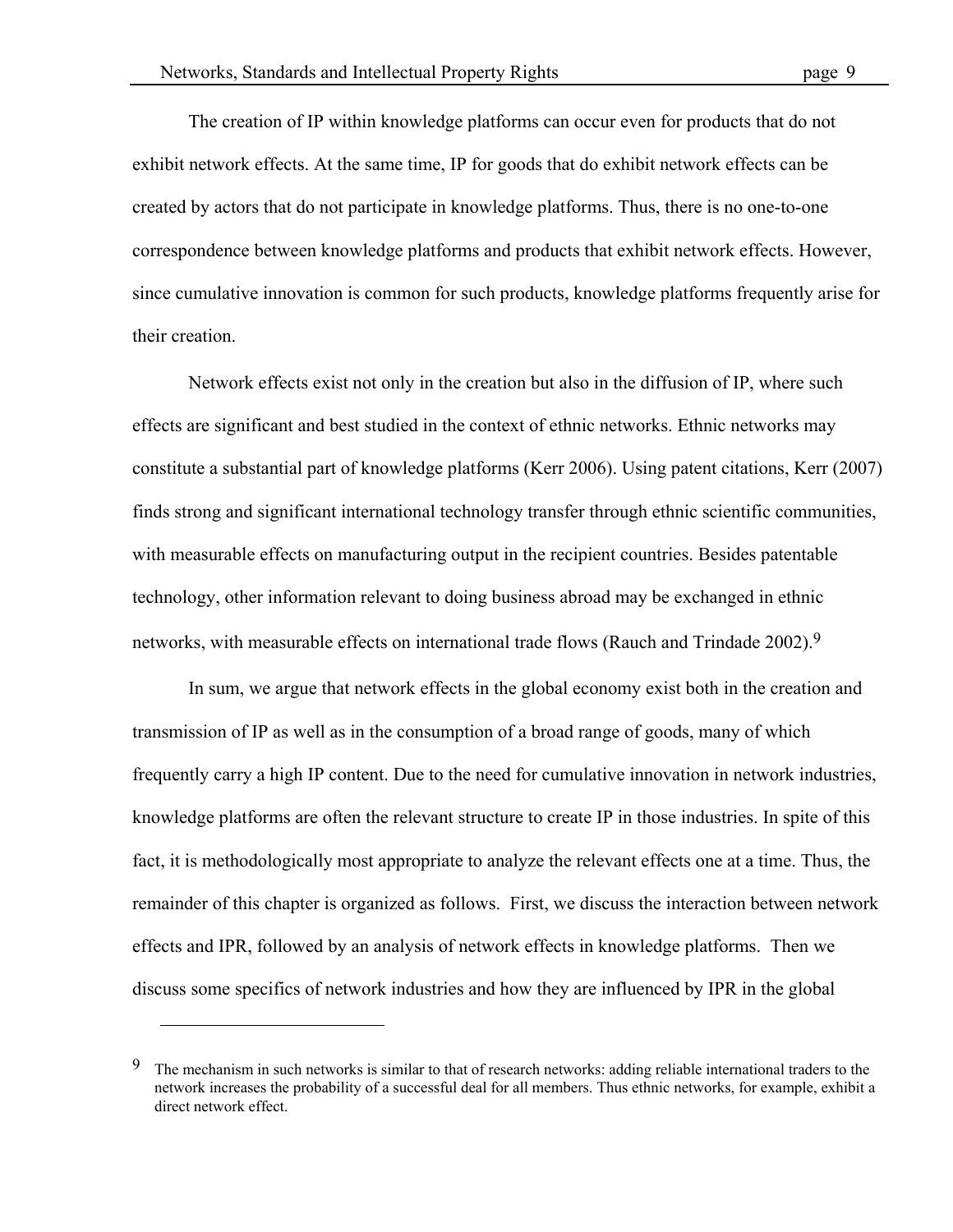context. Next we present issues of strategic choice of IPR protection for network industries. The last section provides a summary of the different strands of the literature.

## **3. Network Effects and IPR**

<u>.</u>

Governments do not typically target their IPR legislation towards goods with network effects. However, IPR play an almost defining role in the economics of such goods. Moreover, the existence of network effects can, through their influence on market structure, either increase or reduce the value of a patent or copyright.<sup>10</sup> On the other hand, different forms of IPR, the specifics of their use<sup>11</sup> and even their infringement can enhance or reduce the strength of a network effect. Therefore we review in this section some possible interactions between IPR and network effects. We do so in three steps. First, we analyze how network effects influence the economic value of intellectual property rights. Next, we summarize how awarding IPR influences network industries. Then we describe how the relationship between network effects and IPR varies by type of policy.

## *3.1. How do Network Effects Influence the Value of Intellectual Property Rights?*

Consider how network effects affect the shape of the demand curve.<sup>12</sup> In the presence of network effects, an individual's willingness to pay depends on how many other customers purchase the same product. So for each *expected* demand, there is a different downward sloping demand curve. Let  $D(p,q_e)$  describe the demand when expected total sales equal  $q_e$ . It is decreasing in its first argument, but, due to the network effect, increasing in the second. Several such demands are shown in Figure 1, for example,  $D_l \equiv D(p, q_l)$ . When for a certain price p,  $D(p, q_e) = q_e$ , expectations are

 $10$  The value of an IPR is simply measured as the discounted future monopoly rent it grants.

 $11$  For example, the extent to which the market power granted by them is used in licensing agreements.

<sup>12</sup> This description is adapted from Economides (1996). Economides and Himmelberg (1995a) provide additional details.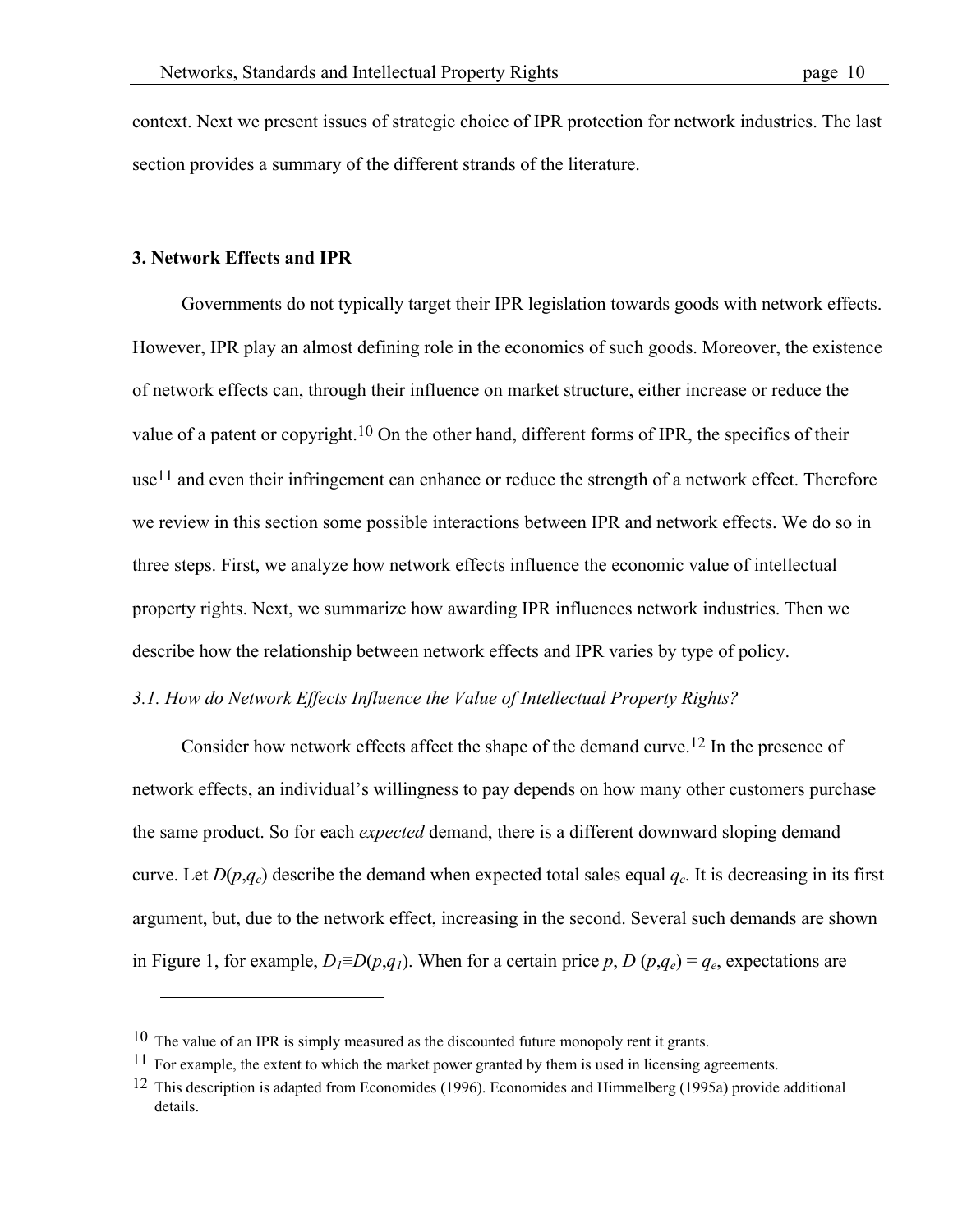fulfilled and an equilibrium is reached. For example, for  $D_l$  expectations are fulfilled at  $q_l$ . This analysis can be repeated for various expected demands, tracing out the locus  $p(q)$ , which depicts the willingness to pay at points where expected and actual demands are the same.

## **Figure 1 about here**

Suppose now that the good is competitively supplied. For a given level of (constant) marginal costs *c*, three equilibria are possible as shown in Figure 1, one at zero, one at  $q_1$  and one at  $q_4$ . Consider first the fulfilled-expectation equilibrium at *q1*. Suppose that consumers revise their expectations slightly higher, say, to  $q_2$ . Then  $D_2$  becomes the relevant demand curve. With a competitively supplied good, actual demand will be  $q_3$ , inducing consumers to adjust their demand to  $D_3$ , and so on. This process will only stop when consumers correctly expect the quantity demanded to be  $q_4$ . Therefore,  $q_1$  is an unstable equilibrium, while  $q_4$  is stable. Now consider a small deviation to the left of *q1*: there, actual demand is below expected demand, which leads to an adjustment of expected demand downwards all the way to zero, making zero demand also a stable equilibrium. Thus we see that goods with network effects exhibit multiple equilibria.

This multiplicity is important for two reasons. First, social welfare is by no means the same at the two equilibria. In particular, consumer surplus is higher at  $q_4$  than  $q_1$ , since more customers are served at the same price. Due to the larger network size, each one also receives higher utility. Note that producer surplus is identically zero at both equilibria. Second, nothing guarantees that the efficient equilibrium will be reached. In order for the system to reach the stable equilibrium  $q_4$ , it is essential that it gathers at least *q1* customers. Customer level *q1* is therefore a threshold value or critical mass.13

1

 $13$  This definition of critical mass is less restrictive than that in Economides and Himmelberg (1995a), who do not take expectation adjustment into account and therefore define critical mass as the point where  $p(q)$  reaches a maximum.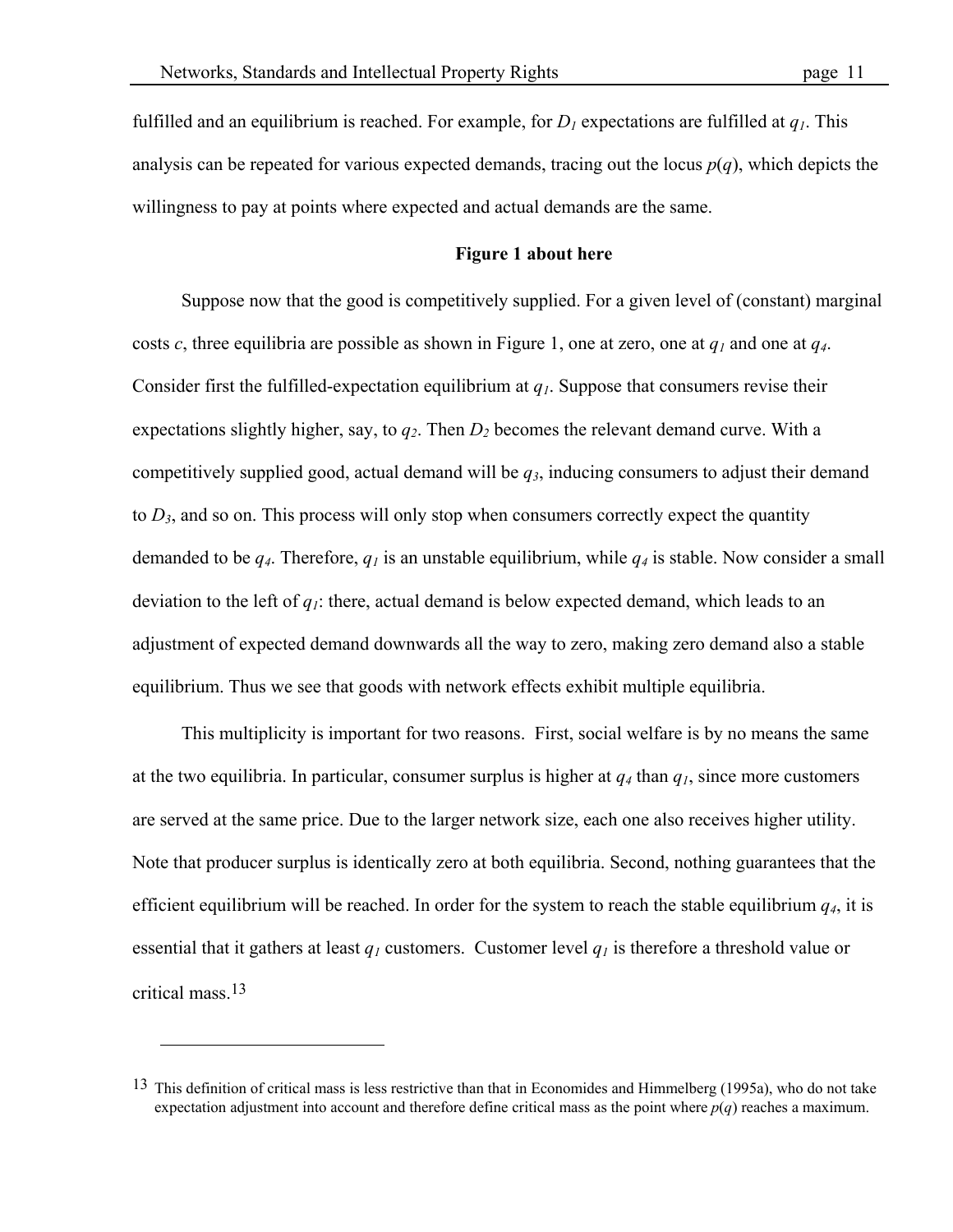How do network effects impact the value of IPR?14 IPR reward their creators with market power. Depending on the resulting market structure, this can make it easier or harder to reach the critical mass of a network. If the critical mass is not reached, any IPR specific to this network would have no value. If the critical mass is reached, the network effect would raise sales and thus the value of IPR.

Consequently, the value of IPR embodied in a network good depends on what equilibrium will be reached, which in turn will depend on such factors as the institutional arrangement for different IP owners and the strategic interaction among them. Consider, for example, the case where competing but incompatible network goods can be developed. The regulator or the competitors themselves can choose between coordinating on one standard or allowing several specifications to compete for the market so that multiple standards might coexist.15 Coordination implies larger market size with higher network effects, and thus higher value of the IPR included in a common standard. Thus, institutional arrangements that encourage coordination are likely to enhance the expected value of an IPR.

To examine the importance of strategic interaction, note that the expected value of an IPR should be reflected in its licensing contracts. However, if coordination and its outcome are uncertain, the determination of licensing fees becomes difficult, since the licensed technology could lose the market to a competing system, or more than one system could coexist, while coordination on this technology would promise monopoly power.16 This uncertainty may induce firms to develop

<sup>14</sup> Farrell and Shapiro (2004) discuss this question in the context of information technology.

<sup>&</sup>lt;sup>15</sup> Researchers interested in the differences between adopting one standard versus multiple standards frequently cite the example of the GSM standard for second-generation mobile telephony in Europe, as opposed to the multiplicity of standards allowed to coexist in the United States (D-AMPS, GSM, CDMA2000, among others). See also Besen and Farrell (1994).

<sup>16</sup> Menell and Scotchmer (2007) provide an overview of the relevant literature on licensing issues.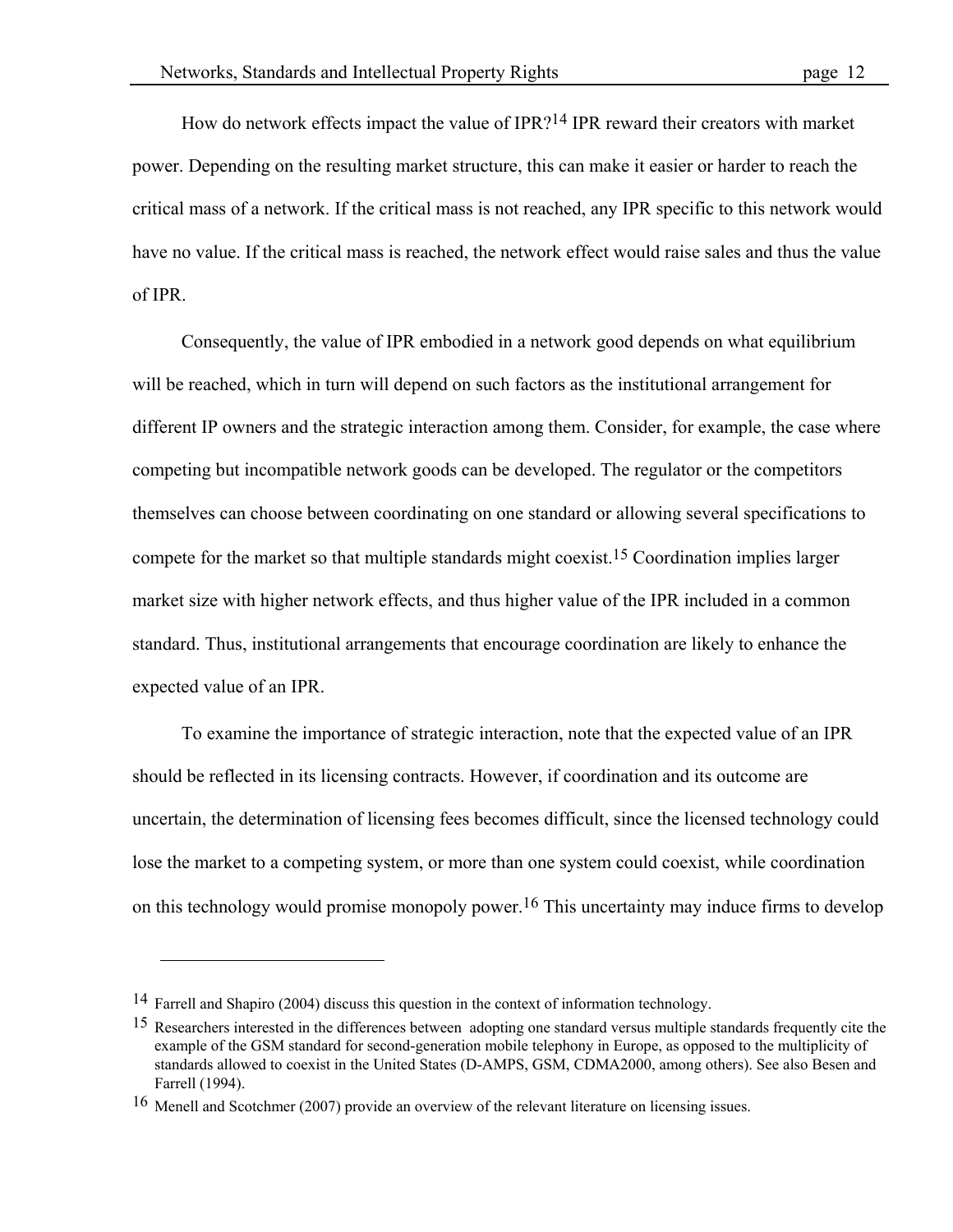their own proprietary technology, which can be used as a threat-point in the bargaining process in order to negotiate lower licensing fees. It also allows them to compete independently in the market should negotiations for a common standard fail. Therefore, firms are less likely to coordinate, which reduces the expected value of the collective IPR, both because the network effect is reduced, and because there is a lower probability of reaching the critical mass.

Note that even in the absence of network effects, the value of IPR is also influenced by how concentrated their use is in complementary products. For example, assume IPR establish a monopoly for each of two complementary components that are assembled into a final good. Contrary to what intuition might suggest, prices in this case are higher and profits lower than if an integrated monopolist produced both components, a result long ago pointed out by Cournot. Thus, IPR held by two complementary-goods producers may have a lower value than if they are held by a single firm.<sup>17</sup> Since price reductions of any component benefit the whole system, it is always beneficial for a monopolist if the complementary good is sold at a lower price. Therefore, introducing competition into the complementary market (and fending it off in one's own component) is a profit-enhancing strategy even in the absence of network effects. However, network effects enhance the power of this strategy. For example, Microsoft ensures competition in the hardware market through a Windows Compatibility Lab. This increases the network effect since it ensures higher sales both in hardware and in complementary software provided by Microsoft (Varian 2004).

## *3.2. How Do Intellectual Property Rights Influence Network Effects?*

<u>.</u>

As discussed above, network effects can influence the value of IPR. But the chain of

<sup>&</sup>lt;sup>17</sup> While instructive, this result is specific to this particular market structure. For more general treatments of complementary relationships without network effects, see Matutes and Regibeau (1988) and Einhorn (1992).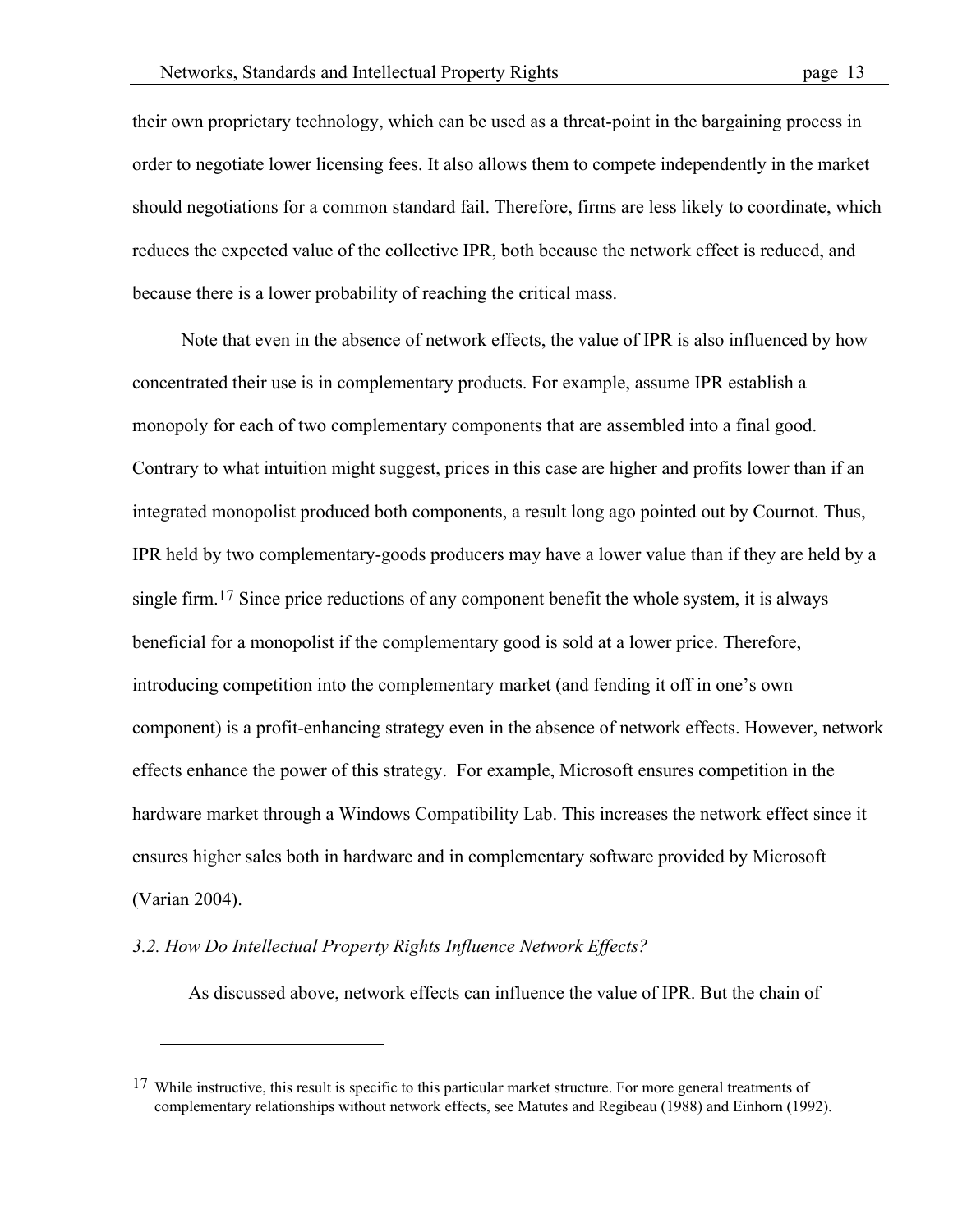causation can also run in the opposite direction. First, the concentration of IPR ownership matters for the creation and survival of the network. Second, optimal incentives for the creation of network goods depend on whether cumulative or one-step invention is required. Third, network formation and persistence depend on whether the IP is for interfaces or for components. The following exposition exemplifies these three aspects.

## *3.2.A. Intellectual Property Rights Ownership and the Creation of Networks*18

We already saw that if a network good is competitively supplied, the fragmented market may be unable to commit to an amount above the critical mass, preventing network formation. By contrast, suppose that one monopolist holds all the IPR for the good. It can commit to a pricequantity combination that ensures an equilibrium at a quantity  $q_m$ ,  $q_1 < q_m < q_4$  in Figure 1, a level above the critical mass. Therefore if the development of the network good is based on one major invention and the inventor can establish a monopoly position, provision of the good can be guaranteed, albeit at a higher price than at the competitive equilibrium *q4*. The argument can be extended to cases where compatible network goods are supplied by oligopolists, as long as each supplier has the capability to serve the whole market (Economides and Himmelberg 1995a, 1995b).

However, once a single supplier cannot serve the whole market, this argument fails since there needs to be sufficient coordination for entry into the market to reach critical mass. As market power reduces supply per firm, it may reduce the likelihood of reaching the critical mass. IPR establish market power and can thus contribute to surpassing the critical mass necessary to provide network goods, but can also hinder sufficient entry into the market. The higher the number of

<sup>&</sup>lt;sup>18</sup> This subsection discusses the findings in Economides (1996) in light of IPR. See also Economides and Himmelberg (1995a, 1995b)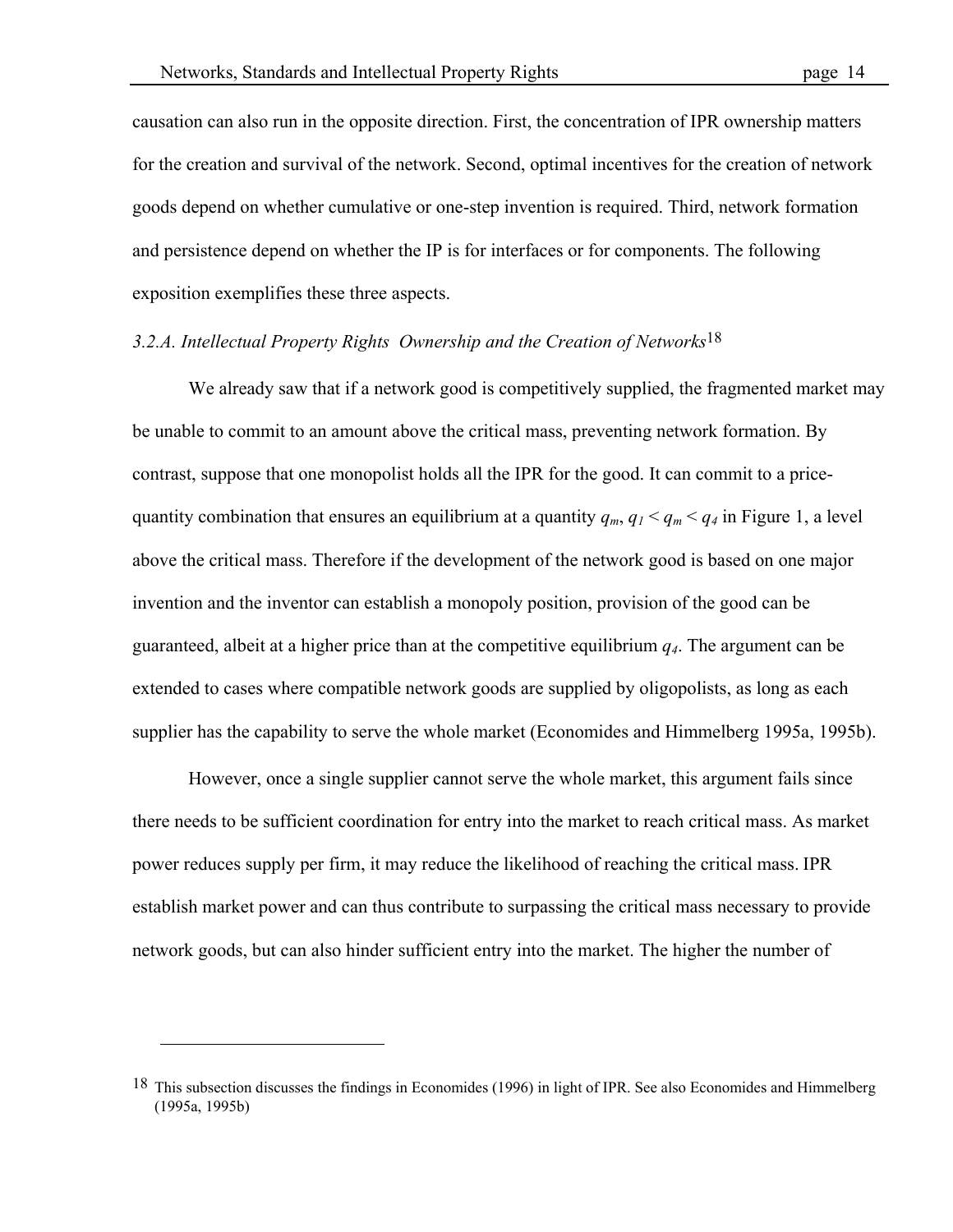components and the lower their degree of substitutability, the less likely it is that the critical mass would be reached.<sup>19</sup>

Finally, consider two incompatible network goods competing against each other, such as two different hardware platforms. Incompatibility implies that the network effect only exists within each platform separately. In this setting, market power may still ensure that the critical mass will be reached. But the individual interests of firms on the same platform may weaken the network effect on that platform, since the exploitation of market power will lead to reduced sales. This creates the potential for losing the whole market to the competing platform (Markovich and Moenius 2006b).

## *3.2.B. Cumulative versus One-Step Innovation and Network Effects*

<u>.</u>

Merges and Nelson (1990) argue that there are substantial differences in the nature of innovation for different industries. While the ballpoint pen was an innovation that reached its goal in one step, systems innovations, such as those seen in the computer industry, require many incremental improvements in components. How should IPR be designed to provide incentives in such a way as to encourage optimal effort of innovators in either type of innovation?

The simple model in Farrell and Shapiro (2004) highlights the main issues. For one-step innovations, which require the success of one single inventor, they argue that the probability of individual success  $p(x_i)$  is convex in effort. Innovator *i*'s effort, denoted by  $x_i$ , is assumed to be proportional to the expected reward. By contrast, the case of cumulative innovation is better described as concave in effort. The objective function in either case is to maximize the probability of overall innovative success, denoted by *P* and is written as follows:

<sup>19</sup> Similarly, in an oligopoly with quality differences across suppliers there need to be enough suppliers of sufficiently high quality. See Markovich and Moenius (2006a), who call the increase in the overall market size due to entry and quality increases of suppliers a market-extension effect.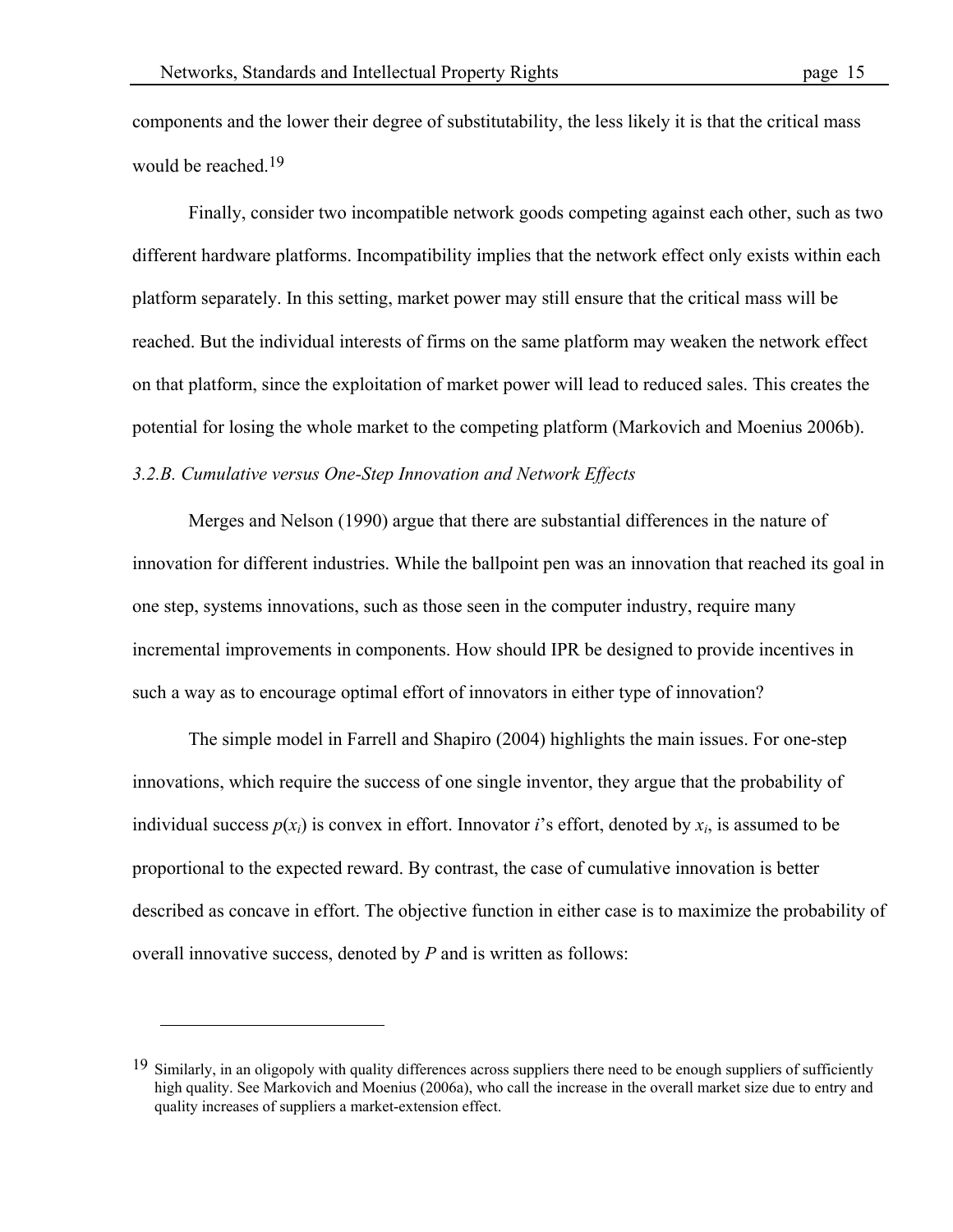$$
P = 1 - \prod_i (1 - p(x_i))
$$
\n<sup>(1)</sup>

This formulation assumes that the success probabilities of inventors are independent of each other. Maximizing this function in *xi* requires *xi* to be as large as possible for one *i* and zero for all others if  $p(x_i)$  is convex in effort. But  $x_i$  should be evenly distributed if  $p(x_i)$  is concave. Therefore, a "one size fits all" IPR-policy that encompasses both one-step and cumulative innovations cannot bring about optimal innovative outcomes. In the former case a maximum reward should be given to a single inventor, while in the latter situation rewards should be equally distributed across all inventors contributing to the system.

In particular, how broad should patent protection be? Consistent with the model in Farrell and Shapiro (2004), Merges and Nelson (1990) argue that broad IPR scope might be warranted for one-step inventions, but may inhibit technical progress in cumulative inventions. This is because for one-step inventions, the optimal policy is to provide sufficient incentives for individual inventors, but is otherwise unconstrained by concerns of hindering further development of the industry. By contrast, suppose that a broad patent is granted to an inventor of a network component. Due to its breadth, the patent may prevent development of new varieties by other inventors, reducing network effects and possibly lowering the probability of reaching critical mass. This in turn reduces inventors' incentive to invest in this network technology, slowing down technological progress. *3.2.C. Intellectual Property Rights and the Use of Market Power in Interfaces* 

If a firm can appropriate a standard and even protect it through a set of IPR, it can obtain tremendous market power, as is well documented in the case of Microsoft's Windows operating system (OS). However, whether the firm decides to use the standard as a source of licensing fees or to keep it secret depends on whether it sees the standard as its core intellectual property. For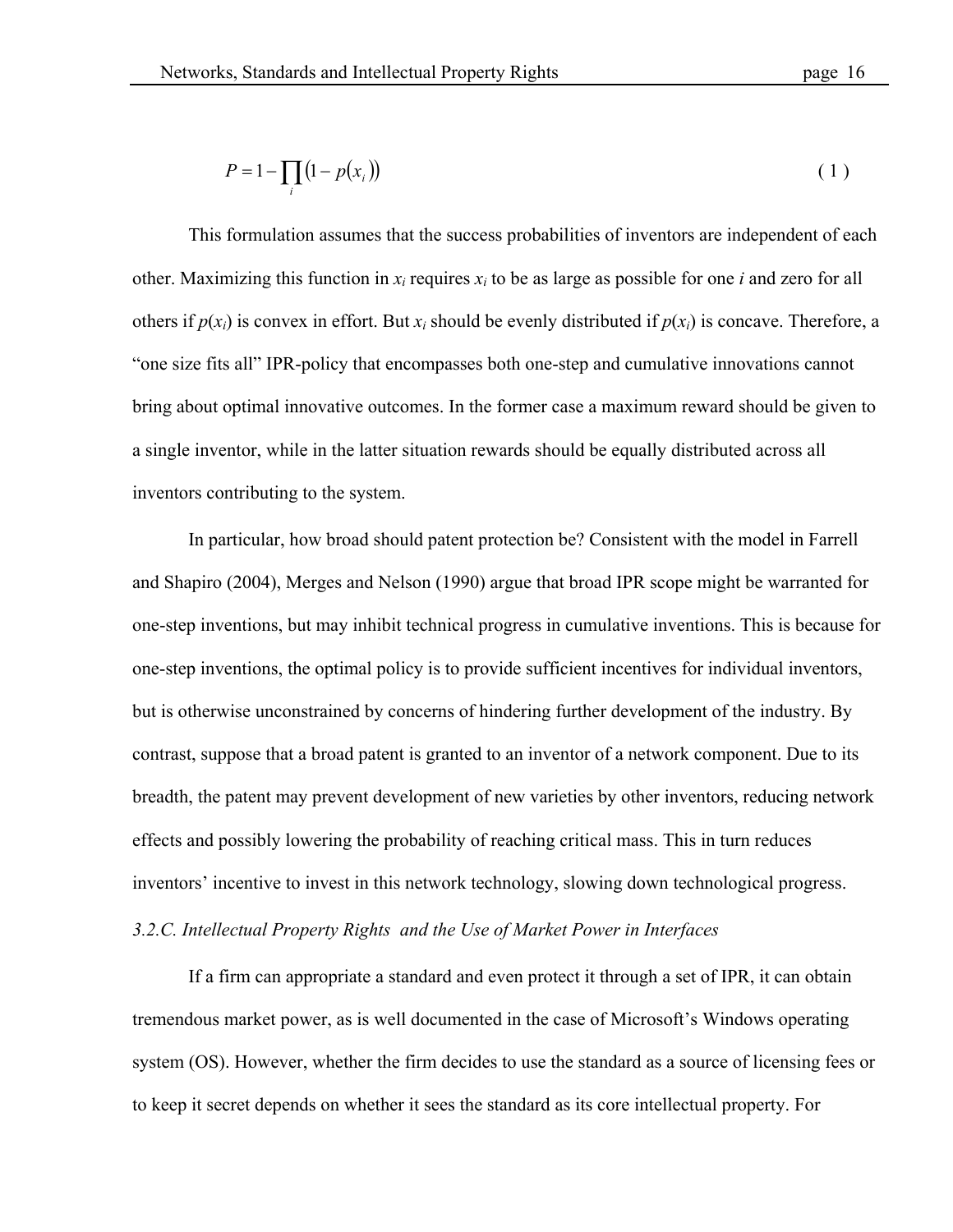example, Microsoft insisted on secrecy for its interface between its desktop OS and its server OS. Microsoft saw this interface as a major source of value creation, since the performance of a networked computer system depends on the performance of the personal computers, the server, and how well those two communicate. Keeping the interface at least partially secret allowed Microsoft to leverage its strong position in PC OS into an advantage in the market for server OS (Farrell and Shapiro 2004).

A contrasting example is Intel's licensing of its PCI bus. Intel initially developed this bus system because the slow development of bus systems by other firms lowered the capabilities of Intel's processors. Intel licensed its PCI technology liberally, and also started producing its own PCI bus systems to guarantee a minimum supply and to ensure that a critical mass was reached. Thus, unlike Microsoft's approach with respect to Windows, Intel viewed the IPR in its processor business as core and those in its PCI bus only as complementary. Intel's information-sharing on the PCI bus also facilitated network effects through the development of complementary products, which further strengthened Intel's market power in the processor business (Gawer and Cusumano 2002).

Thus we conclude that firms may pursue proprietary policies in their IPR for core interfaces between components that the firm regards as critical sources of monopoly rents and that are made by the firm itself. By contrast, they may pursue a more open policy in non-core interfaces with other firms' products. In the latter case, this policy may spur innovation and increase competition in complementary-goods markets to increase network effects for their core technologies.

## *3.3. How Does the Interaction between IPR and Network Effects Vary by Type of IPR?*

In this section, we describe how the different types of IPR can differentially influence or be influenced by network effects. We compare the four main types of IP: patents, trade secrets, copyrights, and trademarks. Because these types are protected, either by firms or by governments, in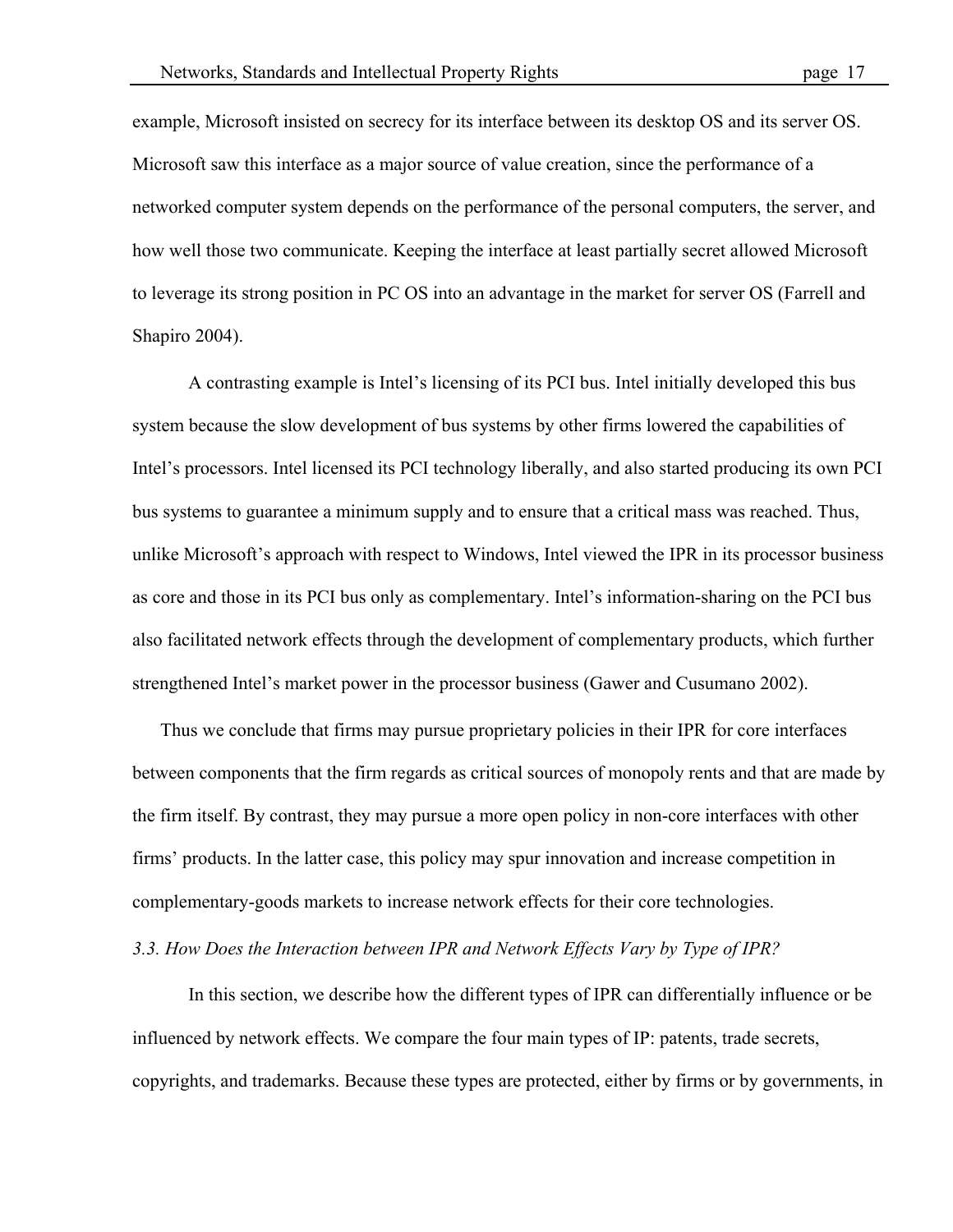different ways, IP in network industries is frequently protected by a combination of rights, regulations, and business practices.

Three features of patents are most relevant for our discussion: (1) they confer to their owners the right to exclude others from making, using or trading the patented technology ("full exclusion"); (2) they have an expiration date ("time limitation"); (3) the patent holder must publish detailed technical specifications for the technology patented ("maximum information").

The time limitation of patents ensures that the monopoly power granted by them does not extend indefinitely. The time limitation of patents contrasts favorably with copyrights, which were originally designed as narrow protection for authors of creative work for as long as they (and their heirs) lived. Nevertheless, they have recently played a role in the protection of interfaces in network industries. The longevity of copyrights cements dominance of existing product platforms, making it hard to replace them with technologically superior products that require the use of copyrighted information. However, in contrast to the full protection of patents, copyrights are treated differently by the courts. Farrell and Shapiro (2004, p. 57) report a case in the 1990s in which Lotus sued Borland under copyright law, accusing Borland of emulating its user interface:

"To economists, an odd feature of the case was that *Borland* argued that *Lotus* had put considerable research and effort into the design of its user interface. While this would if anything have helped Lotus had it been a patent case, in a copyright case this helped Borland argue that there were no comparably efficient alternative interfaces, so that if Lotus got copyright protection on the interface, that would give it market power in a way that copyright is not meant to do."

The information published in patent applications helps researchers within the field build on current knowledge. However, this requirement may prevent standards owners from patenting. For example, if an interface was patented in its entirety, everyone would know its specifications *exactly*, which, as discussed earlier, may not be in the interests of the interface owner.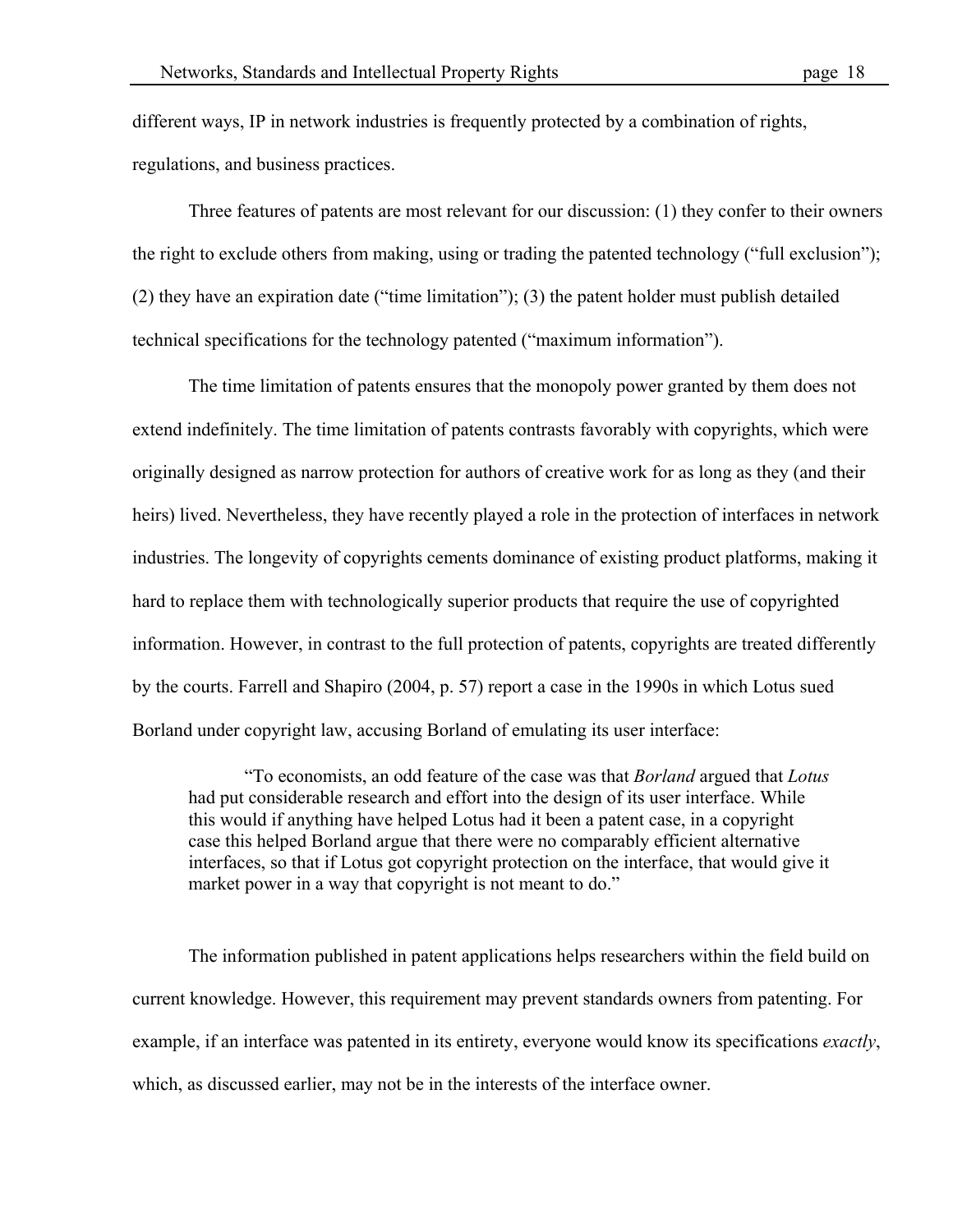Contrast this feature of patents with trade secrets, defined as economically valuable information that is not publicly shared. Trade secrets have the following characteristics: (1) they are IP in a wide sense of the term; (2) they never expire; but  $(3)$  they are only protected against illegal discovery methods. 20 In other words, they do not enjoy the same broad protection as patents, but their owners are under no obligation to disclose information. If they can be effectively protected, they generate a formidable barrier against access to information. However, due to the lower protection of trade secrets, poaching may occur. In the US, a company that discovers a mechanism identical to one previously used by another firm and protected by a trade secret can patent its (re)discovery and then prevent the original firm from using the mechanism. If a firm protects the part of an interface it wants to be publicly known with patents, and those parts it wants to keep inhouse with trade secrets, it risks having those trade secrets being discovered and patented by another firm. If this happens, market power can shift rapidly. This contrasts with the market power afforded by patents, which support slower change.

Finally we consider brands and trademarks. Trademarks are unique identifiers (words, logos, brand names, and the like) of products or organizations. They do not expire (unless they acquire a generic meaning, such as Kleenex for paper-tissue) and they are protected by national and international trademark law through registration or usage in the market place.<sup>21</sup> Trademarks are a part of firms' strategies to establish a brand. The concept of a brand, however, is much broader and reflects a multiplicity of information and expectations associated with a company, product or lines of products. Note that brands in this broad sense are not protected by IP law, while trademarks are.

 $20$  In legal terms, trade secrets are protected by laws against unfair competition and fraudulent means of one firm acquiring another firm's confidential business information. If the information is learned through legal means, such as reverse engineering, it is available for use by the acquirer. While trade secrets are not, therefore, IPR in the strictest sense they do have the effect of protecting exclusive use of an undisclosed technology.

<sup>21</sup> Trademarks do expire if their owners choose not to incur the costs of renewing their registration.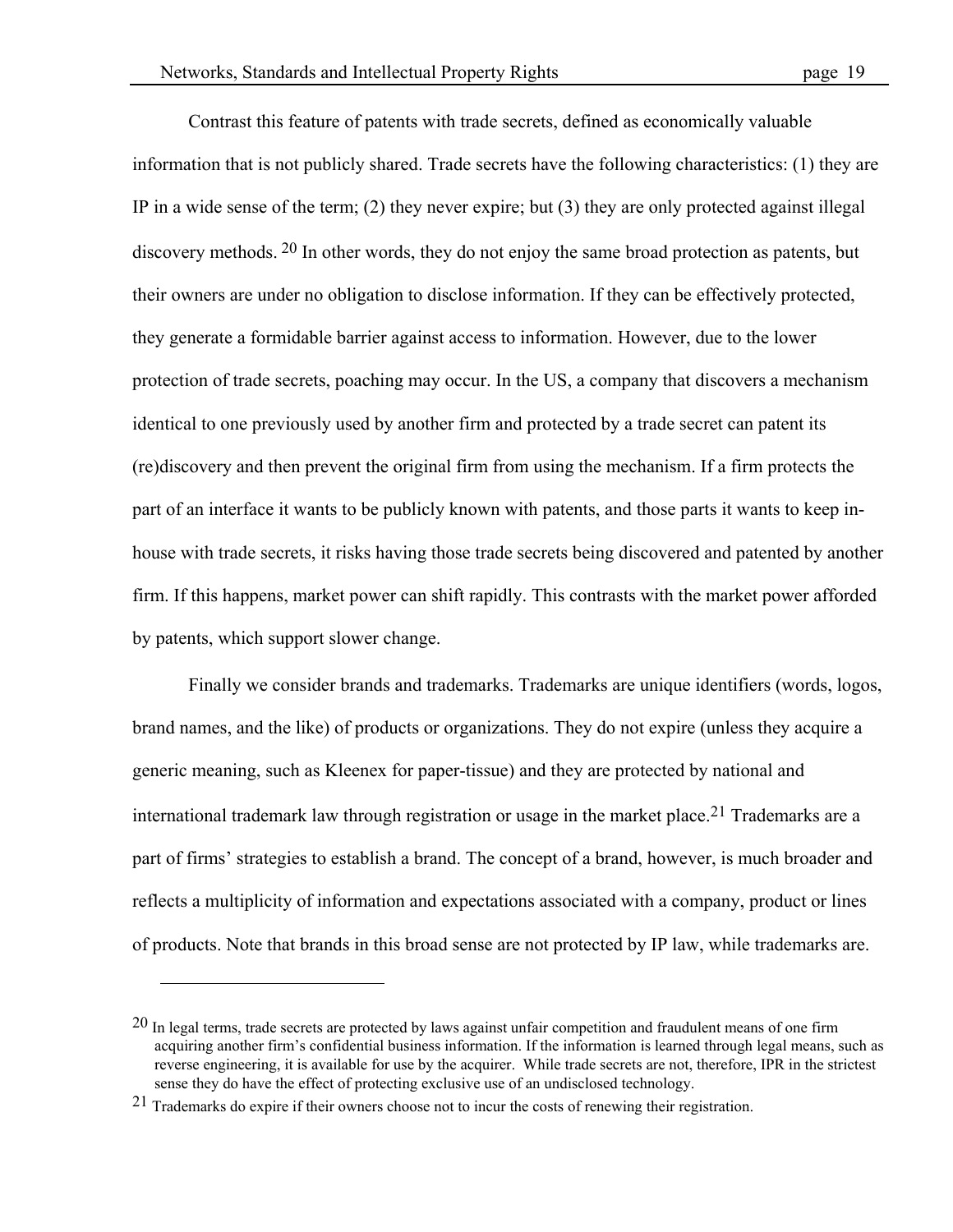Thus trademarks are the relevant legal part of a brand that can be used to fight brand imitation, but it is brands in their entirety that exhibit network effects.

For example, brands may increase consumer confidence or information, and therefore the willingness to pay. Kerin *et al.* (2006, p. 300) define "brand equity," as the "added value a given brand name gives to a product beyond the functional benefits provided". Brand equity values are estimated to be substantial (Interbrand 2006), potentially a reflection that network effects contribute to them. This can be especially important in countries with inefficient market information. For example, India's house of Tata uses its brand in a vast variety of products and industries.<sup>22</sup> By focusing on quality control and brand-name promotion, Tata has created a network effect, which is that adding product groups of reliable quality to their portfolio strengthened consumer confidence in the quality of other Tata products.<sup>23</sup> The converse of these effects is also important. Mellen and Scotchmer (2005) point out that trademark violations reduce the positive network effect of brands, thus reducing consumer confidence and willingness to pay.

We conclude that different intellectual property rights protect different aspects of a technology, but also open different doors for evading protection. It is, therefore, not surprising that proprietary technologies, and in particular proprietary interface standards, are usually protected by a portfolio of patents, copyrights and trade secrets, making it hard to break the market power of such a standard.

<sup>22</sup> Tata currently lists about 25 consumer product groups from agricultural appliances to watches on their webpage. They also offer products and services to other companies in 16 different industries. See www.tata.com for details.

<sup>&</sup>lt;sup>23</sup> For a description of Tata's strategy, see Khanna and Palepu (1997). While they do not mention network effects in particular, they offer a description of the mechanisms labeled here as such. Note that there are also economies of scale and scope in marketing efforts. Beggs (1989) explains how supply-side economies of scale can induce demandside network effects. Bagwell and Ramey (1994) indicate how coordination economies (essentially a network effect) can be realized through advertising.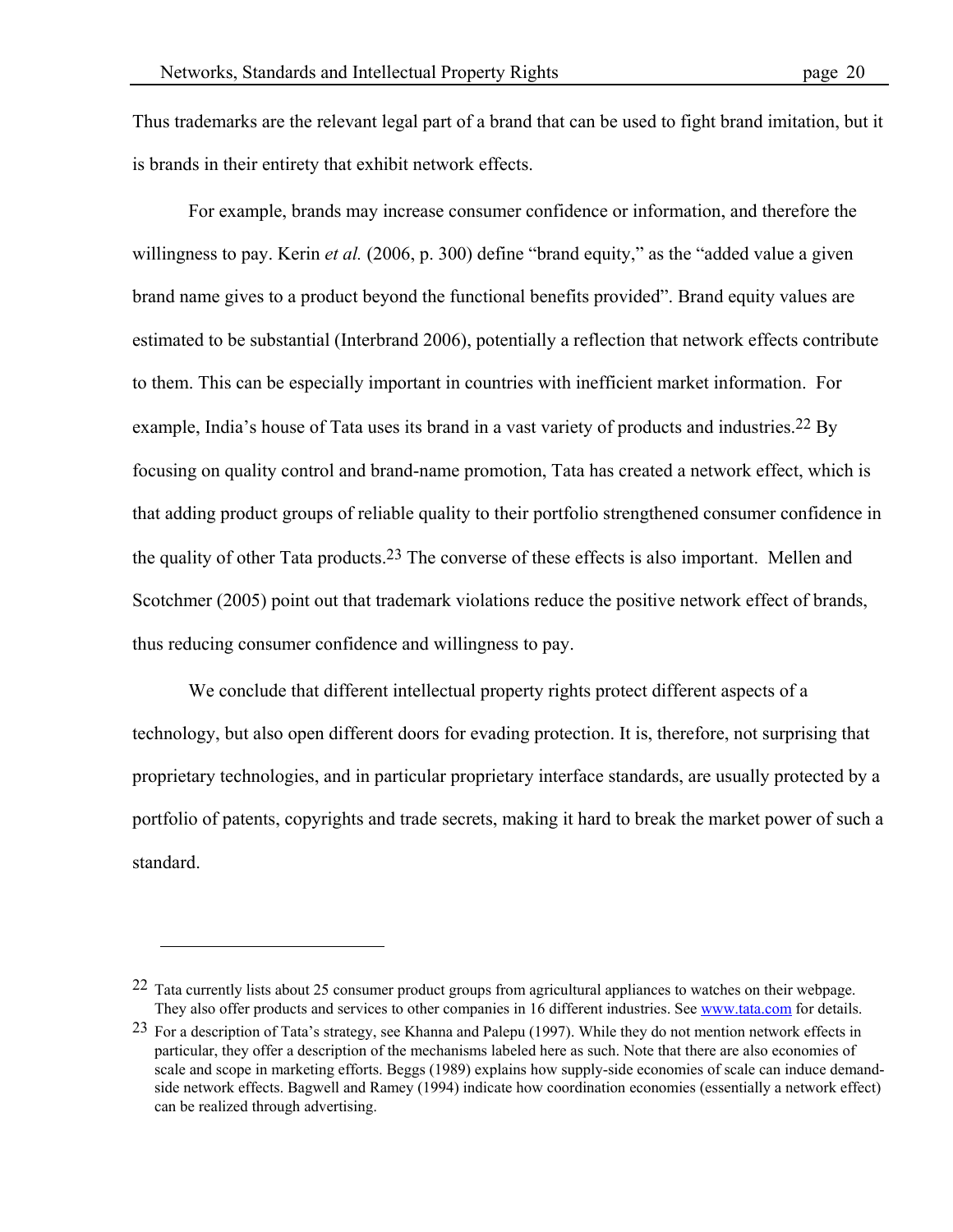## **4. Network Effects in the Creation, Dissemination and Protection of IPR**

We mentioned in the introduction that besides their role in consumption, networks play an important role in the creation, dissemination and protection of IPR. In this section, therefore, we focus on the role of networks in the process of knowledge creation and dissemination. Network effects that rely primarily on the consumption side are discussed in the next two sections.

## *4.1. Knowledge Platforms*

Within a research field, each researcher's knowledge is likely to be complementary to that of her peers. Projects that require collaborative contributions exhibit network effects in their efficacy if each researcher's contribution increases the productivity of others in the network. Intuitively, the strength of the network effect in research networks will depend on three parameters: (i) the degree of complementarity of knowledge; (ii) the transactions costs of coordinating different researchers, possibly across institutions and countries; and (iii) the quality and cost of information transmission within the network. These three factors also jointly determine the size of research networks (or what we have called *knowledge platforms*). The strength of the network effect and size of the network of researchers then determines the quality and quantity of IP created.

We begin with a model adapted from Rauch and Watson (2007) to see how the three issues listed above help explain the structure of research networks. The main assumption is that research collaborations exhibit network effects because forming a research network delivers a higher benefit to participants than the sum of their separate efforts. Researchers have exogenously determined close ties to other researchers working in the same lab, but have the choice to engage in a costly search for partners in different labs. In the latter case they obtain a benefit that is more uncertain, but potentially greater due to higher complementarity and less overlap in knowledge. The search for outside partners is modeled as a random matching of researchers. Once a match is formed, the joint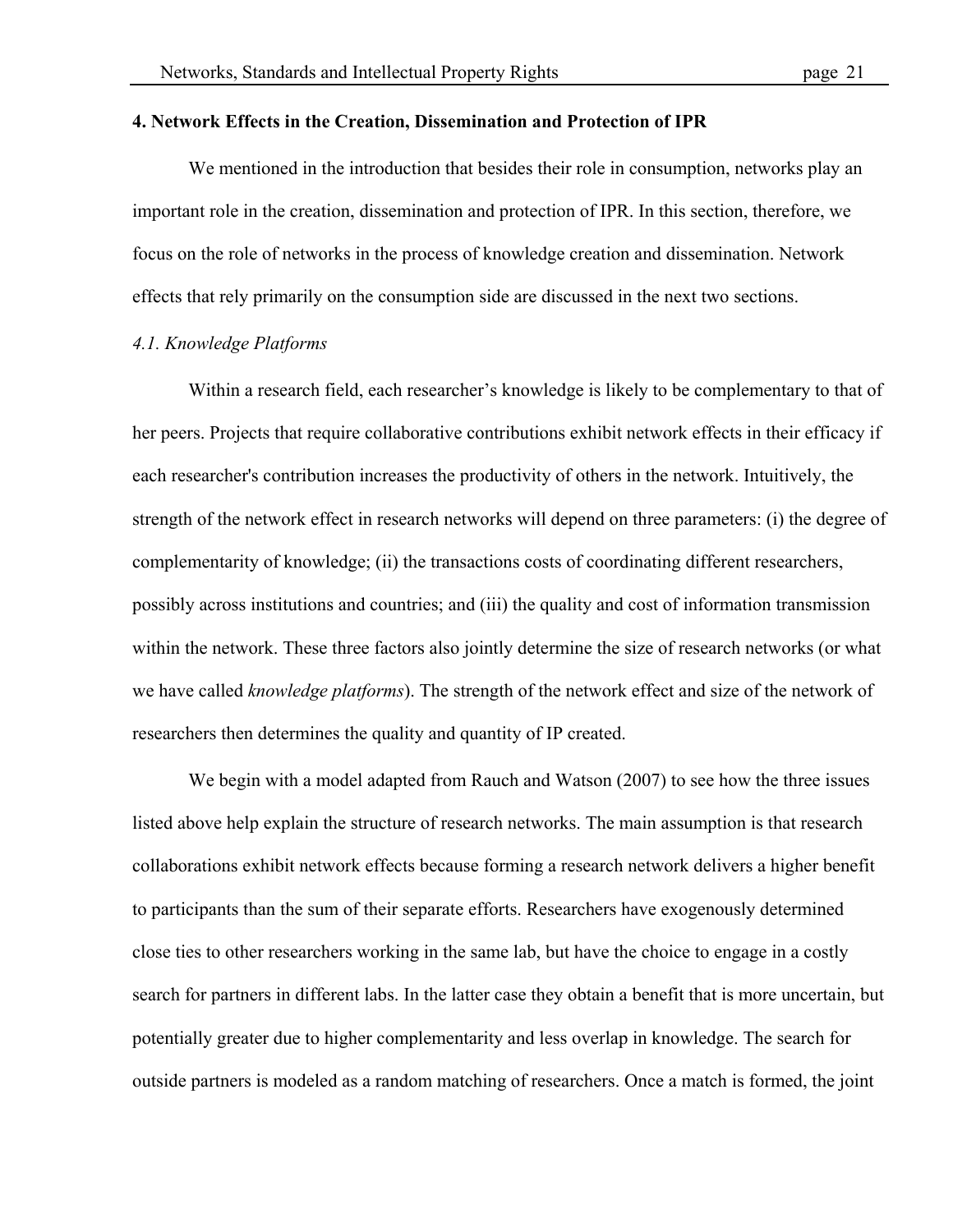benefit of the collaboration is revealed to both researchers, who decide to pursue the project only if it yields a higher benefit than working with a researcher in their own laboratories.

Rauch and Watson further distinguish between laboratories that are close to each other (dubbed to be in the same cluster) or further away (said to belong to a different cluster), which introduces geography into the model. Researchers find the optimal search effort by equating the expected benefits of search to its cost. The outcome is a distribution of research collaborations within laboratories, between laboratories that are close by (called cluster ties) and between laboratories that are more distant (bridge ties). Since matching is random, the model delivers cluster ties and bridge ties in proportion to the size of the own cluster relative to all other clusters. With the help of this simple formal structure, we will now discuss the three issues relevant for the size and structure of the research network. In turn, these factors influence network effects in IP creation, which are complementarity of knowledge, coordination costs, and information transmission. <sup>24</sup>

*4.1.A. The Complementarity of Knowledge in Knowledge Platforms* 

<u>.</u>

Researchers collaborate to reduce time to complete, to win a patent race, and to benefit from the exchange of ideas. They may also form partnerships both within- and across-organizations in order to work on complex problems that require specialization of complementary tasks.25 How does complementarity affect the size and the scope of the research network? What implications does it have for the international diffusion of technology?

<sup>24</sup> Mika *et al*. (2006) identify both size and diversity of networks as determinants for the number of publications and citations of researchers. In Rauch and Watson's (2007) model, network effects arise endogenously, since an increase in the search effort of a single researcher increases the probability of a high-quality match for all researchers.

<sup>25</sup> There is evidence that knowledge creation occurs across boundaries of single organizations. For example, in Gittelmann's (2007) data on biotechnology publications, 70 percent of scientific publications listed coauthors from more than one institution or firm, while 30 percent had authors from just one laboratory.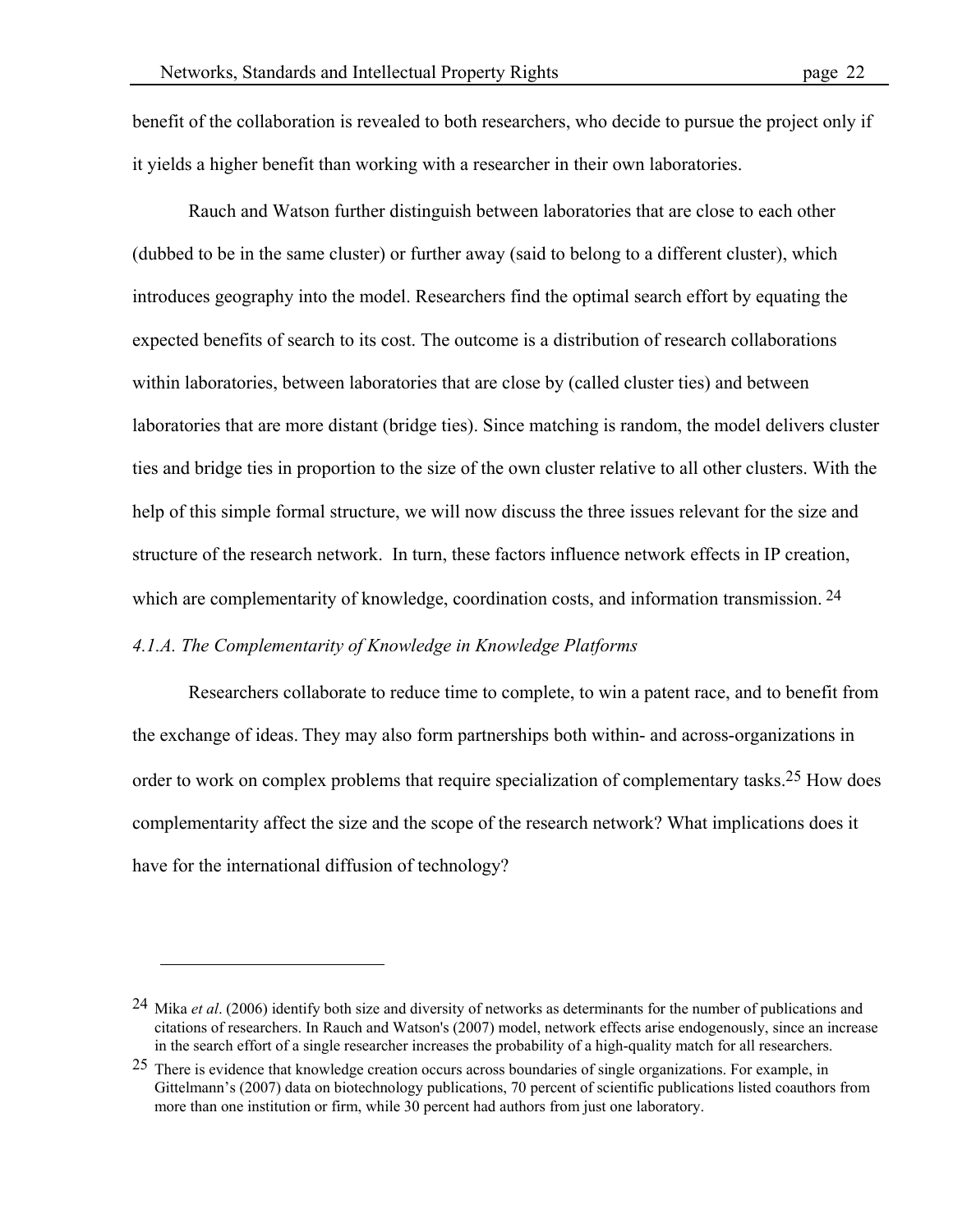Our model assumes that distance creates a barrier to knowledge diffusion, therefore the knowledge of researchers located further away differs from the knowledge of local researchers.26 In other words, knowledge of faraway researchers is less substitutable and more complementary than that of local researchers, thus adding more to a project. However, there is also a risk that the knowledge in distant laboratories is not fully compatible and therefore may not contribute sufficiently to a project to make a partnership attractive. In order to get access to the distant complementary knowledge, firms may contribute to the increase in the size and scope of research networks. For example, they can reduce barriers between researchers by establishing multiple research facilities in different locations that tap into local knowledge resources. Baldwin and Hanel (2000) provide evidence that multinational companies with research facilities in Canada use local partners such as Canadian universities and domestic customers as sources of ideas. Local R&D departments of multinational firms are more often partners of R&D collaboration projects, both in Canada and other countries, than are R&D departments of their Canadian counterparts. In the language of our model, these local R&D facilities create cluster ties in their local environment, feeding the newly acquired knowledge through existing bridge ties to parent and sister companies. This is an example in which high-resistance bridge ties are internalized, while low-resistance cluster ties are formed wherever the multinational establishes a subsidiary.

Note that a more international scope of research platforms – itself a consequence of the higher degree of complementarity of distant knowledge – immediately implies international technology diffusion. But diffusion is not automatic: Keller (2004) highlights the importance of complementary skills that must be developed locally in order to be able to absorb foreign

 $26$  Gittelmann (2007) provides evidence that there is this dichotomy of distance, as well as that research collaborations with distant partners deliver higher-impact results.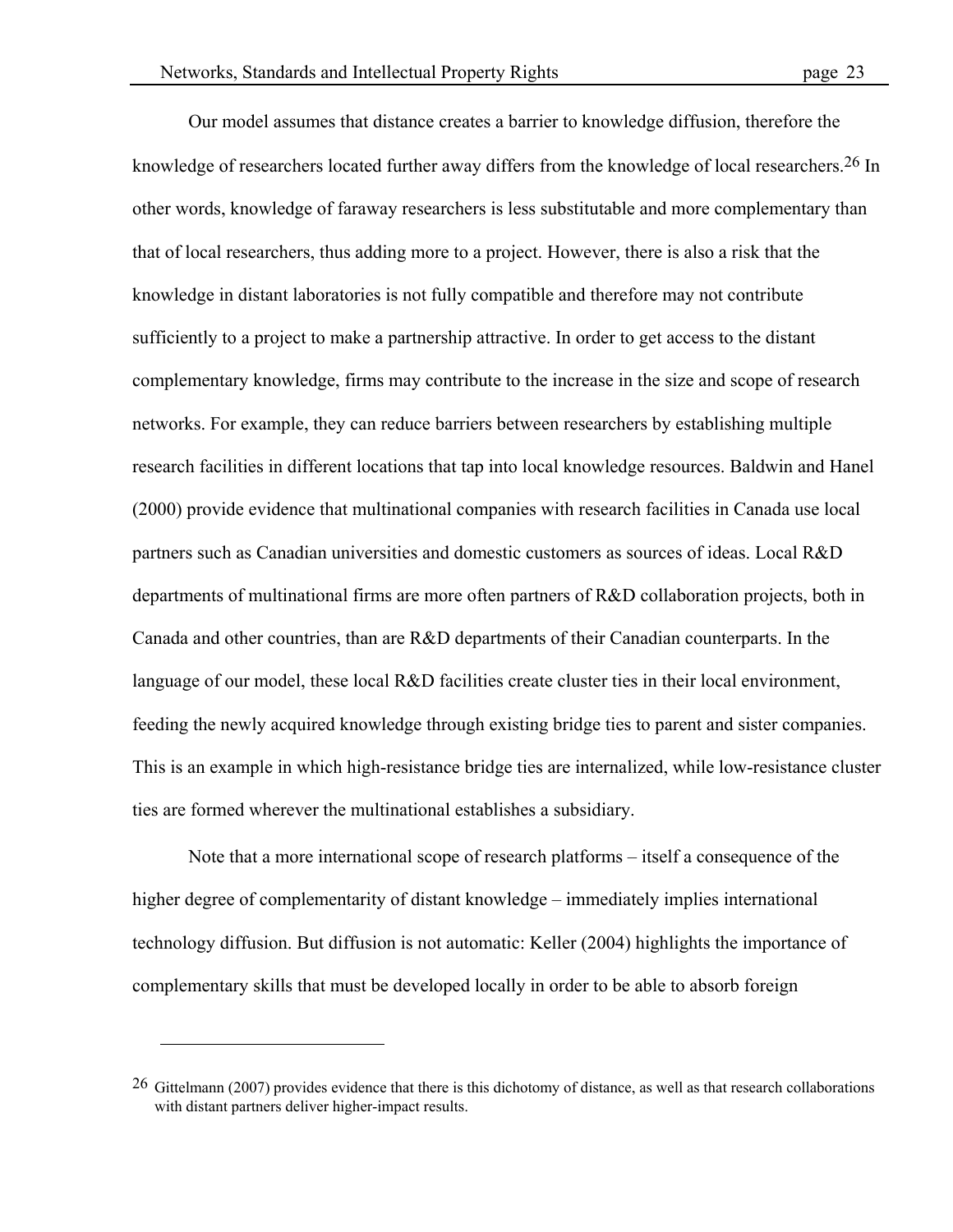technology. For this reason technology spillovers are weaker into developing countries than into developed countries. The literature on networks of inventors sheds light on the mechanism of these spillovers.

By assumption, networks are always formed by two researchers in the Rauch and Watson (2007) model. Note, however that the size of research networks can vary drastically (Beaucage and Beaudry 2006). Likely drivers of size include the complexity of the IP to be created, the financial payoff expected, as well as the available complementary knowledge embedded in researchers.

## *4.1.B. Coordination Costs in Networks of Researchers*

For the creation of intellectual property, researchers may form cluster and bridge ties. Coordination costs arise especially for the latter because researchers need to monitor each other's progress, coordinate goals, and exchange information. These coordination costs are likely to limit the overall size of networks, vary with the structure of the network and reduce or even offset potential network effects. Foray and Steinmueller (2002) find that the choice of coordination mechanism among researchers depends on the degree of appropriability of knowledge. Appropriability is tightly linked with IPR, since formal codification of technology facilitates appropriation of each agent's contribution.

The choice between formal and informal research arrangements depends on whether trust and reciprocity can be established. Formal arrangements are more costly than informal arrangements and thus imply smaller networks. But high appropriability of IP in formal arrangements may allow the recovery of this additional cost. Informal arrangements can also exist under high appropriability, but under restrictive conditions. Either partners have established trust in each other in the past or the IP to be exchanged must already exist. In sum, high appropriability is more often associated with formal arrangements and smaller network size. The opposite is true for weak appropriability, which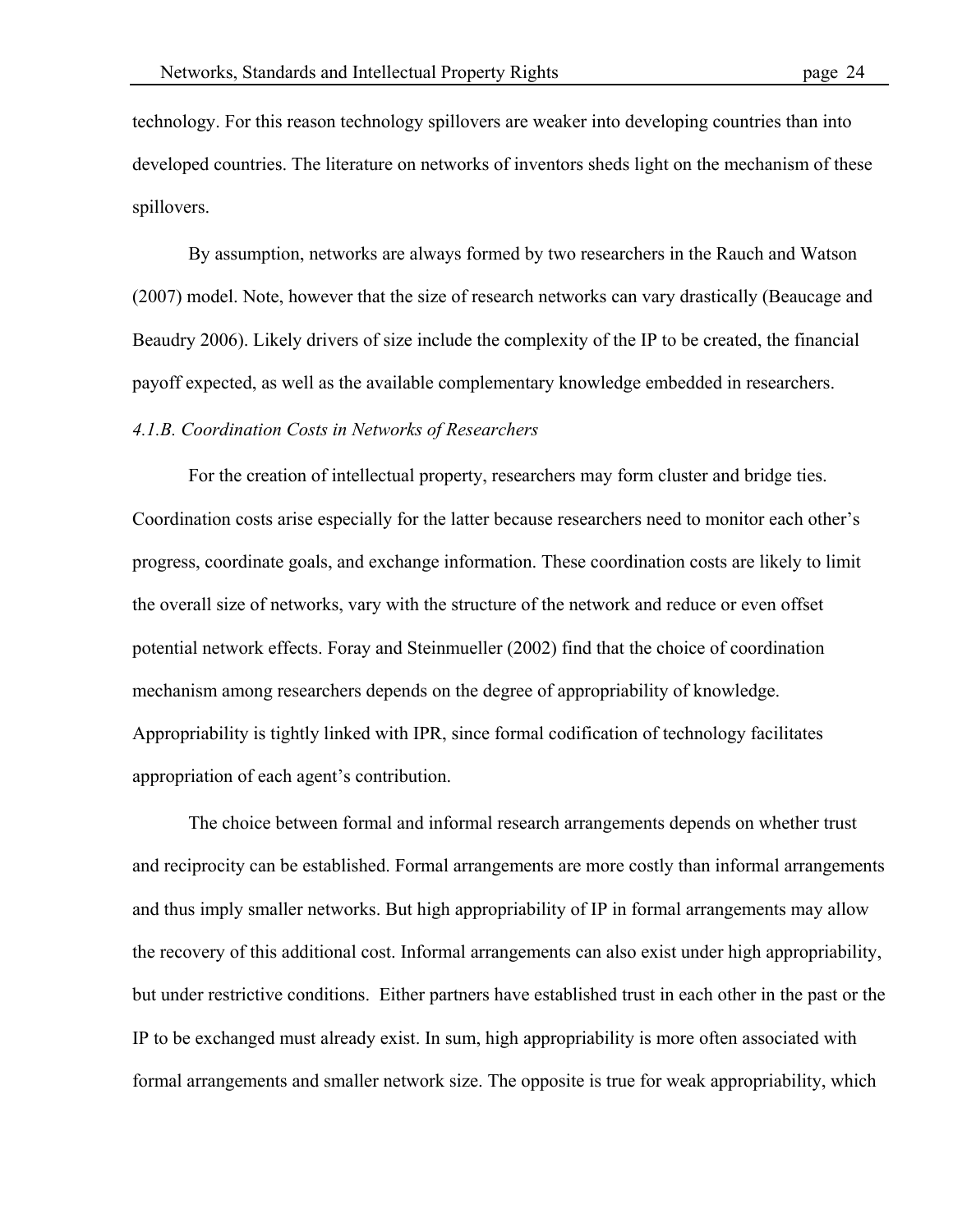renders costly formal mechanisms inefficient. In that case, informal arrangements become the fallback solution, and network size can be larger due to lower coordination cost. Of course, formal arrangements are still possible even with weak appropriability. IPR can be pooled and jointly licensed or a shared benefit not directly related to the IPR exists that cannot be achieved by informal arrangements.

All possible combinations of appropriability and formality are shown in Table 1. An example of a formal arrangement with strong appropriability is a high-tech consortium. This is a contractual arrangement between firms that jointly develop and share IP that each partner can implement in its products. While costly to set up, the contracts detail rights and obligations in the partnership to set incentives for the joint research effort. The informal counterpart would be knowledge-trading arrangements, which are less costly, but can only handle existing knowledge, unless trust has been established. An informal arrangement with weak appropriability is informal knowledge-sharing. This arrangement is used if partners want to signal quality and build trust through reciprocity instead of earning immediate monetary benefits. Finally, formal standardssetting consortia select a specification that benefits all participants without joint development of new IP. Partners can then jointly license the established standard or benefit from its existence for their complementary component development.

#### **Table 1 about here**

## *4.1.C. Transaction Costs of Information Transmission*

So far we implicitly assumed information to flow perfectly within existing networks. But not all information can be codified and, therefore, information transmission is never perfect. For example, certain types of information can only be passed on by demonstration that requires physical presence. This kind of information is very costly to transmit across clusters. Transaction costs in the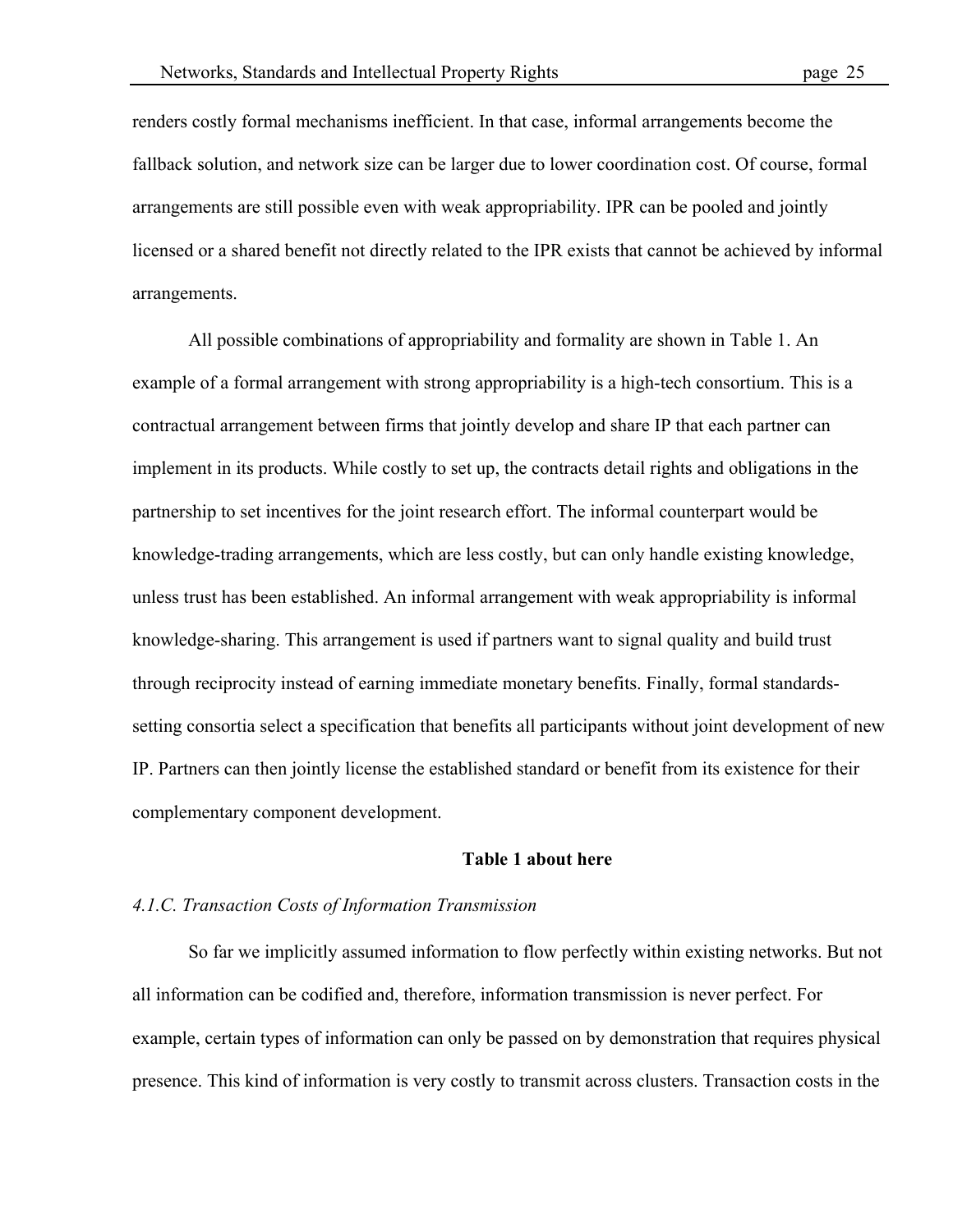transmission of information, as we shall see, influence the size and reach of a network, which in turn affects the type of IP that is created in different networks.

Scientists transfer knowledge in two ways: through publication of results and through direct communication, for example as they collaborate on a project. There is evidence that knowledge transfer that is closely linked to commercialization of inventions (namely patents) can only happen through more direct collaboration (Gittelmann 2007; Beaucage and Baudry 2006; Jaffe *et al*. 1993), which requires geographic proximity. In particular, Gittelmann (2007) documents the presence of two types of networks in the biotech industry. Her data has patent-to-paper and paper-to-paper citations, exploiting the practice in this industry to publish applied papers, while at the same time applying for a patent on the same topic. She finds highly active research collaborations within a 50 mile radius, which covered 18 percent of all papers in the sample. At the opposite extreme, about 60 percent of collaborators are located more than 800 miles away from each other. Of these 60 percent, more than one-third involved at least one non-U.S. coauthor and another one-third involved cooperation between researchers from both coasts of the United States.27 She finds that local networks foster patentable knowledge, while collaborations between distant researchers produce highly cited scientific papers. Teams within the same cluster receive almost seven times more citations from patents than distant teams, while in scientific papers the former receive only about one-fifth the citations of the latter. Thus proximity is relevant for patentable innovation, but not for scientific research. In the latter, the small cost of information transmission for digitized knowledge makes the quality of the match more important than the cost of transmission.

<sup>27</sup> Similarly, in their sample of Canadian biotech-patents, Beaucage and Beaudry (2006) find that one-quarter of the collaborators live outside of Canada.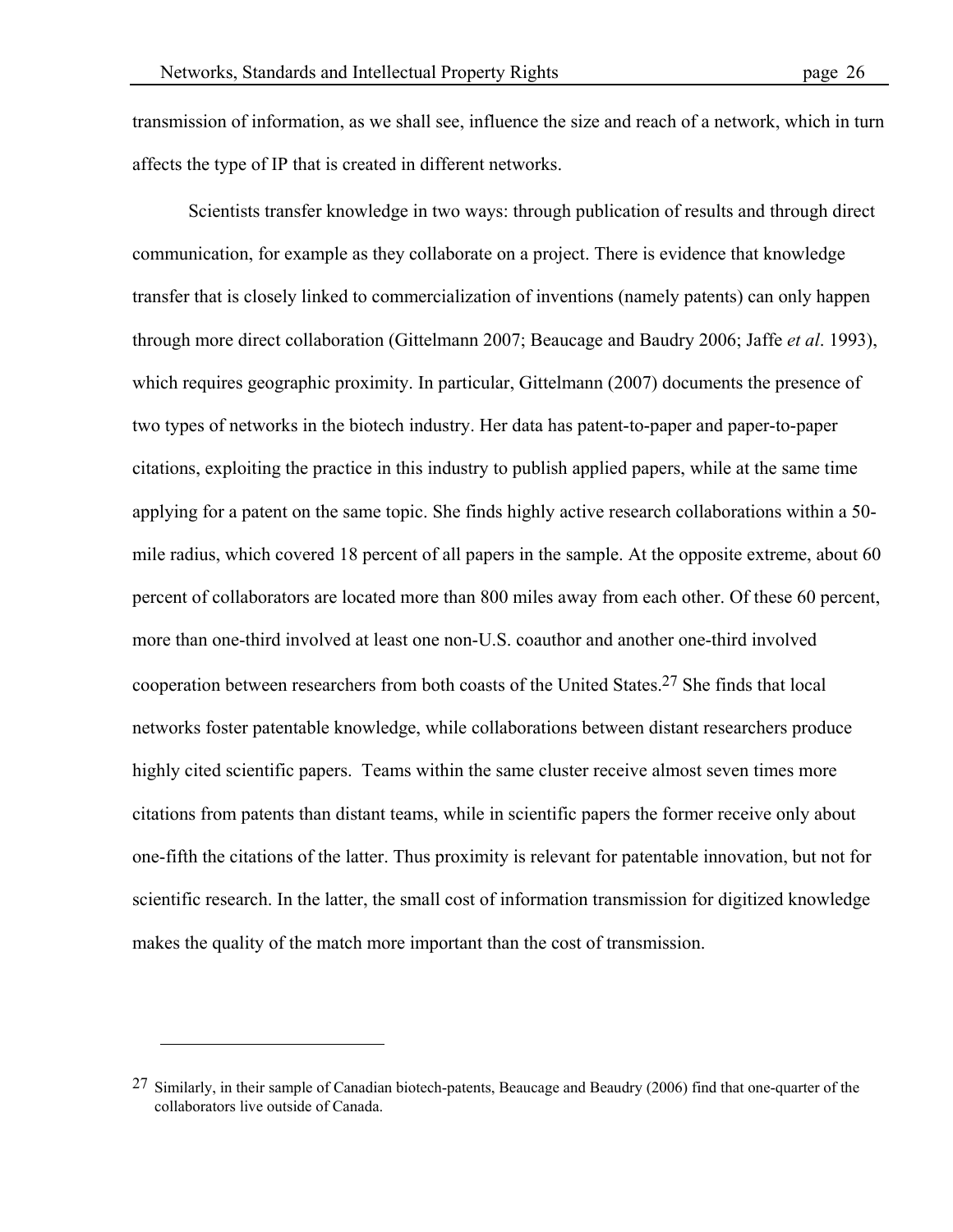While it seems that firms need to be well connected in their local clusters to create patentable innovation, they also need access to a broad knowledge pool. Since adding ties to their networks is costly, firms face a tradeoff between local connectedness and access to globally available knowledge. Schilling and Phelps (2007) document that small-world connectivity (a situation of intense clustering with sparse bridge ties across clusters) can help overcome this tradeoff. They show that networks of firms in equipment and pharmaceuticals that exhibit these small-world properties have significantly higher rates of knowledge creation as measured by firms' patent output.

This may suggest that geographic distance is the main barrier to get access to global research networks. But distance may just proxy for other barriers. Trust has been identified to be one of them (Foray and Steinmueller 2002). Agrawal, *et al*. (2007) argue that trust is easily established within the Indian ethnic community and information exchange in informal agreements should thereby be facilitated.28 They find that co-ethnicity can indeed substitute for co-location, and ethnic networks help transfer knowledge across clusters that could otherwise be shared only locally. This indicates that co-ethnicity facilitates bridge ties, which are expected to be more valuable for researchers in that they are linked to higher rates of IP creation. Since research networks are becoming ethnically more diverse, this might reduce the importance of local clusters in favor of wider networks.<sup>29</sup>

We summarize subsection 4.1 by simply stating that the lone-wolf researcher is an endangered species. Evidence suggests that the development of basic scientific research as well as

<sup>28</sup> Rauch and Trindade (2002) document how both trust and information-sharing within a Chinese ethnic network across all countries increases trade.

 $29$  Kerr (2006) documents the increasing importance of inventors of different ethnicities within the United States. The share of patents with at least one Chinese inventor named on the patent doubled from about three percent to six percent from 1980 to 1997. Similarly for Indian inventors, whose share also doubled from two percent to four percent over the same period. In some industries, such as chemicals and computers, the share of patents with at least one non-U.S. inventor increased to almost 30 percent.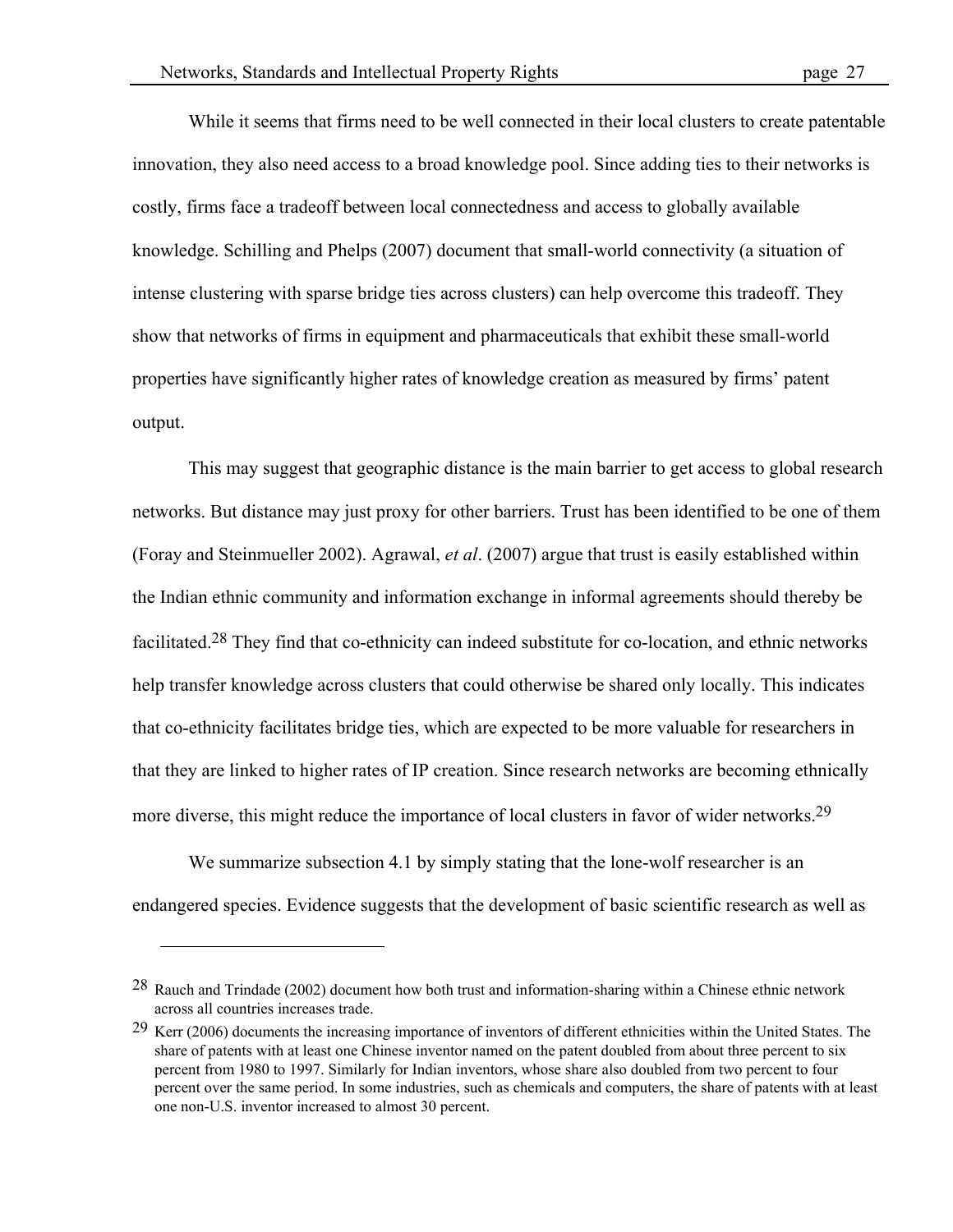appropriable knowledge frequently happens in teams that can even stretch internationally. These teams are rarely exclusive and do not have clearly defined boundaries. Collaborators in one project may add a researcher in the next, with each researcher of the group exploring projects with third parties. Combining these links of researchers defines networks of scientists (or what we have called knowledge platforms), These entities exhibit network effects, for adding researchers increases the knowledge base for all researchers in the network, and thus should spur development of IP.

Further, networks develop by stage of knowledge and IP creation. Those involved in projects close to commercialization are localized in clusters of geographic proximity, while networks involved in basic research are more geographically dispersed. Different types of intellectual outputs, such as patented information and research papers, and the networks that create them, are complementary to each other. Knowledge published in research papers builds the foundation for new patents, and patents spur new basic research. Networks are inherently complex structures, which makes them hard to analyze. However, their importance in knowledge creation makes them an important issue for further study.

## *4.2. Developing Research Networks: The Role of Government Policy*

The model and examples in the previous subsection allow the categorization of government policies that can promote the formation of networks. Government policy can increase network effects through enlarging the installed base of knowledge. It can promote policies to reduce coordination costs in research networks. It can also reduce resistance in the transmission of information. We analyze these government policies in this subsection. Theoretical considerations suggest focusing on the formation of bridge ties.

## *4.2.A. Increasing the Network Effect in Knowledge Platforms*

The network effects in knowledge platforms are due to the recombination of information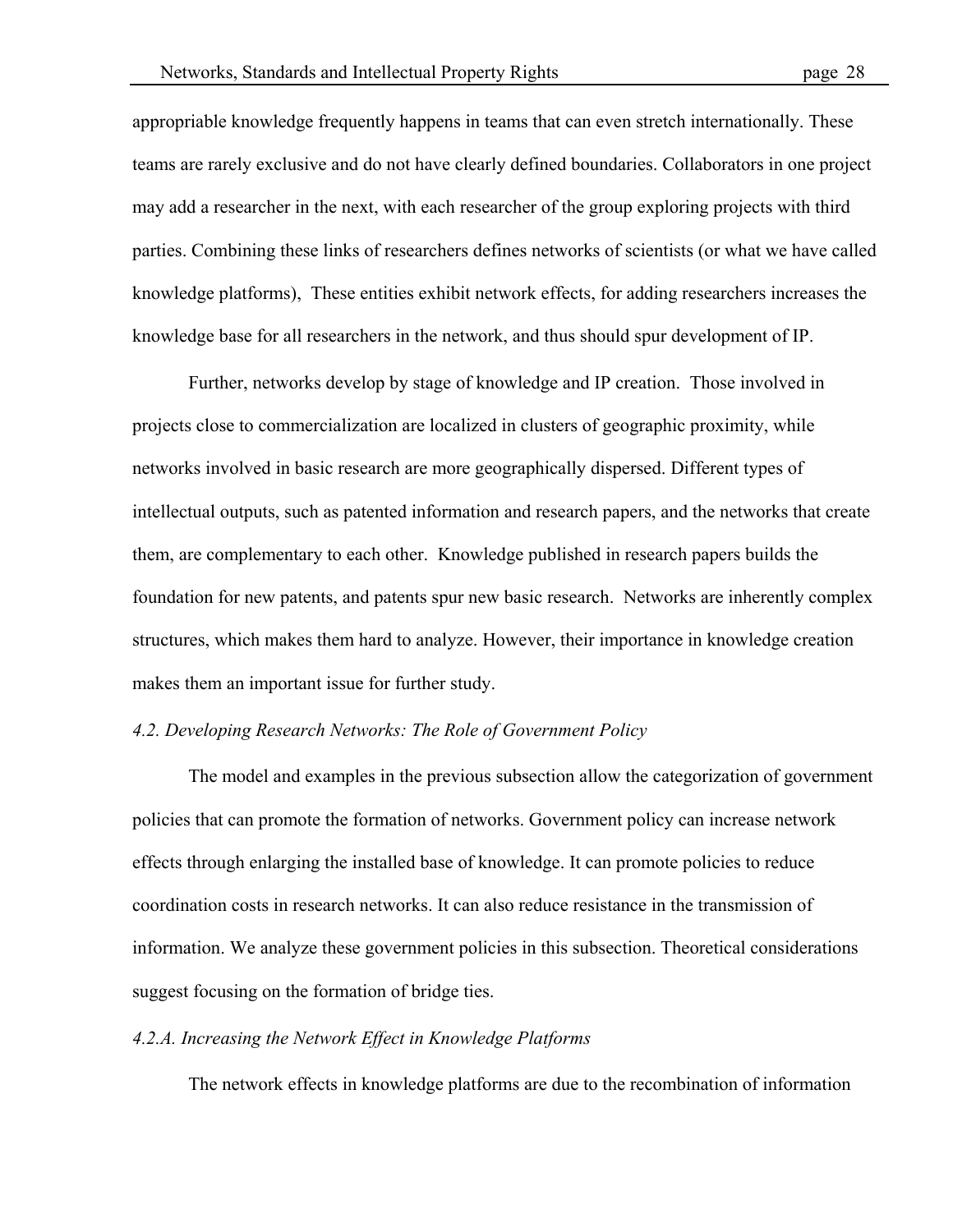from a diverse knowledge base. Therefore, government policy could try to increase the diversity of the knowledge base. An indirect way to do this is to broaden applicability of the technological field that the government wants to develop.

In the case of the internet, three policies helped to develop it predominantly as a U.S. invention (Mowery and Simcoe 2002), all of which contributed to reinforce network effects, either within the community of internet researchers or in the final use of the internet. First, the Department of Defense supported generic research in computer technology, with the understanding that the civilian and the defense computer markets are complementary to each other, and that a larger market size could spur innovation and therefore benefit both segments. Thus, opening research in computers to the civilian market increased the diversity of knowledge. Second, the market power of incumbent telecommunication companies was reduced through antitrust and regulatory policies, arguably increasing the competitive provision of access to the internet.

Third, in contrast to Europe, funding was in some cases made conditional on the resulting technology being non-proprietary. For example, the National Science Foundation made funding for internet connections dependent on the use of the freely available TCP/IP transmission protocol. This broadened the installed base of internet connections and increased the incentives for researchers to work on internet-related topics. The willingness to accept foreign inventions and incorporate them into the overall structure (namely the document format HTML and the retrieval protocol HTTP) as well as the availability of free internet software like the MOSAIC browser further promoted the internet to grow. All of these factors combined to create a vast diversity of potentially recombinant knowledge. While U.S. policy did not intervene directly into IP markets, the indirect measures for increased market size and competitiveness *within* the United States ensured that a large portion of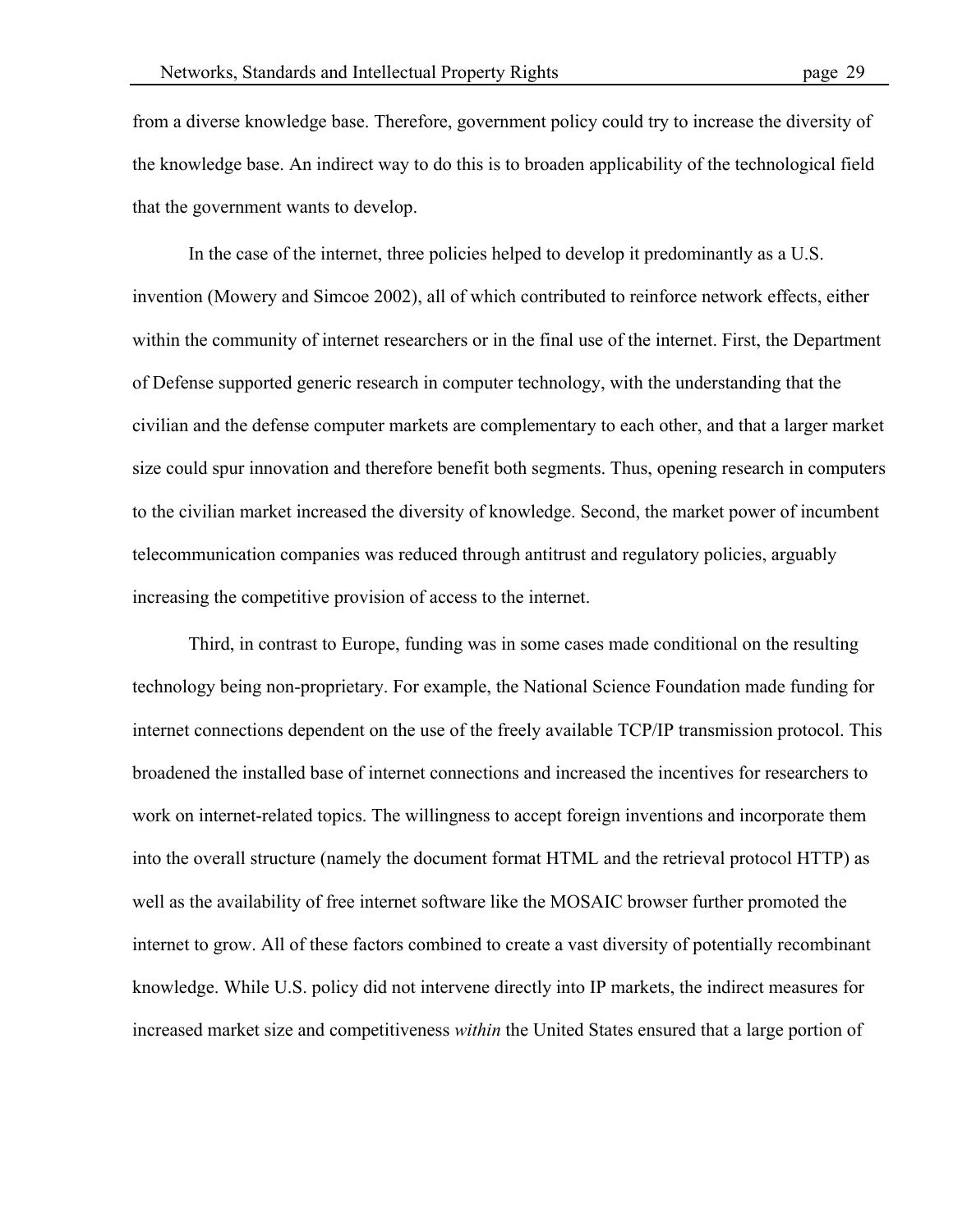this new knowledge originated there. This fact supported positive implications for competitive advantage of the firms involved.

#### *4.2.B. Lowering Coordination Costs*

The literature that we have discussed thus far offers almost no suggestions on how to improve internal coordination within networks. However, suggestions on how to improve external coordination costs between networks of researchers are implicit in the literature, most prominently in the case of standardization. For example, if appropriation of knowledge is hard to achieve, coordination for standardization should start early in the process. Some standards-setting institutions, like the DIN in Germany, have already incorporated this concept into their activities. That is, standards are developed along with new technologies.

Should the parties that create intellectual property within a standards body regulate their coordination efforts themselves or is there a role for government activity? DeLacey *et al*. (2006) compare a self-regulatory standardization body (the IEEE in the United States) with a statesponsored one (the SAC in China) for the case of wireless computer networking. They argue that the IEEE process for establishing the 802.11i standard was transparent and rules-based and offered the opportunity of participation for any interested party. In contrast, the Chinese government chose to limit participation in the development of WAPI, the Chinese standard competing with 802.11i, to 24 hand-picked firms. DeLacey *et al*. argue that both arrangements may have been reasonable given the specific technical, economic and political environments prevalent in the United States and China.

However, the very nature of the approaches, top-down, non-market based in the case of China versus bottom-up in the United States, and the fact that Chinese firms had no track-record of implementation, while the U.S. standard was developed by players with proven track records, hampered the chances for the Chinese standard to be approved at a higher level, namely the ISO.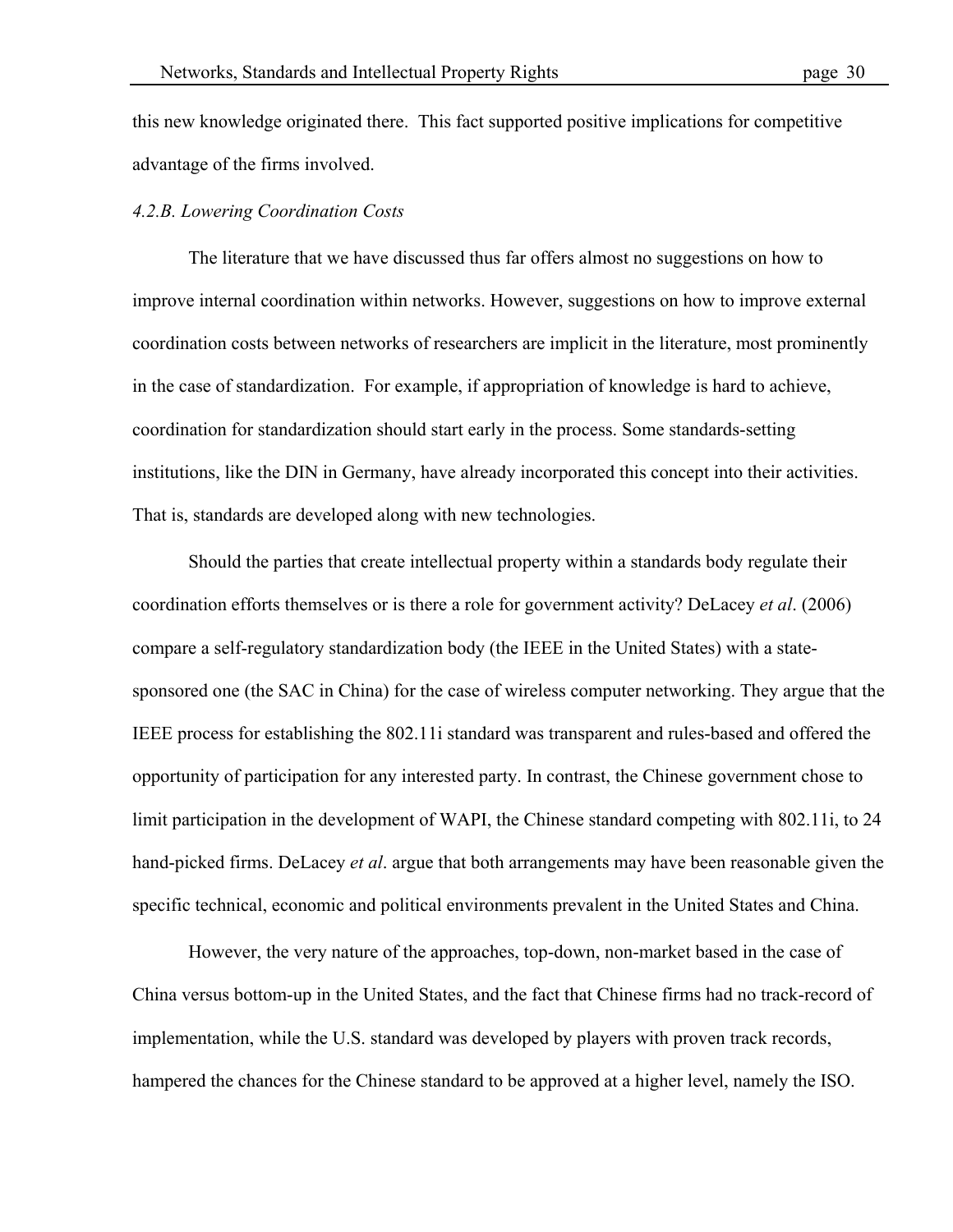Chinese government policy was successful in improving external coordination of research efforts (specifically defining the size and structure of the network of participating researchers), since WAPI would likely not have been developed in China otherwise. So the policy would have been successful if the issue had been one of purely domestic interest. But the policy did not fully recognize the requirements for the approval it was targeting, with immediate effects on the wealth positions through IP protection. Had WAPI become the ISO standard, substantive licensing fees would have been transferred to Chinese companies and away from U.S. and Western European companies. This implies that there may be a role for government policy to improve external coordination of research efforts, but a bottom-up policy that makes full use of market forces and utilizes the know-how of experienced firms is more likely to succeed.

## *4.2.C. Facilitating Bridge Ties*

<u>.</u>

Rauch and Watson's (2007) model suggests that government policy should facilitate bridge ties, which can be achieved in two ways. One approach is for the government to sponsor trade fairs, conferences, and firm and campus visits by researchers. This reduces search costs and therefore unambiguously increases the probability of forming bridge ties. An alternative policy suggested by the model (however, with somewhat ambiguous consequences), might be to encourage non-compete covenants in employment contracts. These prevent researchers that leave a firm to use IP from the original firm for their new professional endeavors.<sup>30</sup> This policy will unambiguously increase the number of bridge partnerships. However, this outcome may not be as beneficial as it seems. Even under imperfect enforcement of the policy, researchers who do not want to stay with their current employer will not only increase their search effort outside their cluster, they will also accept bridge

<sup>&</sup>lt;sup>30</sup> The range of IP protected under non-compete covenants can range from tacit knowledge to patents and customer lists. While the first two are of special interest in the context of research networks, the third example also constitutes IP and documents the relevance of non-compete clauses in the context of IPR.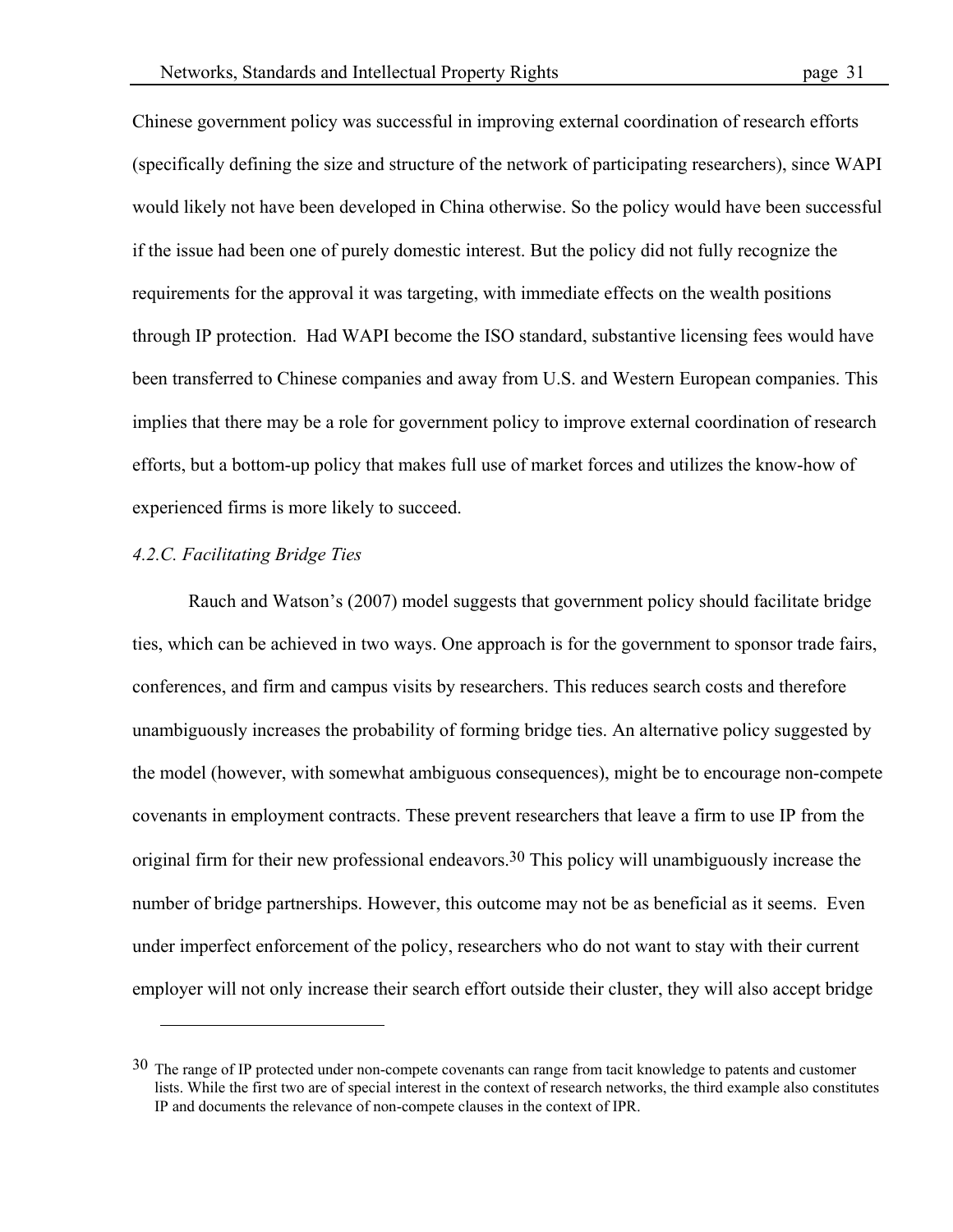ties that are of lower quality in order to avoid legal punishment based on the covenant. So the overall effect is ambiguous in theory and can be outright damaging in practice, as in the following example.

In particular, Gilson (1999) presents an example where non-compete covenants may have backfired. He argues that California was more successful at fostering computer research networks than Massachusetts because non-compete covenants prevented workers from moving freely between companies within the latter state. The absence of similar regulation allowed for larger knowledge creation in California. The intuition is as follows. Incremental innovation is essential for the development of computer technology. Knowledge flows through moving personnel broaden the overall knowledge base for all firms. These knowledge flows were hampered on Route 128 in Massachusetts because of non-compete clauses, providing an advantage for California's Silicon Valley, where transmission of tacit knowledge was easier. Interpreting these results in our model, researchers on Route 128 could not move to other firms within the same district, so cluster ties were prohibited. This only left bridge ties outside of local clusters, either leading to a brain-drain from Route 128, or forcing researchers to stay within the same firm. Either way, the creation of a local knowledge base was hindered.

Schilling and Phelps' (2007) results suggest that active coordination of research networks, as happened in the European Union's EUREKA program and the Japanese METI strategy, can contribute to improving connectivity of local cluster networks on a national and international scale. It remains to be seen, however, whether these efforts will be successful, for while the authors' econometric results are robust and statistically significant, their economic importance is on average fairly small and decays quickly with time. Their results also only address the additional quantity of patents but if bridge ties offer access to higher-quality knowledge, it should lead to higher patent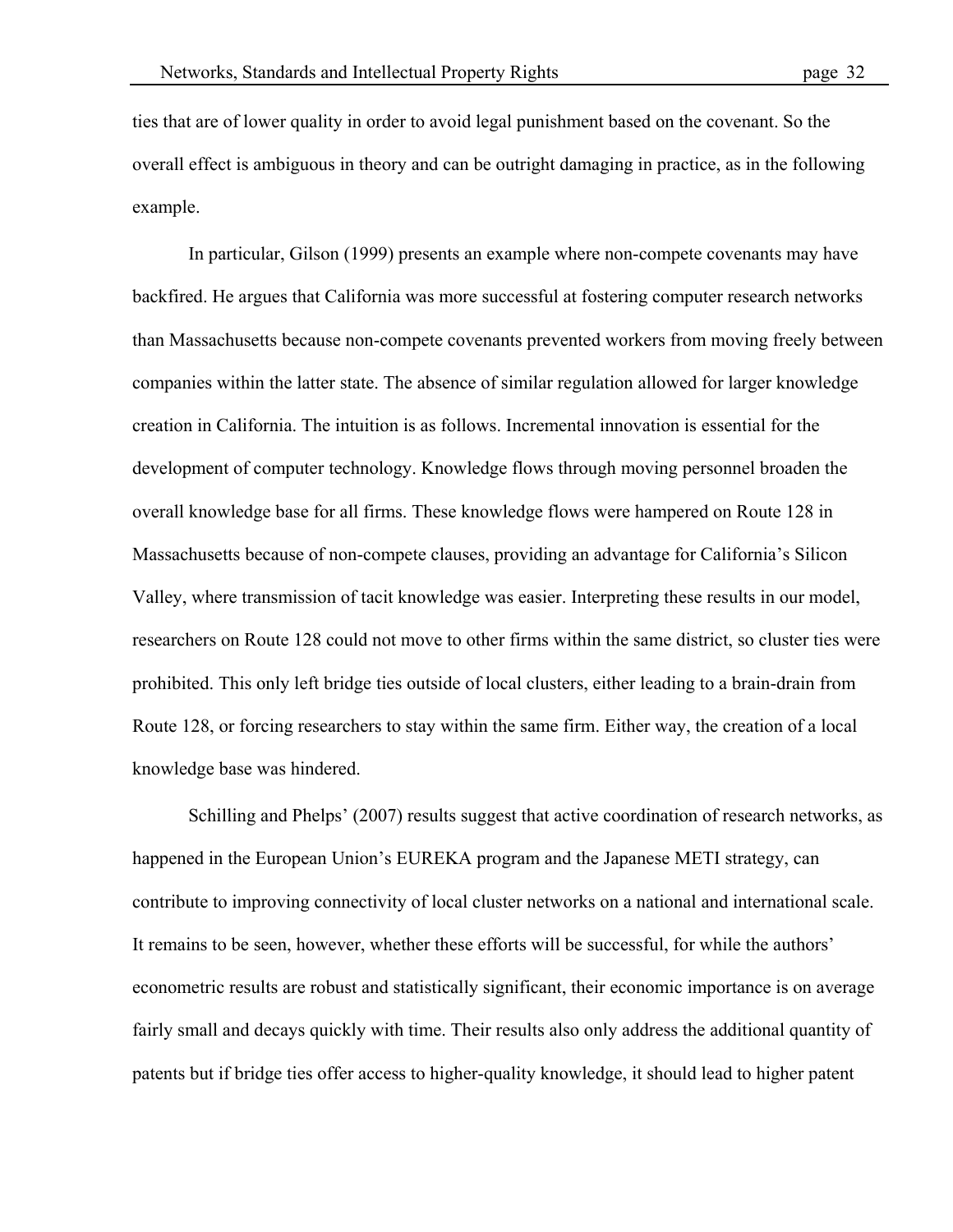quality. More research, including analysis of measures of patent or paper quality (such as citations), is needed to determine the contribution of bridge ties, and in particular government-induced bridge ties, to research performance.

Finally, policies that facilitate the education of foreign talent and immigration of highly qualified researchers into a country can contribute to the country's pool of ethnic research networks. Chellaraj *et al.* (2007) find the marginal productivity of an additional graduate student admitted to the United States to be 0.62 patent awards. While this has to be taken with a grain of salt in the context of the discussion on brain drain from developing countries, it likely contributed to the current U.S. technological leadership. However, it would be important to study the roles of ethnic networks in the early phases of a researcher's career to learn about the economic importance of ethnic network formation.

## *4.3. Optimal IPR Protection in the Presence of Network Effects*

1

Two characteristics of the software industry make it a good case study for many of the issues in this chapter. First, it is an industry in which concerns about IPR, especially copyright infringement on a global scale, play an important role. For example, the Software and Information Industry Association (SIIA 2006) states that "the software industry loses about U.S. \$11 billion to U.S. \$12 billion in revenue to software piracy annually. Of the billions of dollars lost to piracy, a little less than half are lost in Asia, where China and Indonesia are the biggest offenders."31 According to SIIA (2000), piracy rates in China in 1999 were 91 percent, and in Vietnam 98 percent, with Asia overall averaging 47 percent. Given these estimates one might ask why software producers do not use copyright law to better protect their products against piracy?

<sup>&</sup>lt;sup>31</sup> These numbers carry a high degree of uncertainty. Havoscope (2006) report numbers almost three times as high based on data from the Business Software Alliance.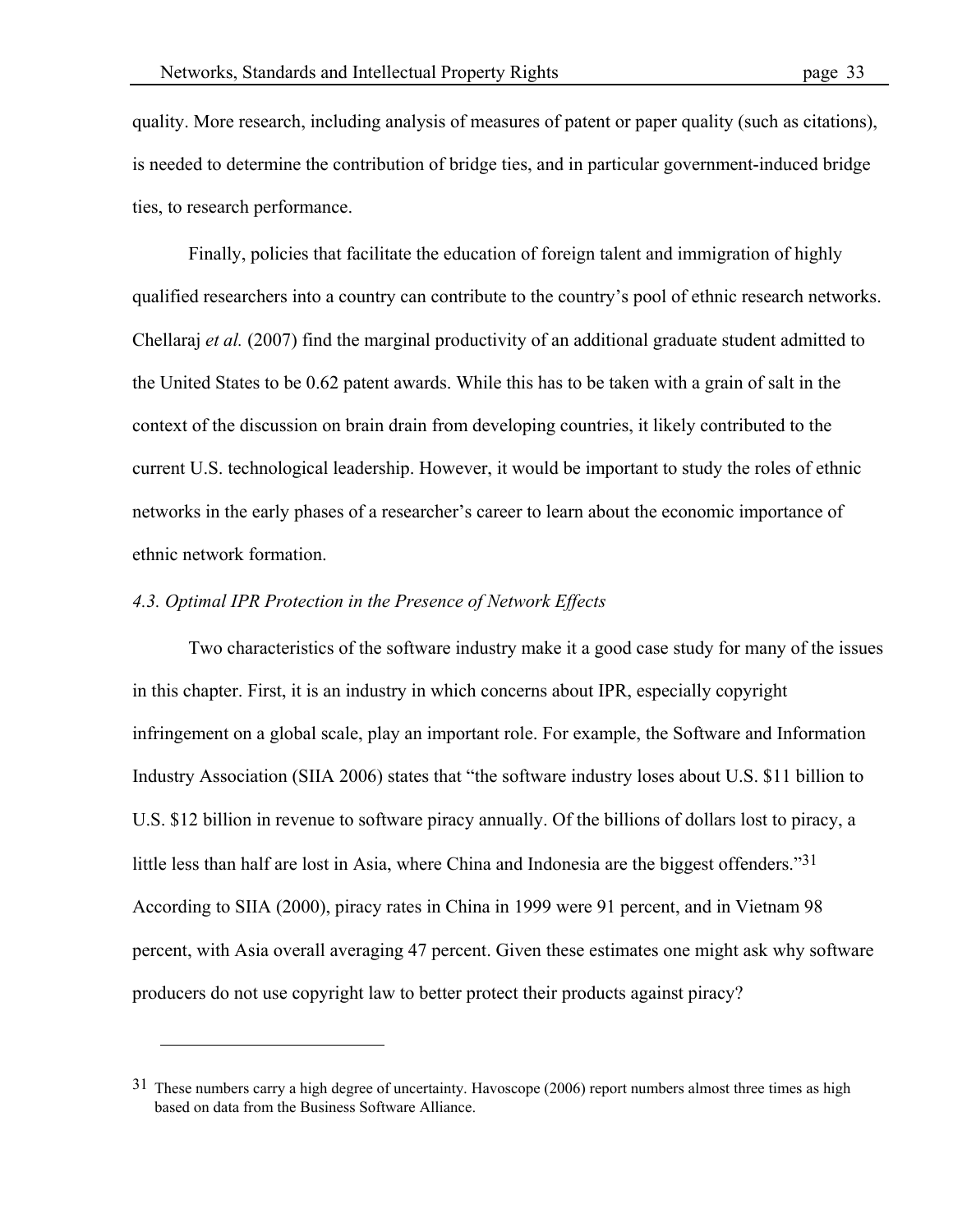One answer may simply be that the cost of protection is too high. However, one strand of the literature is devoted to an alternative explanation, related to the second important characteristic of software. As reviewed in the introduction, there is substantial evidence that its consumption exhibits network effects, for variety of reasons. First, there are post-purchase costs to software, such as training and customization. The more users there are of one particular program, the more likely it is to be supported through manuals, services, and other forms of assistance (an indirect network effect). Second, consumer's valuation of programs increases if they allow file transfers between users (a direct network effect).

A simple model of copyright protection can then explain how a low level of anti-piracy protection may be profit-maximizing. The key ingredient of the story is that the network effects apply to all users, legitimate and pirating ones alike. Allowing piracy increases the size of the network, thus increasing the value of the product to legitimate buyers, and allowing firms to charge them higher prices. Conner and Rumelt (1991), Takeyama (1994), and Slive and Bernhardt (1998) model this effect for a monopolist software maker in a market with heterogeneous consumers, the latter assumption being necessary to ensure that both pirating and legitimate users co-exist.

The basic mechanics of these models can be understood with the aid of the following example. Take a continuum of consumers, distributed uniformly in a square of side one, as shown by the solid square in Figure 2. The horizontal axis represents each consumer's valuation for the software. Without network effects, consumers are uniformly distributed on the interval [0,1]. With network effects, consumer *i*'s valuation is:

$$
v_i = u_i + \gamma M, \tag{2}
$$

where  $u_i$  is a parameter uniformly distributed on the unit interval,  $M$  is the mass of total users (legitimate and pirating), and  $\gamma$  is a positive parameter that represents the strength of the network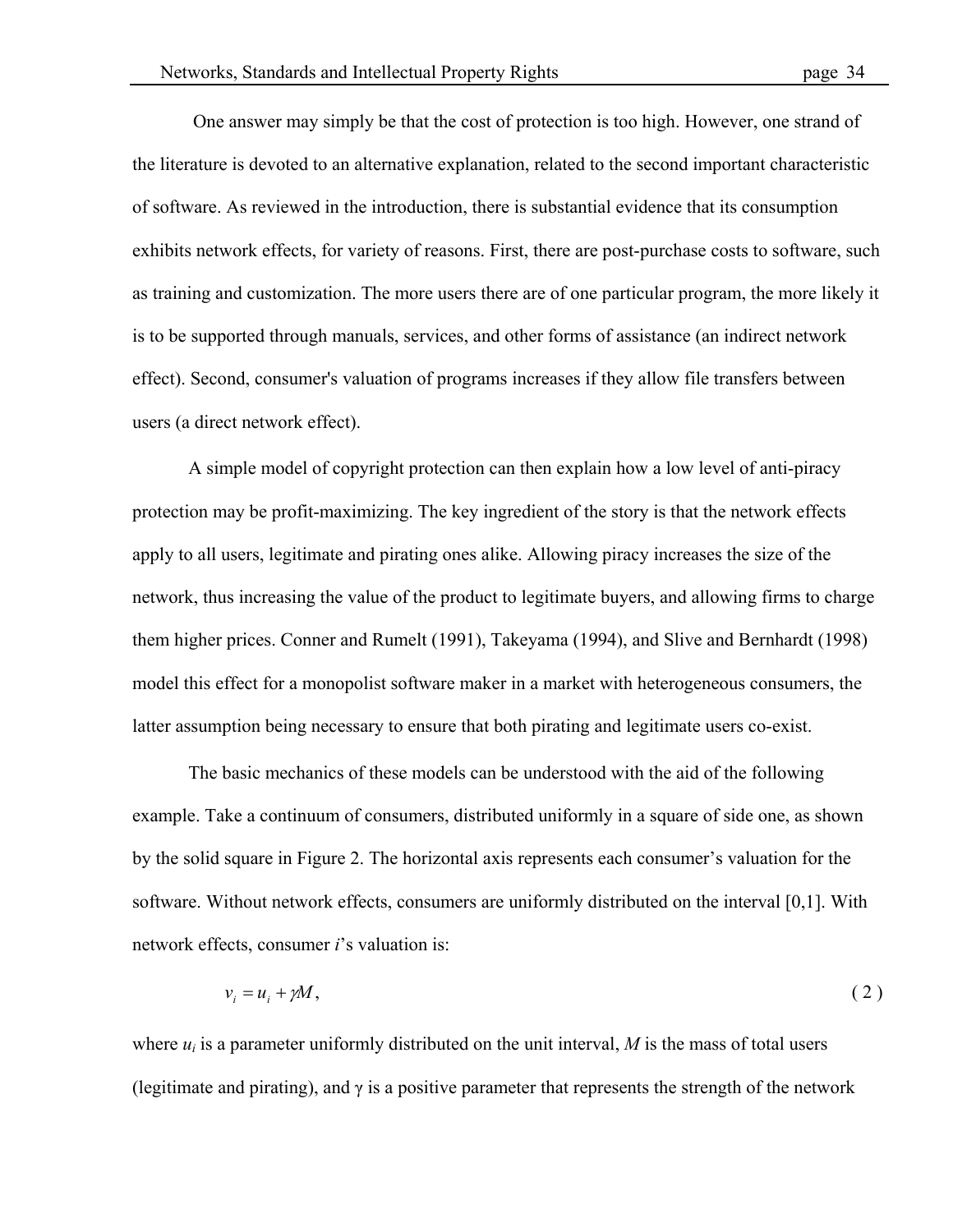effect. Note that the distribution will shift horizontally as *M* changes. In the language of Section 3, we assume that consumers' expectations are fulfilled in equilibrium, such that their forecast of the mass of users turns out to be the actual mass.

The vertical axis on the figure represents each consumer's cost of pirating, written as:

$$
t_i = c_i + \tau,\tag{3}
$$

where  $c_i$  is an intrinsic cost (perhaps the psychic cost of breaking the law) and  $\tau$  is an additional cost imposed on all consumers by the firm through its anti-piracy protection efforts, which are assumed to be costless to the firm. Also shown on the figure is the price (*p*), which may be assumed to be the *ex-post* equilibrium price.

## **Figure 2 about here**

Let us consider what different consumers do. There are three possible choices, depicted in different regions of the figure: the consumer buys the software (B), pirates it (P), or decides not to use the software (N). For example, in the B region (ignoring for the moment the dashed square and the shaded areas), consumers buy because their individual valuation is larger than the price ( $v_i > p$ ); and because it is more costly to pirate than to buy  $(t_i > p)$ . By contrast, in the lower trapezoid region, consumers decide to pirate because the cost of doing so is lower than their valuation ( $t_i < v_i$ ) and lower than the price ( $t_i < p$ ). Other cases are analyzed analogously.<sup>32</sup>

Now suppose that the software maker increases the cost of pirating to  $\tau$   $\geq$   $\tau$ . Then the new distribution of consumers is represented by the dashed square. If there were no network effects the square would just move up as each consumer retains his valuation and faces a higher cost of

<sup>&</sup>lt;sup>32</sup> Other examples are possible. For example if  $p < \gamma M$ , then all consumers would use the software (and therefore M = 1). Our goal is simply to illustrate the main properties of the model, not to cover exhaustively all variants.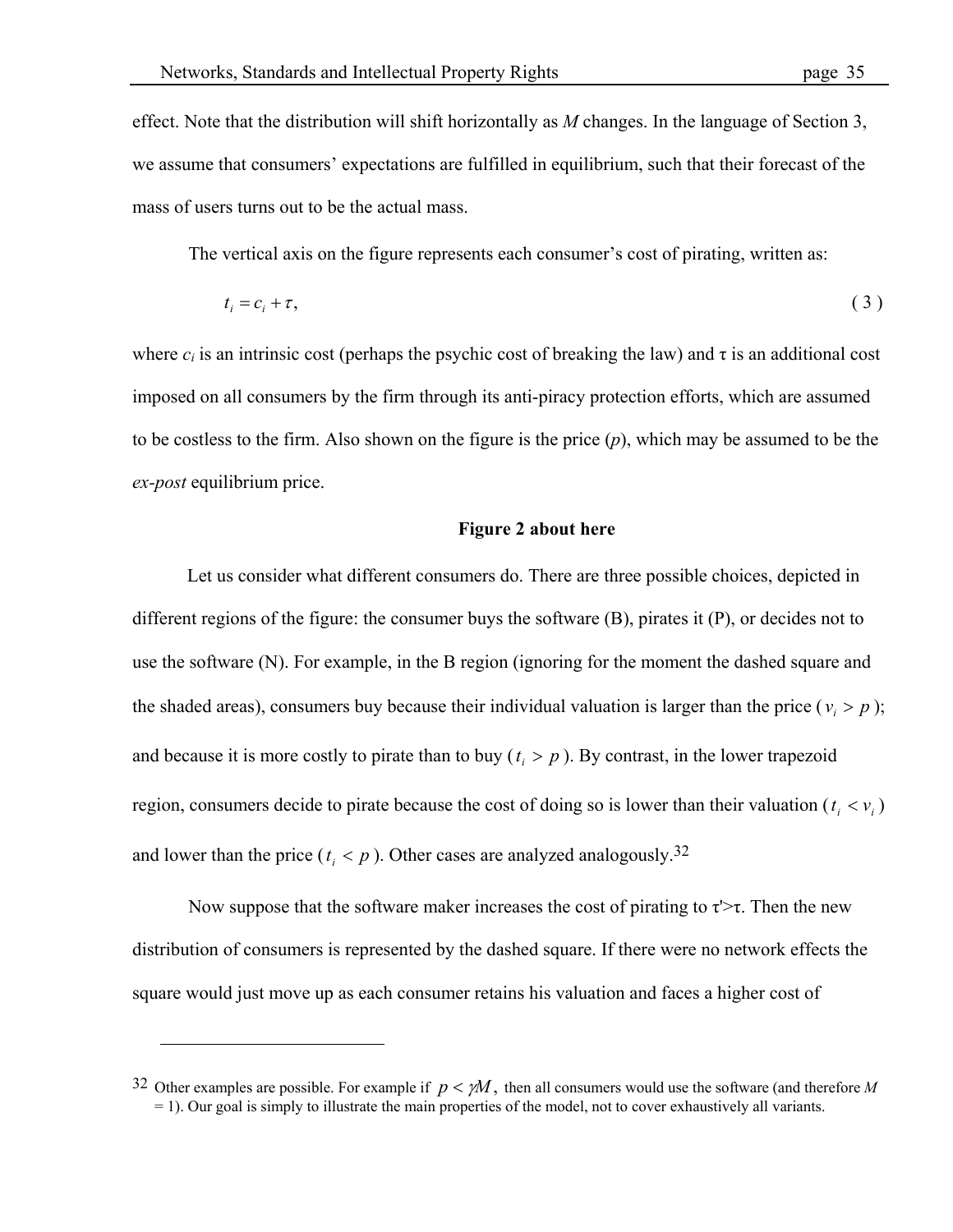pirating. Thus, absent network effects, the shaded region on the right would not be there. The upper shaded area represents the additional number of buyers at constant price *p*. Intuitively, by increasing the cost of pirating, the firm induces some of the pirates (those in the region just below the B-P border with a mass equal to the upper shaded area) to become buyers. Thus it would always be profit-increasing for the firm to raise protection to the highest possible level.

When we consider network effects, the situation is different. Note that a mass of former pirates (represented by the shaded region on the bottom) no longer illegally copies software. Some former pirates became buyers, as we mentioned before. But some others cross over to become nonusers. These are low-valuation consumers for whom the cost of pirating increased enough to deter them, but who do not find it worthwhile to buy. We see that the total mass of users decreases, lowering the value for each user, and shifting the distribution to the left. This shift causes some previous buyers to give up using the software. They are a set lying close and to the right of the N-B border, with measure identical to the shaded region on the right. It is clear from the figure that, depending on the relative sizes of the shaded regions on the top and on the right, the firm might end up with a lower demand from legitimate buyers than it had with the lower level of protection. In particular, assuming a reasonable marginal cost of software production, this lower demand will cause the firm to lower its price (we forego here the detailed analysis of the fulfilled expectations that we performed in section 3). This is the key to the result mentioned above: with a sufficiently strong network effect it may decrease profits to protect software to the maximum possible level, even when such protection is costless to the firm. Takeyama (1994) further shows that lowering the level of protection from the maximum increases welfare, which is an important result because the welfare impact on buyers is ambiguous. On the one hand they benefit from the larger network; but on the other they end up paying higher prices.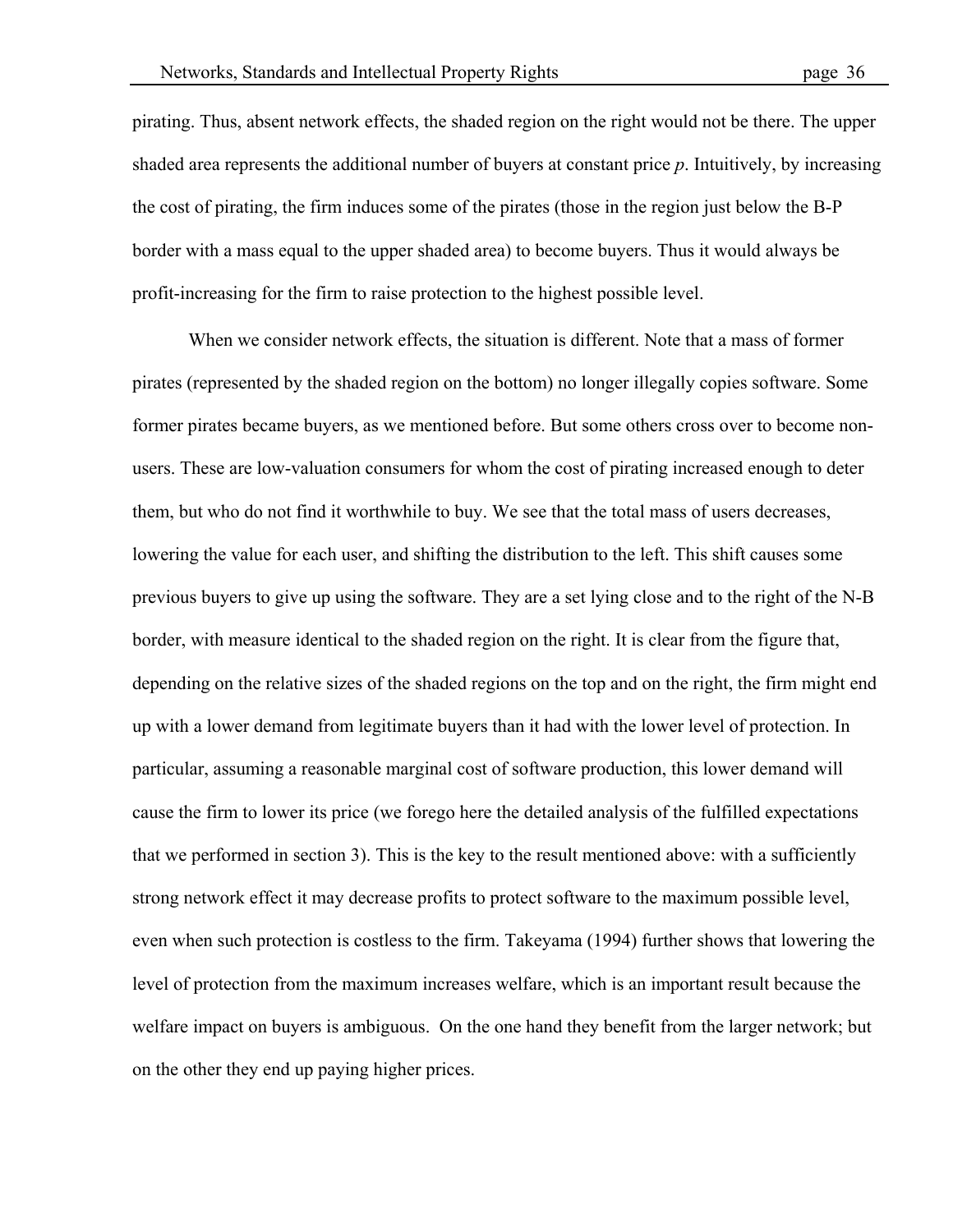These models link in a natural way with international issues, because they assume consumers have heterogeneous valuations and different costs of pirating. Nowhere are these assumptions more likely to hold true (and to a higher degree) than in the global arena. For example, differences in antipiracy enforcement levels may make piracy costs widely divergent for different countries. Of course, a richer model of piracy in the global context (which is missing from the literature) would have to take into account that the strength of the network effect is likely to be weaker across national borders, but may not be totally absent. For example, users in different countries may congregate in the same internet forum to discuss user tricks of trade.

We note that one way to interpret this literature is as an instance of price discrimination. The software producer, in effect, charges a price of zero to one kind of "customer," the pirates. Note that, as Figure 2 shows, one way to prevent piracy is simply to lower the price. But price discrimination may still dominate a single-price policy.

Useful departures from this literature that we have not yet touched upon include strategic issues. The presence of network effects complicates the models of oligopolistic competition and trade in interesting ways. If there is a software maker in each country, for example, and we add a time dimension, one firm's product will almost inevitably become the *de facto* standard as it grows in network size (Markovich 2004). It may then be in the best interests of either country to subsidize exports in order to create a preemptive customer base.

A strategic model of copyright protection in software (but without the dynamic or international aspects mentioned above) is analyzed in a Cournot setting by Shy and Thisse (1999). Note that price competition may act in the same way as low protection of IPR, by extending the network effect to a larger customer base. Suppose that the firms can choose between a high or a low level of copyright protection before they engage in price competition. Then the key margin is what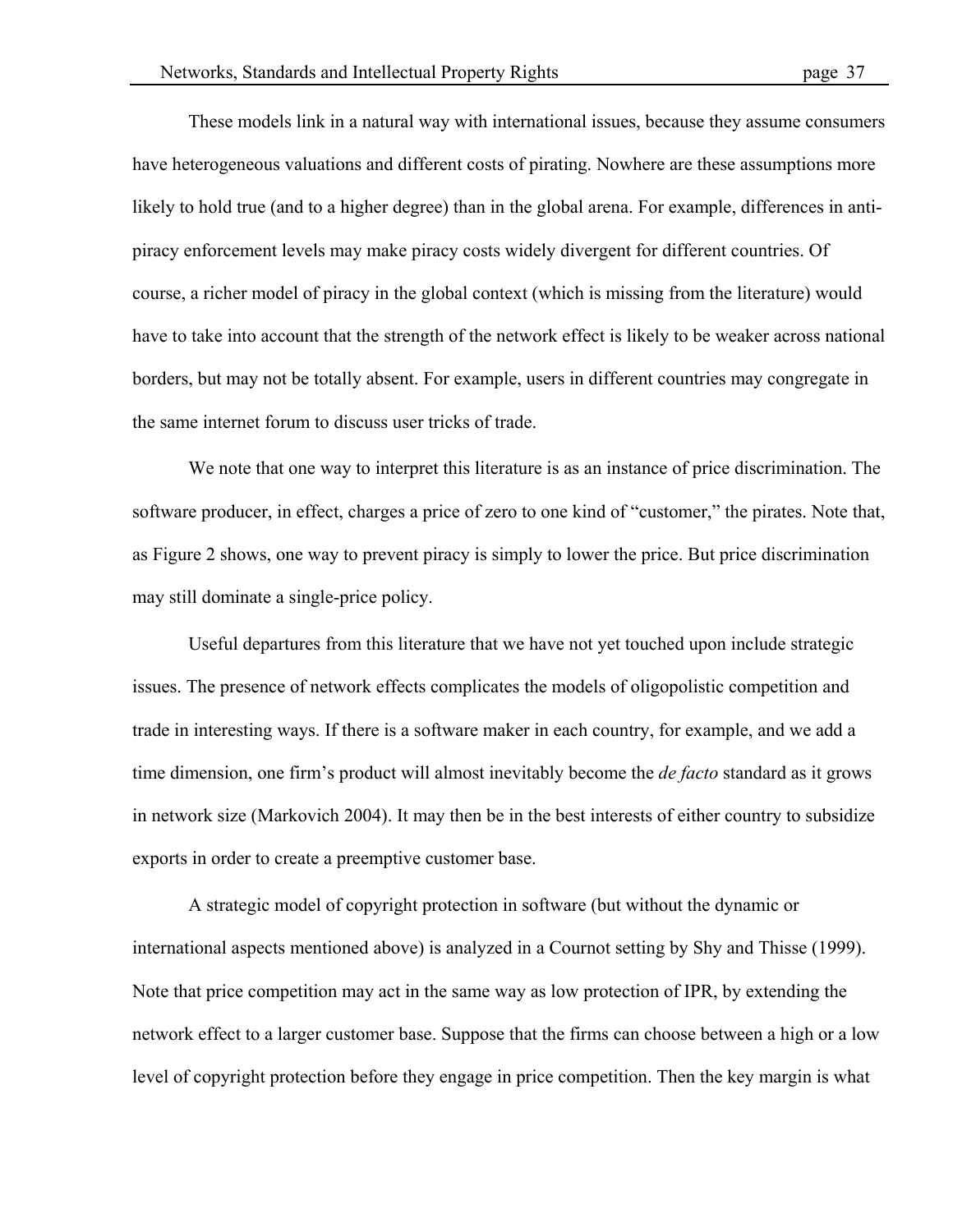impact piracy has on legitimate sales. If network effects are weak, then firms choose a high level of protection, since the reduction in pirates does not significantly affect the number of buyers. If by contrast the network effects are strong, then both firms choose not to protect their IPR. Rather, they engage in price competition, trying to build a larger customer base.

#### **5. Strategic Issues for Goods with Network Externalities and Standards**

In the previous section we focused on network effects occurring at the level of creation and transmission of knowledge. We now turn our attention to market outcomes in which the driving force is the presence of network effects in consumption. The literature has emphasized the strategic consequences of such network effects, which can be divided into two types: private firms' strategies in the presence of network effects and government policies addressing those effects.

At the end of the previous section, we have already addressed one special case of IPR protection, the case of firms facing copyright piracy. To isolate the effect of piracy, we treated software as if it were an indivisible good, could be consumed in isolation and contained only one copyright. We will now consider more complex goods with deeper interactions among IP, standards and network effects. Note that we are no longer addressing *violations* of IPR, but rather the strategic but legitimate *use* of IP by its owners or countries in order to gain some advantage. Such interactions are only possible in a world with intellectual property rights and we discuss why weakening IPR may lead to different outcomes.

The technology for color television is an example of such a complex good. It is made of many complementary parts and services (for example the antennas, the TV sets, the signal transmission), which are made by numerous different companies. To guarantee interoperability of these parts and services, they need compatible interfaces between them, which often need to be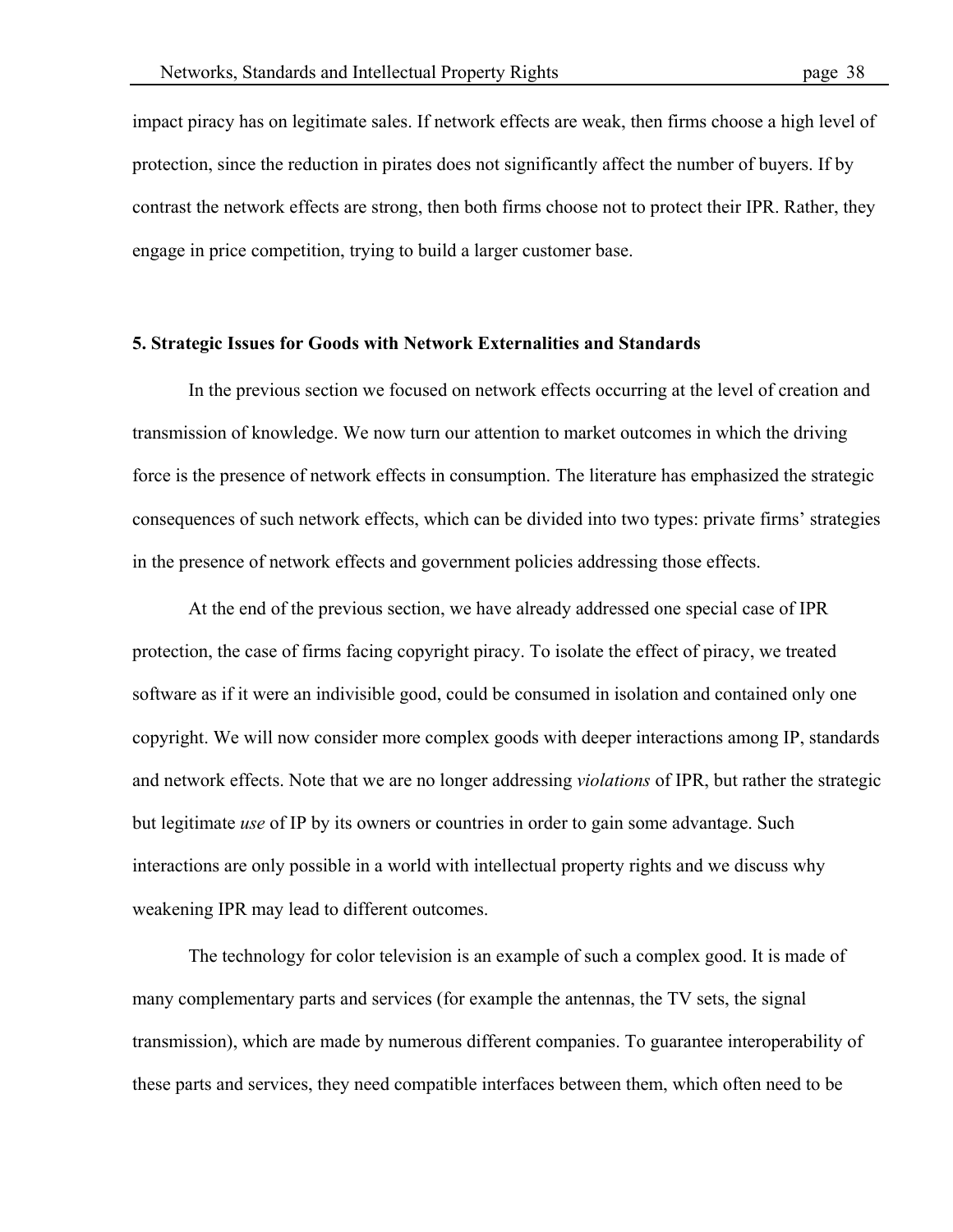standardized. In the case of color television a few standards were created (PAL, SECAM, and NTSC).

Thus, there exists a triple overlap in product characteristics. There are complex goods that benefit from standardization through interoperability requirements, goods that exhibit consumption network effects, and goods with a strong IP component. Some of the questions that arise for these products deal with private firms' strategies, when no firm is the single owner of the total IP content of the good. For example, firms may attempt to leverage their partial ownership of the IP content of some good in order to dominate the whole market. A different question is whether all types of IPR are the same in their ability to enable firms to achieve market dominance. Other questions relate to government policy towards standards. For example, should governments choose the single country, the region, or the world as a whole for the scope of a standard? What are some types of different institutional arrangements in the setting of standards, and what is their impact on the outcome? We address such questions in this section.

## *5.1. Government Strategies in the Choice of Scope: National or International*

In designing their IPR policies, countries face a spectrum of choices that run from the purest national to the most international approaches. Each country might, for example: (i) insist on domestic registration or some form of adaptation for recognition of any IPR; (ii) establish agreements with other countries for the mutual recognition of IPR; or (iii) join international organizations for multilateral recognition of IPR.33 If the product with IP content exhibits network effects, then the problem is complicated by some of the strategic and welfare considerations that we have been considering in this chapter. Goods that have strong IP content and exhibit network effects

<sup>33</sup> For details on international treaties on intellectual property rights, see Maskus (2000).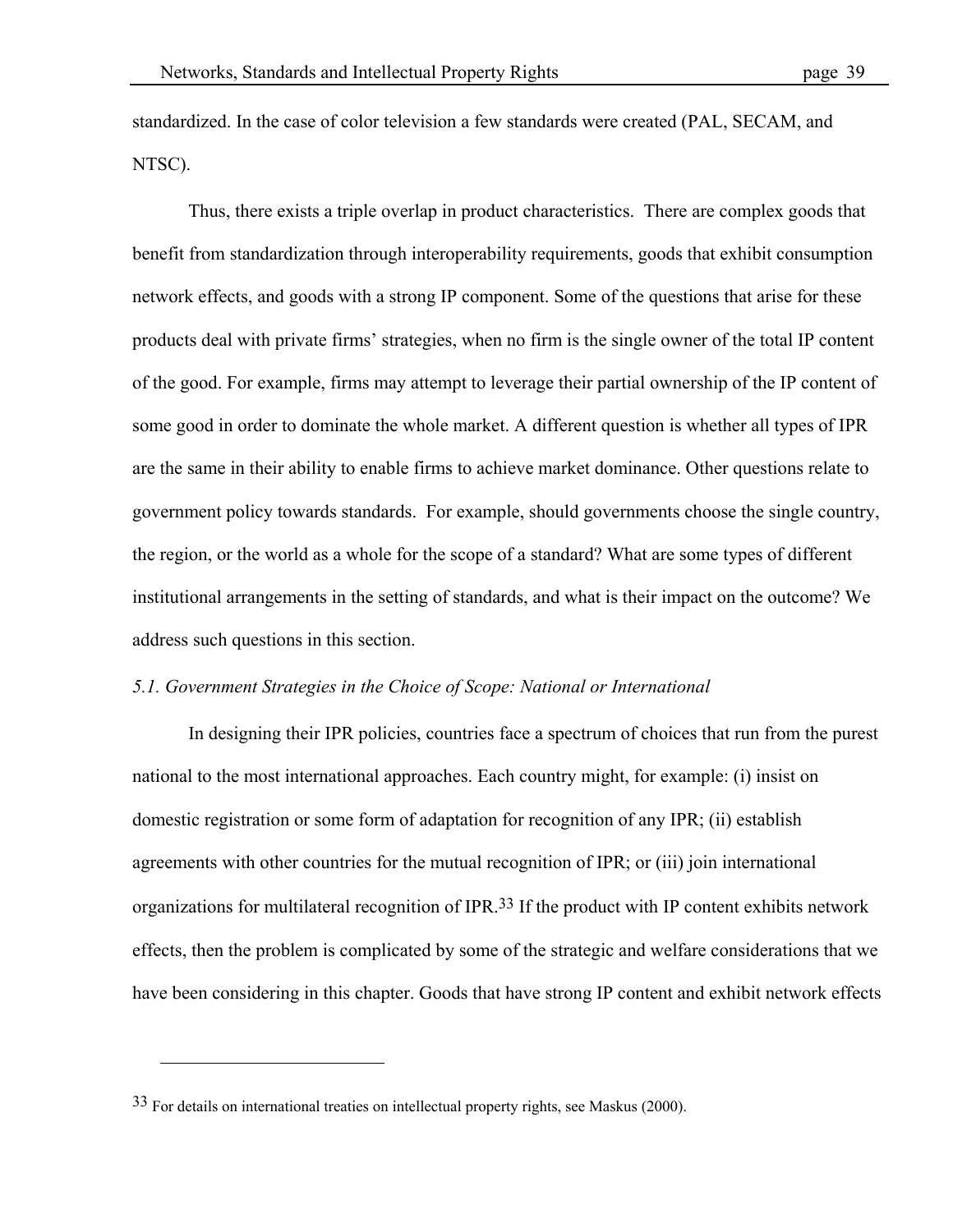are also subject to standards, as we saw. The literature that we review here has focused on this problem of geographic scope for standards.

Several mutually incompatible standards can exist in the world at the same time, especially across different countries. For example, there are different standards for color TV or for so-called third-generation mobile telephones. Governments may choose to mutually recognize each others' standards or adhere to an internationally recognized standard. Mutual recognition of standards decreases some transaction costs, but it also leads to the co-existence of different standards within one country, which may be detrimental to consumers.34 An example is mobile telephony, for which many countries allow several standards to co-exist. By contrast, color TV is an example of the second approach, for hardly any country accepts more than one standard, and most countries adhere instead to one of the few international standards.

Gandal and Shy (2001) analyze the first concept, the mutual recognition of standards. Their model has three countries, which they call  $\alpha$ ,  $\beta$ , and γ. There are three firms, one from each country, called a, b, and c, respectively. They assume a circular market in each country (as in Salop 1979), which for country  $\alpha$  is depicted in Figure 3. Each of the three firms sells a horizontally differentiated brand, represented by the firm's position on the circle. A continuum of heterogeneous consumers is uniformly distributed along the circle, their position on the circle representing each consumer's ideal brand. To account for consumption network externalities, Gandal and Shy augment consumers' utility by *d* (2*d*) if two (three) of the brands share the same standard. They also assume conversion costs in that if country  $\alpha$  does not recognize the standard of firm c, say, then the firm has to incur a cost to convert its variety to country  $\alpha$ 's standard. Each consumer has a unit-elastic demand for the

<sup>&</sup>lt;sup>34</sup> The term "mutual recognition" is used both in the sense of recognizing other countries' standards and of accepting exporting countries' testing procedures to meet an importing country's standards. In this chapter we refer to the former meaning (see, for example, Costinot (2006) for this use).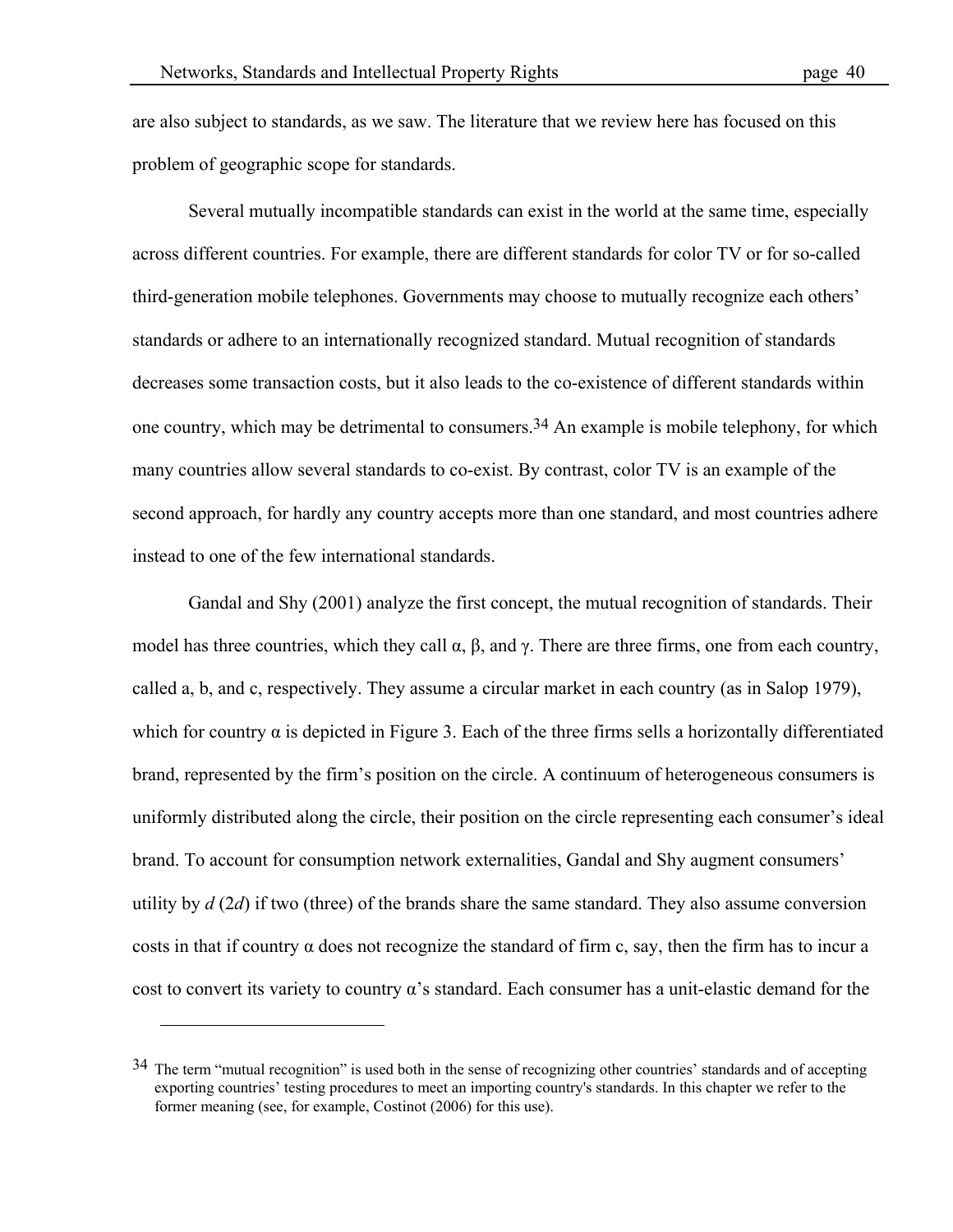good. In deciding which brand to buy, the consumer takes into account: the prices of each brand, the distance between the consumer's ideal brand and the brands available, and the expected network effect for each brand. Given prices, we define  $X_{i,j}$  to be the consumer that is indifferent between brands *i* and *j*.

Gandal and Shy (2001) argue that if governments are restricted in their policy choice, such that they can only either recognize all other countries' standards or recognize no standards at all, then they always recognize all standards.<sup>35</sup> Simply put, this is because universal recognition maximizes consumers' benefits and minimizes conversion costs. They also consider standardization unions, defined as treaties of mutual recognition between two of the three countries, and a common policy (i.e., recognition or non-recognition) with respect to the third country.36 If such unions are allowed, the outcome depends on the relative importance of the network effect versus the conversion costs. If conversion costs dominate, and they are moderate to large, standardization unions are formed, potentially even leading to complete exclusion of the third country's goods.

## **Figure 3 about here**

Barrett and Yang (2001) address the second issue, namely the incentives of a single country to adhere to an international standard and forego its national standard. Their model is based on Katz and Shapiro (1985), and like them (but unlike Gandal and Shy), Barrett and Yang allow for the possibility of partial compatibility between products. For example, a spreadsheet user may be able to see files produced with different software, but may have to reformat them in order to do so. Barrett

<sup>35</sup> The interpretation of their results is complicated by the fact that they assume (p. 370 and 377) that "if all foreign brands are recognized, the gross utility from each brand is  $V^* = V + 2d$ ," where *V* is the non-network portion of the utility and  $2d > 0$  is what is added due to the network effect. To the extent that recognizing foreign standards allows the number of standards to increase, the network effect would actually *decrease*.

<sup>36</sup> One example of a standardization union may be the European Union, whose rules require each member state to accept products from all other member states if the product conforms with the standards of the originating country and it is actually marketed there (Costinot 2006).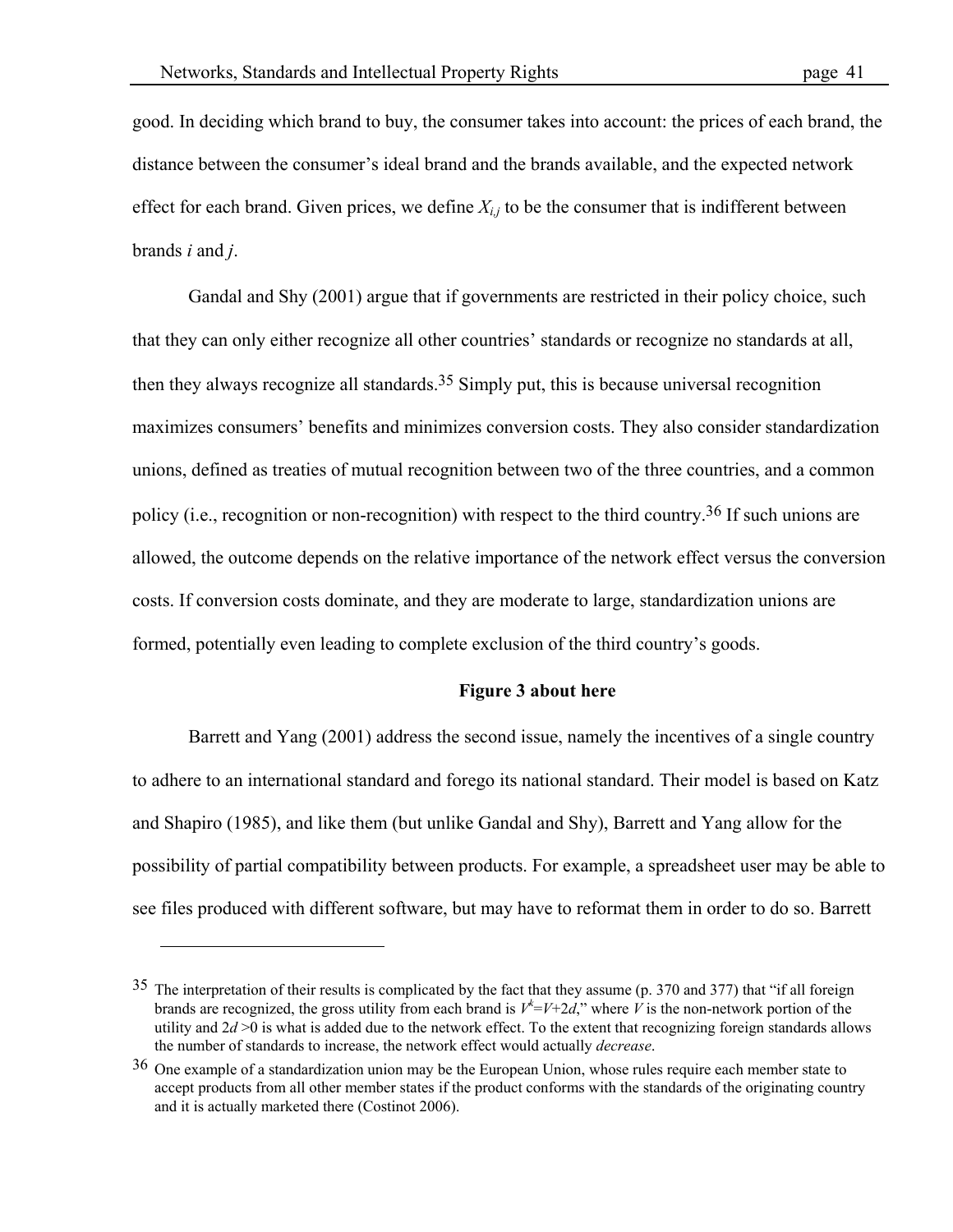and Yang extend the model to include two countries. Suppose that a product can be horizontally differentiated along the unit interval, as represented in Figure 4. Initially the home country produces the variety at 1, while the foreign country produces variety  $\beta$  (the international standard). If  $\beta = 1$ , then the foreign and domestic varieties are completely compatible, while if  $\beta = 0$ , they are completely incompatible. Consumers do not care which variety they consume, except that the less compatible two varieties are, the less network benefits consumers get across varieties. The home country can pick a new technology, denoted by  $\alpha$ . It can choose to mandate that the new technology conform to the international standard ( $\alpha = \beta$ ) or make it conform to its own old standard ( $\alpha = 1$ ). Barrett and Yang assume a cost function  $C(\alpha)$ , such that  $C(\alpha) < 0$  and  $C(1)=0$ , to convert the old domestic technology into technology α.

#### **Figure 4 about here**

They show that if unconstrained by any mandate by the government, the domestic firms would choose a technology that is intermediate between the international standard and the old domestic standard, though never equal to the former. That is,  $\beta \le \alpha \le 1$ . By positioning themselves in an intermediate position, domestic firms maximize the combination of network externality that new customers get both from old customers and the customers of foreign products. Furthermore, by not going all the way to β they also save on conversion costs.<sup>37</sup>

Barrett and Yang also argue that the optimal government policy in the home country is not necessarily to harmonize with the foreign standard. This situation is called a lock-in effect, in which a prevalent standard already exists in the country, and the decision is biased towards the existing

<sup>37</sup> There is one scenario in which the international harmonization result ( $\alpha = \beta$ ) is more likely to happen. This would be a case in which the old customers *were* allowed to switch either to the international standard or the new domestic standard. Such a modification of the model would be most relevant in the long run, as firms stop servicing obsolete technologies, and the expectation is that the old technology would disappear.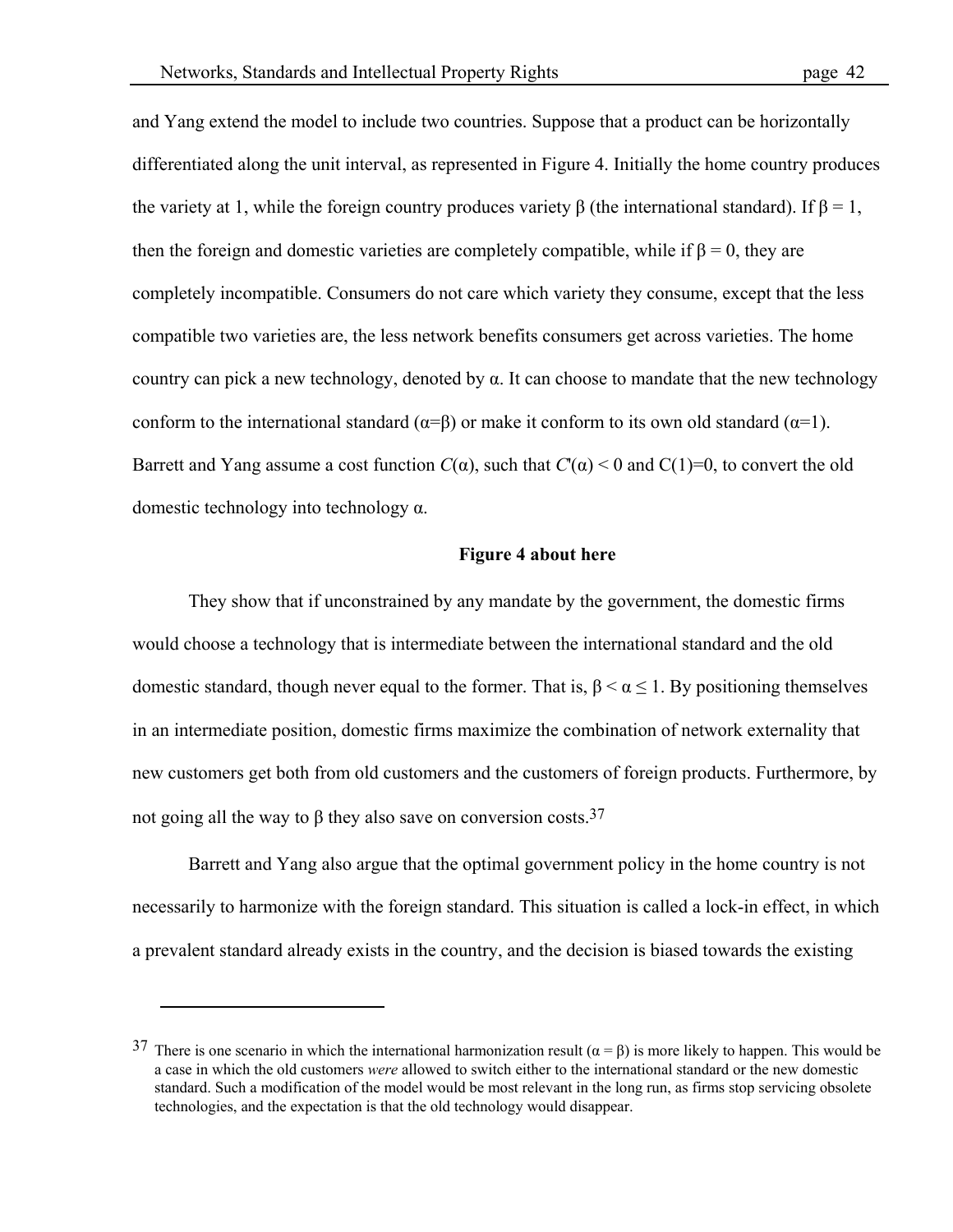standard. In devising what course to take, governments consider the consumer surplus in their countries only.38 Consumers gain with an intermediate standard because network externalities with all consumers are maximized, and conversion costs are relatively low, leading to low prices.

These results imply that domestic firms' technology choices have an impact on the volume of trade. As α approaches β, domestic firms' sales go down and foreign firms' sales increase. Therefore, international harmonization in standards increases the volume of trade, a point that has empirical relevance (see Moenius 2004). Using Barrett and Yang's (2001) paper, we can discuss the importance of IPR in this context. Those authors observe that, despite the fact that the globally most desirable outcome is complete harmonization, the most *likely* outcome is the parallel development of incompatible standards in different countries. This outcome can be avoided if one country or one firm in a country becomes the leader,  $39$  creating a candidate international standard which is then adopted by all countries of the world. To a large extent this is what happened with personal computers. However, to provide the leader with incentives to create such a standard, international IPR protection is necessary.

Therefore, one seemingly pessimistic conclusion from this literature is that standards are unlikely to become unified across countries, with consequent costs to consumer welfare. This is not the only possibility, however. An important point is that standards that differ across countries convey information about local tastes and technology, thus lowering adaptation costs and helping overcome information barriers. There is also a welfare gain through a broader variety of products

 $38$  The authors simplify the analysis by assuming monopolistic competition with free entry, leading to zero producer surplus. Furthermore, the assumption in this paper is that consumers do not get consumption network externalities across national borders. Rauch and Trindade (2006) argue in the context of cultural goods that such externalities are indeed possible, although with some dampening across international borders.

 $39$  A likely candidate would be a large country. Questions about size have not, to our knowledge, been adequately addressed in this literature.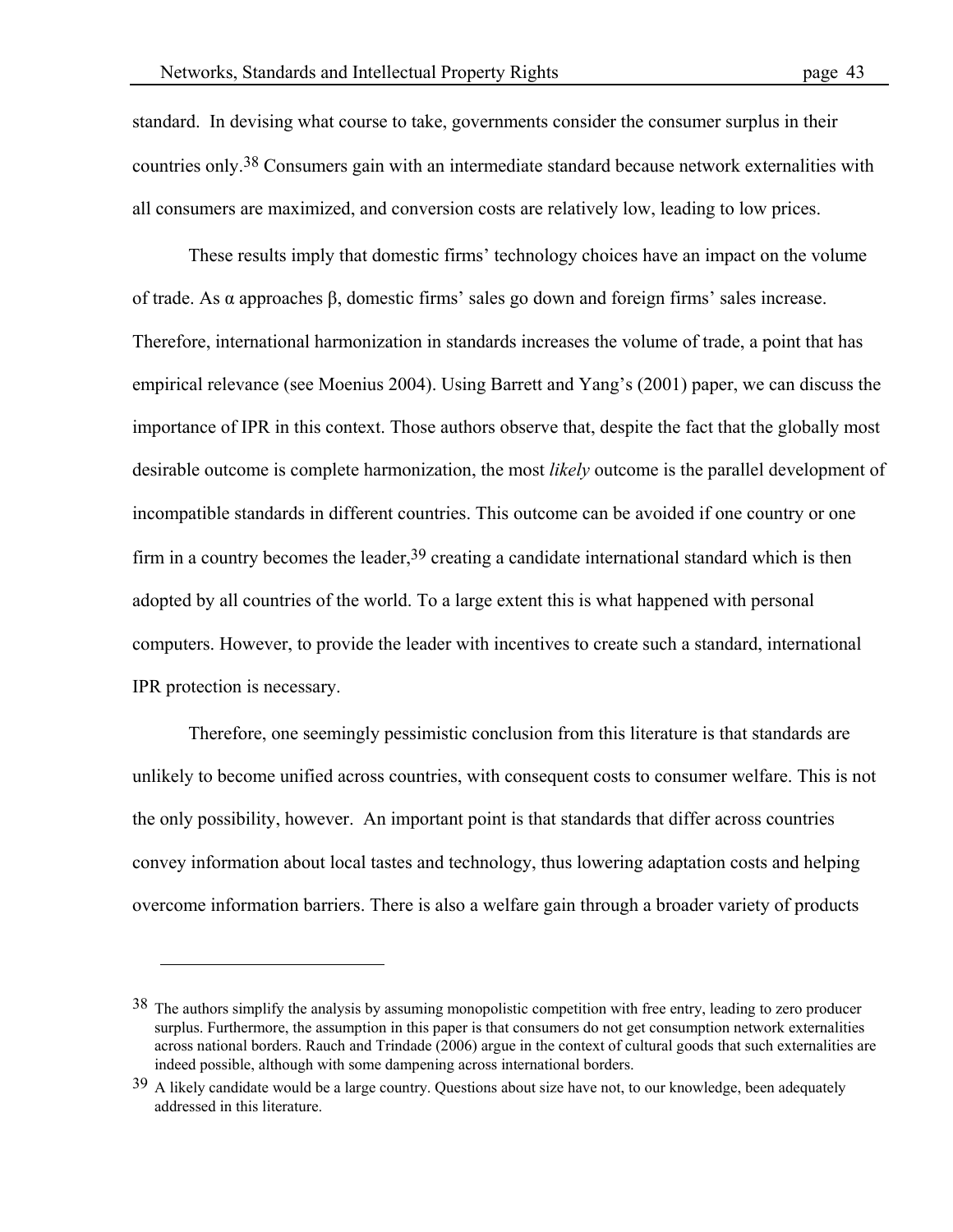available to consumers. Finally, a variety of standards that represent local technology and IP broadens the world's knowledge base, which we identified as relevant for the creation of new IP.40

Jensen and Thursby (1996) analyze the question of national standardization policy if the outcome of technological progress is uncertain. They assume that there are two countries, with one firm in each country. Firms can engage in costly R&D with the goal of discovering either technology A or technology B. Once a firm discovers a new technology, it obtains a patent and the other firm may only engage in R&D for the undiscovered technology. There are two differences with the work already mentioned. First, this process is uncertain, in that either firm may discover a technology first (in which case it becomes a monopolist until the other firm discovers the other technology). Moreover, governments may commit to either technology A or technology B as a standard *before* any firms have invented the technology. This is what we could call pre-emptive standard setting (which as we shall see also plays an important role in private firms' interactions).<sup>41</sup>

Second, Jensen and Tursby seem to have in mind a scientific search for a general *effect*, for which it is not clear what the appropriate technology would be. For example, electronics firms may want to develop a system for color TV, or pharmaceutical companies may target a specific disease, but in both cases they do not know how to reach their goal. It is reasonable to imagine that different firms, pursuing independent paths of discovery, arrive at different means to achieve largely the same objective.

<sup>40</sup> Rauch and Trindade (2003) work out a model of information barriers in an international setting. Moenius (2004) documents the trade-promoting effect of harmonized standards as well as differing standards for complex goods. Maskus *et al*. (2004) document product adaptation costs for developing countries. Chen and Mattoo (2006) find that when countries engage in standardization unions – as defined above – the exports of excluded countries' products with low R&D expenses decrease, which is consistent with an interaction between standards and learning.

<sup>41</sup> How can governments commit to a technology standard before it is discovered? One way is to commit to the technology of the firm in one's own country, whatever that turns out to be. Another way is to commit to a type of approach. For example, the domestic pharmaceutical firm may be taking a gene-therapy approach, while the foreign firm takes a chemical approach. The government may simply declare that the former will be the only acceptable standard.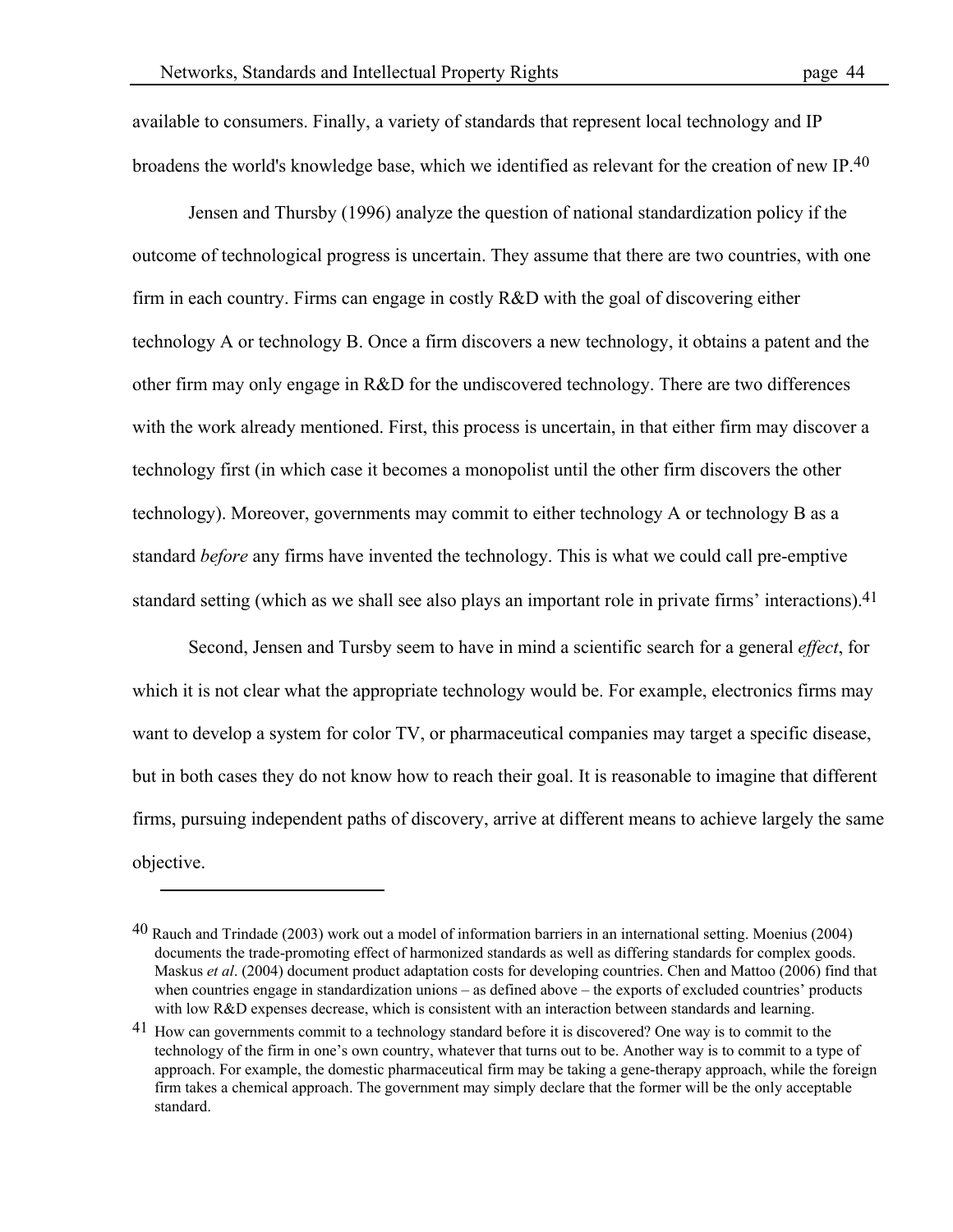Jensen and Thursby also assume that A is the superior technology, in that it provides larger profits once discovered than technology B, and that the foreign firm has an advantage in developing it. Considering first the equilibrium in which firms engage in R&D in the absence of any government policy, the foreign (domestic) firm engages in R&D for technology  $A(B)$ .<sup>42</sup> But if the domestic country declares a standard in favor of the inferior technology B, both firms are more likely to do R&D on technology B, to the detriment of the superior technology A. Therefore standardization policy has a direct bearing on the process of IP creation, and it may lead to an inefficient result, when a pre-emptive standard is declared for the inferior technology.

## *5.2. Private Strategic Interaction in the Creation of Standards*

<u>.</u>

Next we consider the interactions among firms themselves, allowing no role for government policy. For complex goods, as we have argued, the different IPR may belong to many different firms, whose interests may not be aligned. Furthermore, the IP embodied in the good may have different degrees of importance. In particular, the literature distinguishes between "essential" and "non-essential" IPR. Intellectual property rights are essential when the good cannot be produced without them, while non-essential IPR can be side-stepped, most likely because there are alternatives, or because they protect elective add-ons. In this subsection we illustrate the importance of essential IPR in the creation of standards.

We do so with the aid of one case study, namely the GSM standard for second-generation mobile telephony. To get a sense of the complexity of the picture, Bekkers *et al*. (2002) found 140

<sup>42</sup> One reason why firms do not always engage in R&D for technology A is the stochastic nature of the process of discovery, and network externalities. Since the domestic firm has a finite probability of finding technology B before the foreign firm finds technology A, it can be a monopoly for some time. Given network externalities, technology B becomes valuable for consumers, allowing the domestic firm to extract a large payoff.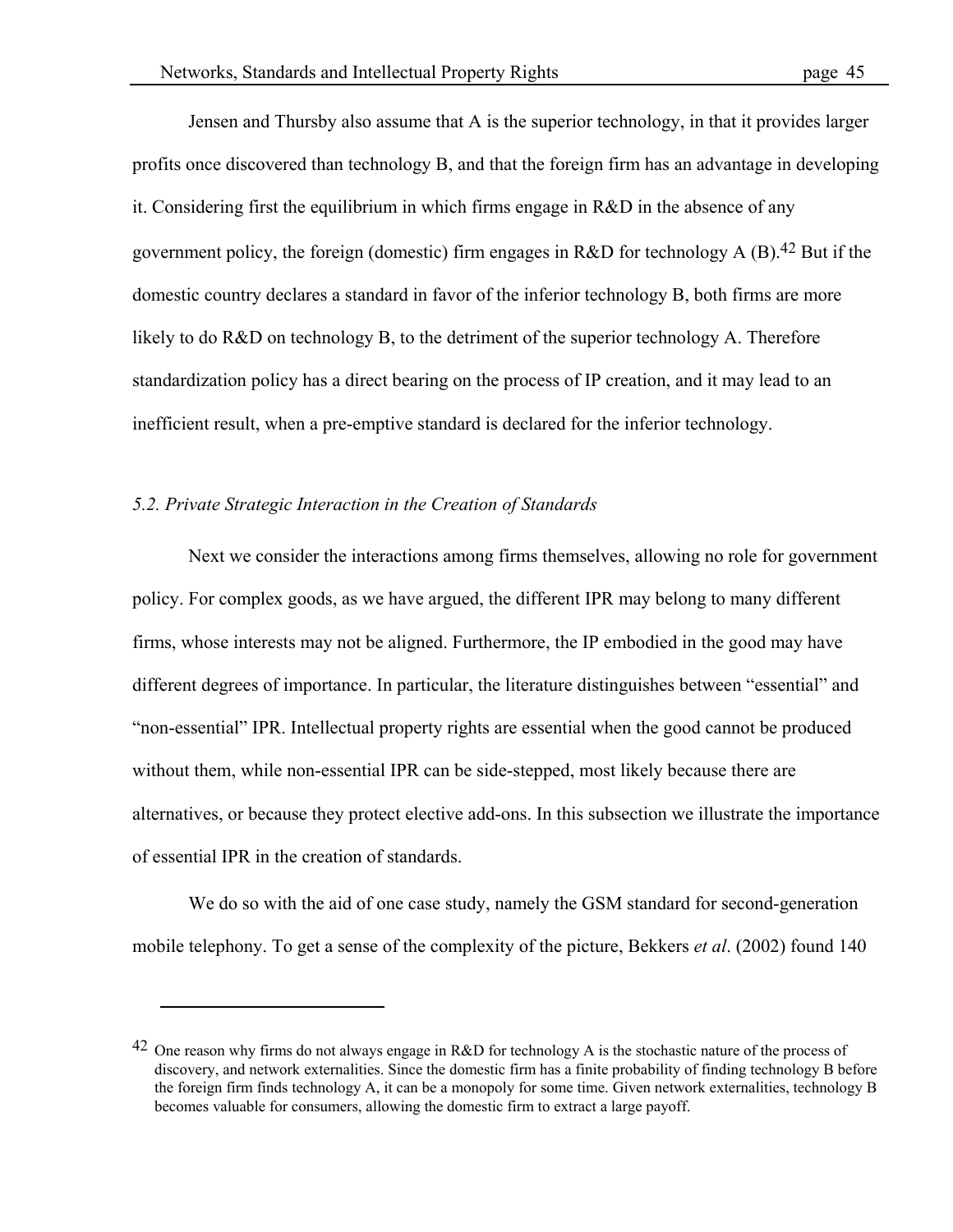individually distinguishable *essential* IPR embodied in this standard!<sup>43</sup> The four largest owners of essential IPR were Motorola (with 27 patents), Nokia (19), Alcatel (14), and Philips (13). It is remarkable that the first three became part of the five dominant players in this market, along with Ericsson and Siemens. Bekkers *et al*. explain how these five firms gained their position through a complex interaction of factors, a primary one being the role played by Motorola. Through its U.S. experience Motorola was particularly attuned to the importance of patents and pursued from the beginning an aggressive policy of patent protection. When it became the holder of the most essential patents, it used its strong position to negotiate cross-licensing agreements with other holders of essential patents (namely Nokia and Alcatel), allowing them jointly to shut out some other firms from the GSM market. Thus, the possession of essential IPR helps in leveraging one's advantage.

The interesting aspect is that owning essential IPR is neither a necessary nor a sufficient condition to gain strategic advantage. For example, Philips decided in the early 1990s to largely abandon this market, in spite of its initial advantage (however, this literature does not explain why – or whether – this was the best course for Philips). The case of Ericsson is even more interesting, in that it exploits the concept of knowledge platform. Initially, Ericsson adhered to the old regime, in which patents were considered redundant in telecommunications since the market was dominated by one state-owned company. Therefore, Ericsson did not register patents on most of its IP. However, it was still a central player in the industry, through its connections with other firms.<sup>44</sup> Thus, Ericsson

<sup>&</sup>lt;sup>43</sup> They initially found 380 IPR but whittled the list down based on the likelihood that some were different filings for the same content. Note that the number is likely to underestimate the essential IPR, since they restrict IPR to only those items that were actually patented. As we detail below, Ericsson was able to play a central role in this industry, even though it did not patent its IPR.

<sup>44</sup> In particular, Ericsson was the main proponent of the GSM standard. We use the word "central" in the sense of network analysis. Using graph theory, centrality is defined in a number of ways. For example, "betweenness centrality" is higher the more times an agent is in the shortest path between two other agents. In this sense Ericsson was by far the most central player in the industry, according to the calculations in Bekkers *et al*..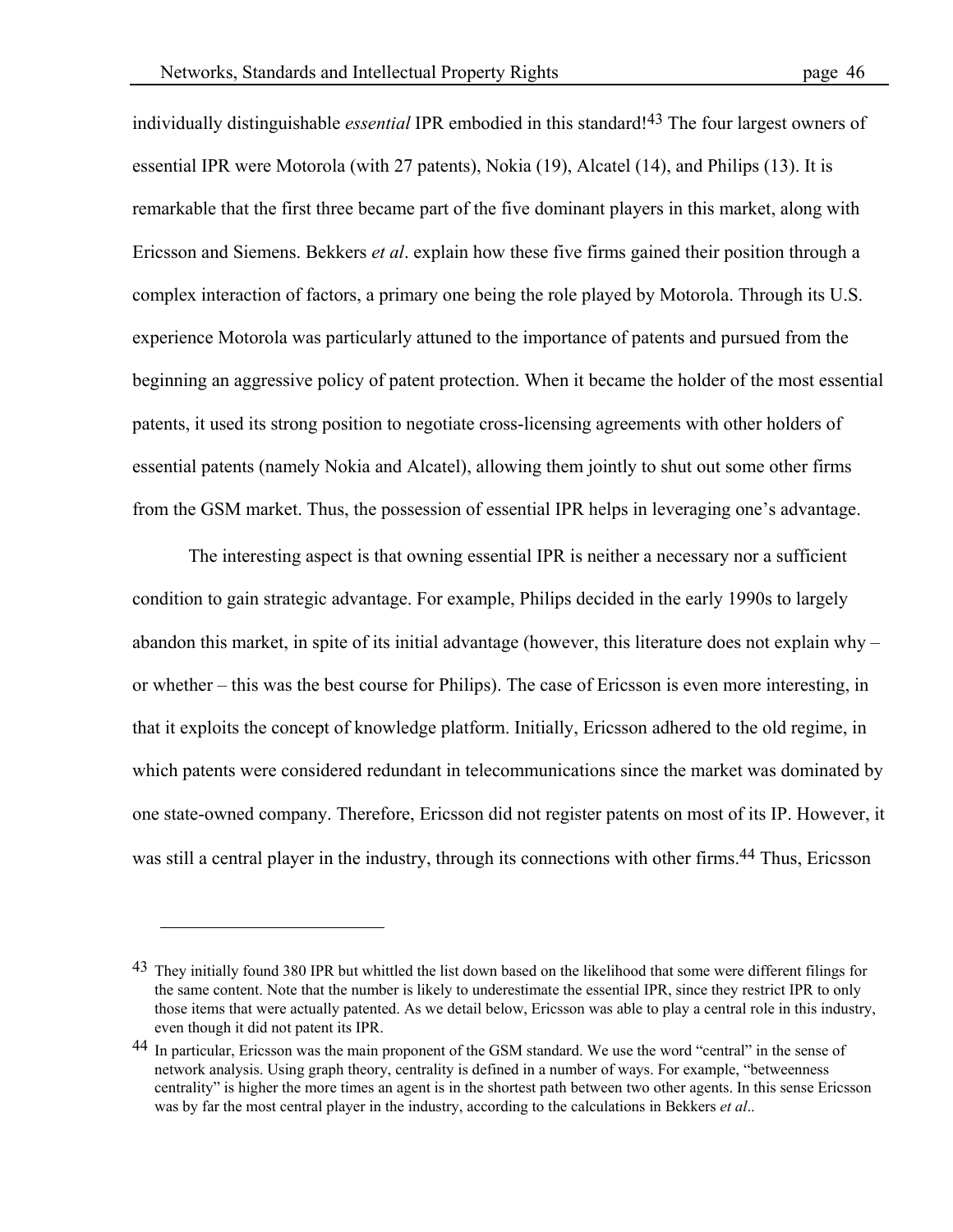performed the role of gatekeeper. Finally, it remains to be explained how Siemens gained prominence, even though it held neither essential patents nor a central role. According to Bekkers *et al*, this was due to Siemens owning technology that was strongly complementary to Motorola's, inducing Motorola to strike an alliance with it.

This case study highlights how complex the web of interactions can be. Unfortunately, we know of no attempts to model these interactions at any formal level. We list below some of the relevant analytical points that could be addressed by such models.

(1) What are the incentives of the firm to join an alliance versus going it alone, with special consideration to the global market? Note that a firm that pursues an individual strategy may hope that its product becomes a *de facto* standard in the market, perhaps due to a tipping effect.

(2) What are the welfare implications? Here, we are specifically thinking of the tension that arises between private ownership, as emphasized by IPR, and the public interest that is vested in standards.

(3) What is the optimal government strategy? Governments may try to influence the international adoption of a standard from their own country through the creation of an early installed base as described in Funk and Methe (2001). Given network externalities, this is more likely to happen if the standard originates in a large country, in what could be called a "network home market effect." This seems to be the case in third-generation cellular telephones (Glimstedt 2001).

## *5.3. Institutional Aspects of Standard Setting*

The previous two subsections dealt primarily with the decisions of either one government or one single firm, as it engaged in strategic standard-setting behavior *vis-à-vis* other governments or firms. They had to do with the purely strategic aspects of IPR policies, and the institutional aspects lay in the background. We now consider the latter in more detail. We suppose that governments or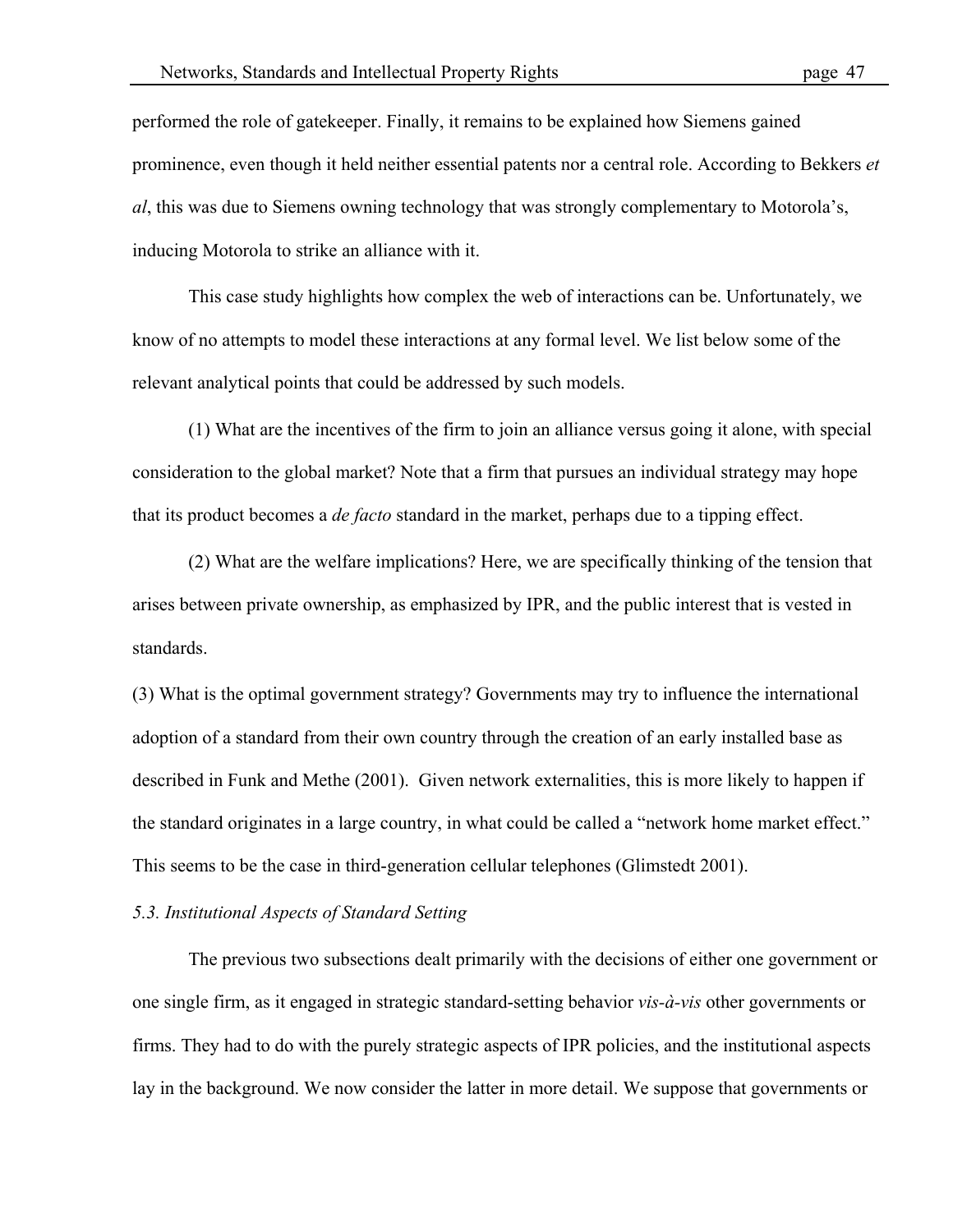firms engage in a process of negotiation and ask how the institutional design of the forums in which they do so influences the outcome.

In a recent paper, Costinot (2006) studies two types of standard-setting arrangements. These are the "National Treatment" (NT) principle, under which a country is obliged to accept any imports that conform to the standards that the government imposes on its own firms, and the "Mutual Recognition" (MR) principle, under which a country commits to accept any imports that conform to the standards of the country of origin. The former regime is most similar to the rules of the World Trade Organization, while the latter regime applies in the European Union. Costinot considers a model of two countries with one firm in each country, and with consumption externalities.

In the case of compatibility standards (for example the standard for color TV), suppose that there are two standards, *d* and *f*. It is costless for the domestic (foreign) firm to produce under standard *d* (*f*), but each firm incurs a cost to produce in the other standard. Consumers do not care which standard is sold, but they benefit if only one standard exists in their country. Costinot begins by showing that the efficient outcome is for each country to impose no standard if the network effect is weak (by allowing the foreign firm to sell with its own standard), and to impose the domestic standard if the network effect is strong. This is because in the first case the costs of standardization dominate the benefits to consumers, and *vice-versa* for the second case.

Suppose now that both governments can unilaterally and simultaneously decide on a policy. Then both governments will impose the domestic standard on the foreign firm, just as they do (by definition) under the NT regime. In this case the government only takes into account the benefits to consumers from having a unified standard, not the cost imposed on the foreign firm. Note that in the NT regime, the home country decides on the standard for *both* firms in a *single* market (the home market). Therefore, it takes fully into account the consumer externality in its market (for consumers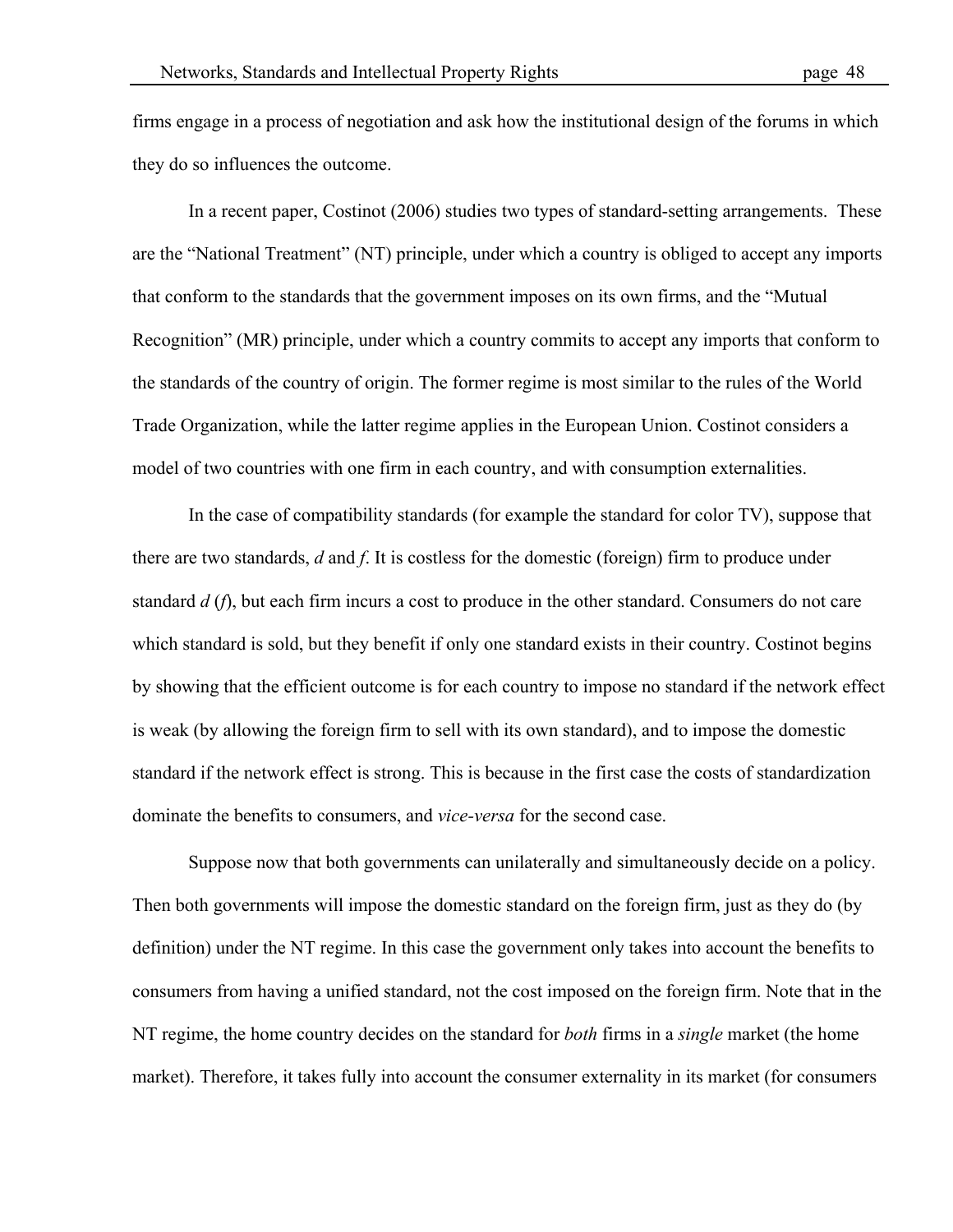of both firms), but it does not consider the costs of the foreign firm. By contrast, in the MR regime, the government decides on the standard of a *single* firm (the home firm) in *both* markets. In this case it takes the full cost of the home firm into account (for products sold in both countries), but it fails to take into account the externality for foreign buyers of home products. Costinot shows that in the MR regime governments may not impose a standard on foreign firms, even when the level of network effects is high enough to justify imposing a single standard on consumers. In this way, they ensure that their firm can export with the domestic standard and avoid the cost of adaptation to the foreign standard. Thus we conclude that the institutional arrangement matters for the mutual recognition policies of each country.

A different question deals with the institutional arrangements that pertain to standard *setting* (as opposed to standard *recognition*). Lerner and Tirole (2006) consider the choice of a standardsetting organization (SSO) by the owners of an IPR (more generally, the choice of a certifier by the sponsors of an idea). In their model, SSOs vary on how independent they are from the IPR owner. In practice, certifiers range from being direct arms of industry lobbies to being completely independent consumer advocacy organizations. In the model there are three types of economic agents: the "owners" of the IPR, the "users" of the product that is made with the IPR, and a continuum of "certifiers," where the latter vary in the degree of toughness towards the owners. Users have a utility consisting of three parts:  $U=a+b+c$ . Here, *a* is a common-knowledge parameter representing the intrinsic "attractiveness" of the good, *b* is a stochastic "benefit" variable unknown to both the owner and the user, but with known distribution, and *c* is an endogenous variable of "concessions" made by the owner to the user. For example, these could be improvements made to the product as a condition for certification. Or, if there is a license price, *c* could simply be the negative of the price. More generally, this parameter *c* will denote anything that the owner can do to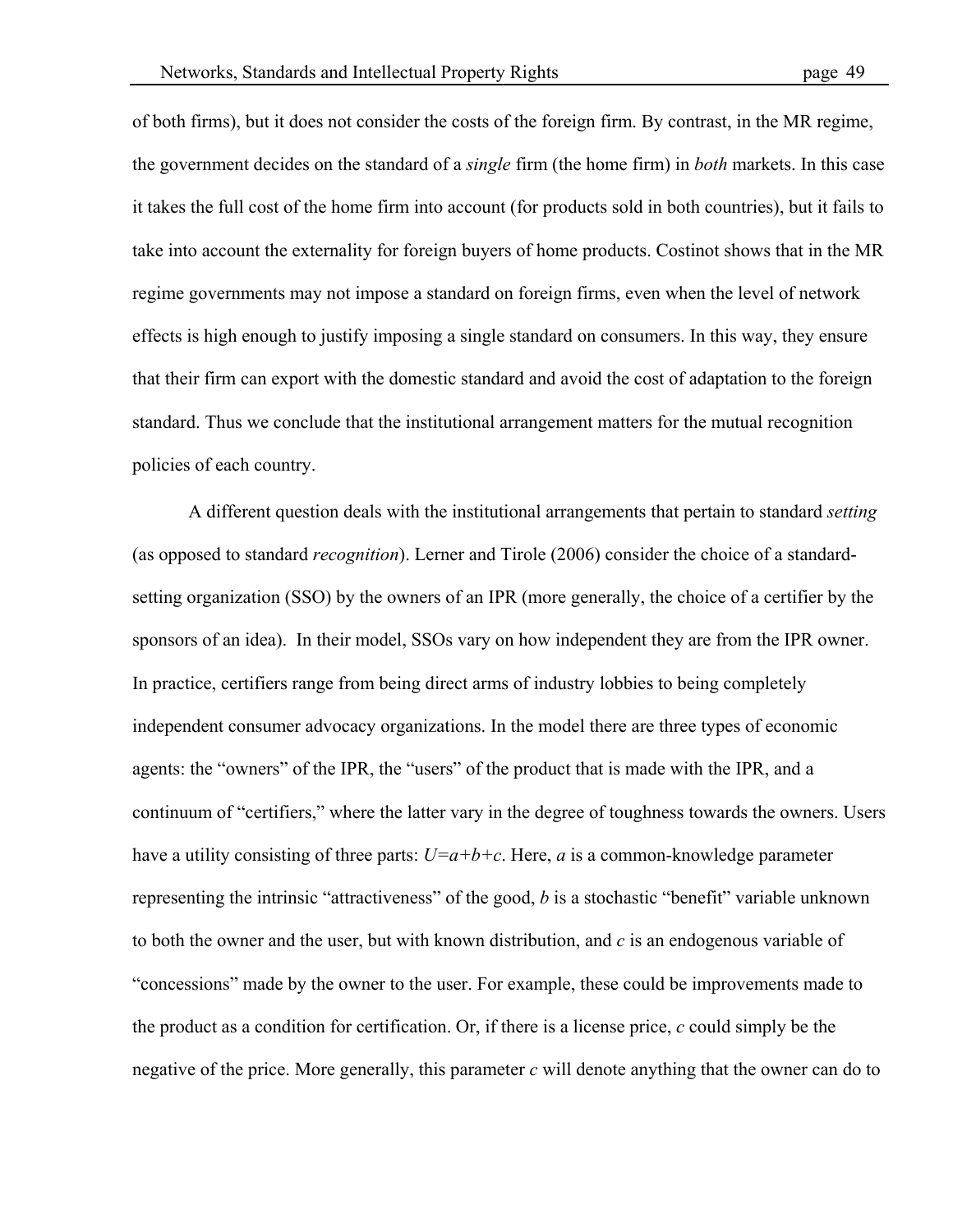increase the user's net utility. At the outset, the owner picks *c* and chooses a certifier among the range available. The certifier's role is to find out the parameter *b*, and then to either recommend or not recommend the product to the users. Each certifier is distinguished by the parameter *b\**, the cutoff for *b* above which the certifier will recommend the product. For two possible certifiers suppose that  $b^*$   $\leq b^*$ . Then the SSO characterized by  $b^*$  is less tough (or less independent from the industry) than the SSO with *b\*\**.

Users know each certifier's cutoff value, but never find the actual value for the parameter *b*. Call  $m(b^*)$  the expected value of the benefit parameter, given the known cutoff of the chosen certifier *b\**. Then risk-neutral consumers will adopt the good if and only if:  $a + m(b^*) + c \ge 0$ . Given concession  $c$ , the owner always chooses the most complacent certifier, such that the equality sign applies above. This determines the choice of certifier (*b\**) as a function of *c*:

$$
b^* = m^{-1}(-a - c). \tag{4}
$$

The expected user utility then is  $a + m(b^*) + c = 0$ , and we assume that users adopt the good. The owner's problem reduces to choosing a concession level *c* to maximize profits.

Note that *b\** and *c* are inversely related. This can be seem from equation (4), and by noting that  $m(b^*)$  is a monotonically increasing function (the tougher the certifier is, the higher is the expected value of the benefit parameters that pass muster). Then, owners face a basic tradeoff: choosing a tougher certifier (higher *b\**) allows fewer concessions (lower *c*), which given that concessions are costly, increases profits conditional on users buying the product. However, because the certifier is tougher, she is less likely to endorse the product and consumers are less likely to buy. Note that consumers only buy if the good is endorsed. Even then their expected utility is zero, therefore if the good is not endorsed the expected utility is less than zero.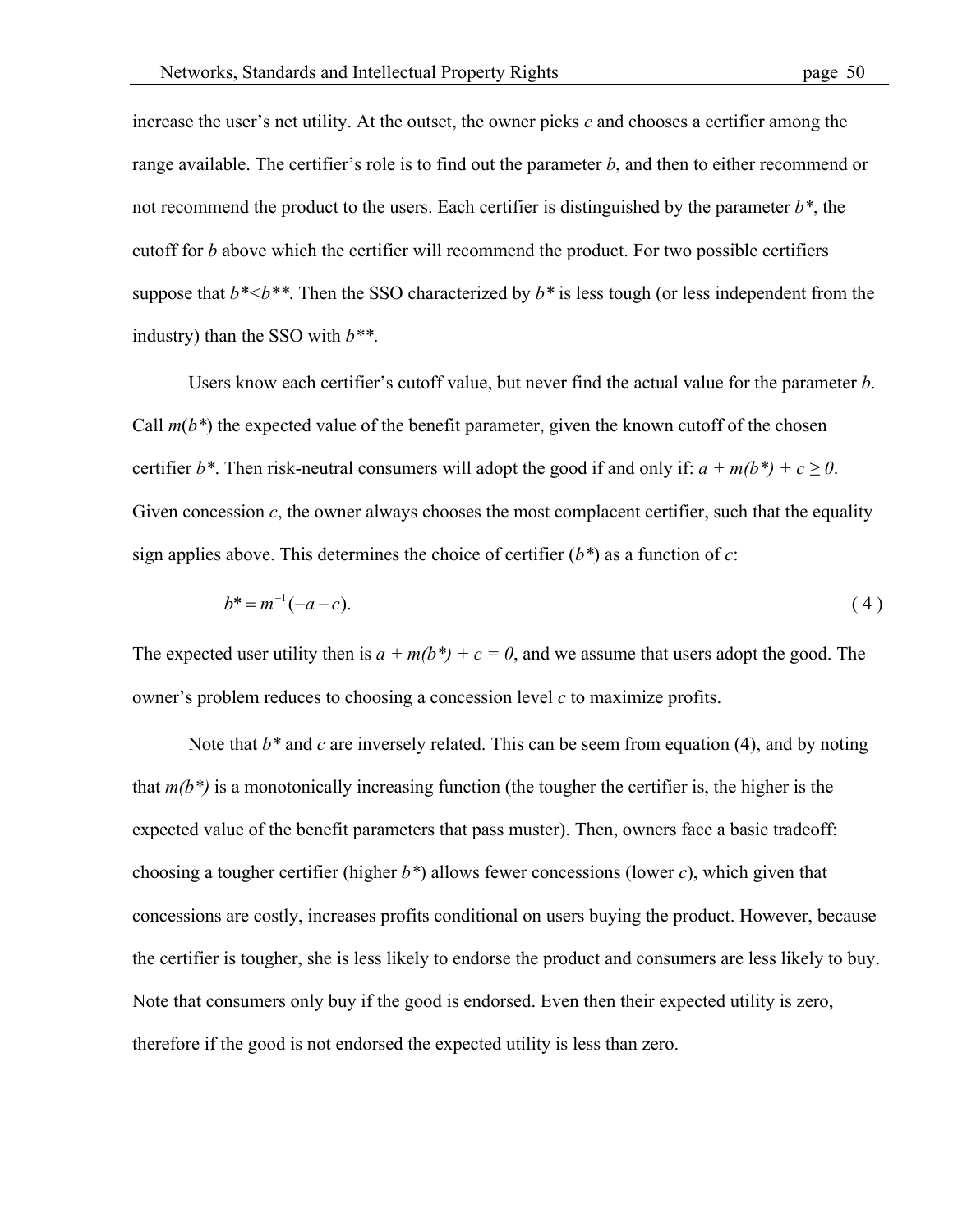We highlight only two results from this paper. First, as already mentioned, sponsors will always choose the certifier with maximal complacency, given concession *c*. Second, Lerner and Tirole (2006) show that the weaker the IP (the lower is *a*), the more independent the certifier and the more extensive the concessions will be (as represented by a higher *b\** and higher *c\**). Intuitively, the sponsor compensates for the decrease in *a* by increasing the concession level and also by increasing the independence of the certifier.

To apply the second result empirically one could consider a set of IPR, ranging in the (unobservable) attractiveness parameter *a*. We would then predict a *positive* correlation between *b\** and *c\**. Chiao *et al*. (2007) have collected a dataset of SSOs and some of their characteristics with the goal of checking such a correlation. They use several proxies for how independent the SSO is from the industry (how tough it is). These include whether the SSO is a special interest group, whether it accepts only corporate membership, and whether it uses a simple majority (as opposed to a super-majority or a consensus) as the rule for adoption of a standard. A positive answer to any of these questions indicates a low level of independence. To proxy for the concessions required by the SSO they use two measures. The first is whether the SSO requires either royalty-free or "reasonable and non-discriminatory" licensing of the IPR and the second is whether the firms must commit to a conflict-settlement clause within the SSO. A positive answer to these questions reveals extensive concessions (high *c*). They do find a positive correlation between the two variables.

## **6. Conclusion**

In this chapter we have reviewed a large and varied literature that touches upon one or more of the interconnected topics of network effects; standards, IPR, and globalization. In these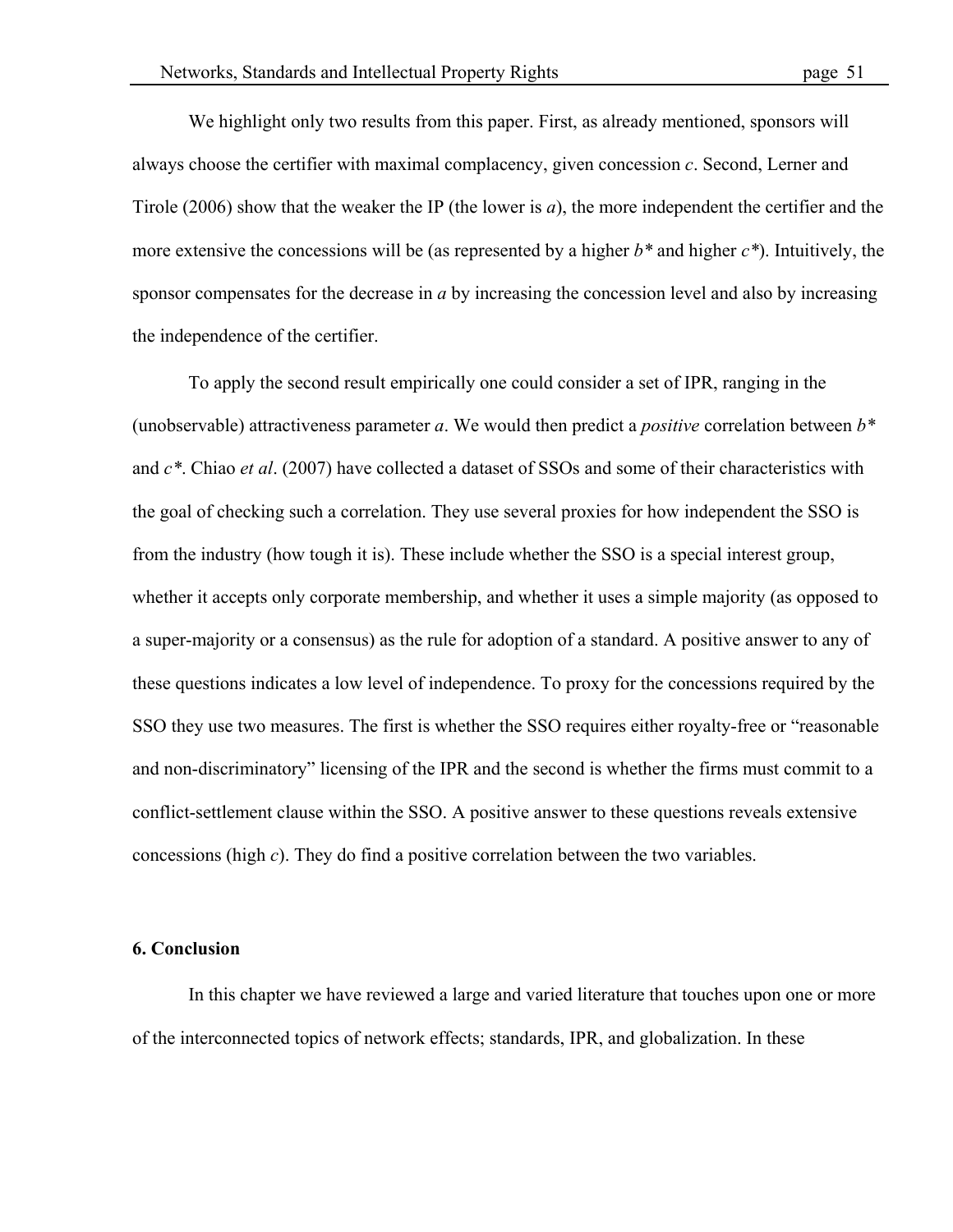concluding remarks, we attempt to bring some of the strands of this somewhat disparate literature together.

The issues listed in the last paragraph are related in several ways. As the numerous examples spread through the text should show, many products that exhibit network effects can be found in technologically advanced sectors, in which IP plays an important role. Furthermore, differences in IPR protection across countries automatically require a consideration of international issues. We also discussed that for different types of products the relevant scope for the network effects may be different (i.e., national versus international), creating room for a rich set of interactions.

As one example of the complex web of interactions among the various issues, we focused especially on standards. Many network effects (in particular indirect ones) come about through the need for complementary products or components to work properly with each other, which necessitates a well-defined standard. Thus standards must be created in many network industries. Indeed, the opposite link also occurs frequently, for standards may be set in order to create or enhance a network effect where the effect would otherwise be weak or inexistent.

Since the IP embodied in standards can be (and very often is) protected, it is hardly possible to study standards without a consideration of IPR. We also observe that, given that one single standard may have IPR originating in many different firms, and indeed countries, strategic interactions among the several actors become of the foremost importance. For instance, firms holding essential standards may jeopardize the creation of better standards, or may use their position to gain market dominance. Countries may be tempted to wield their large markets to impose their domestic standards as *de facto* norms on the rest of the world, with the correspondent rents accruing to domestic firms, but potentially at the cost of efficiency if the inferior standard wins. One slightly different aspect of the interaction between standards and globalization is that the existence of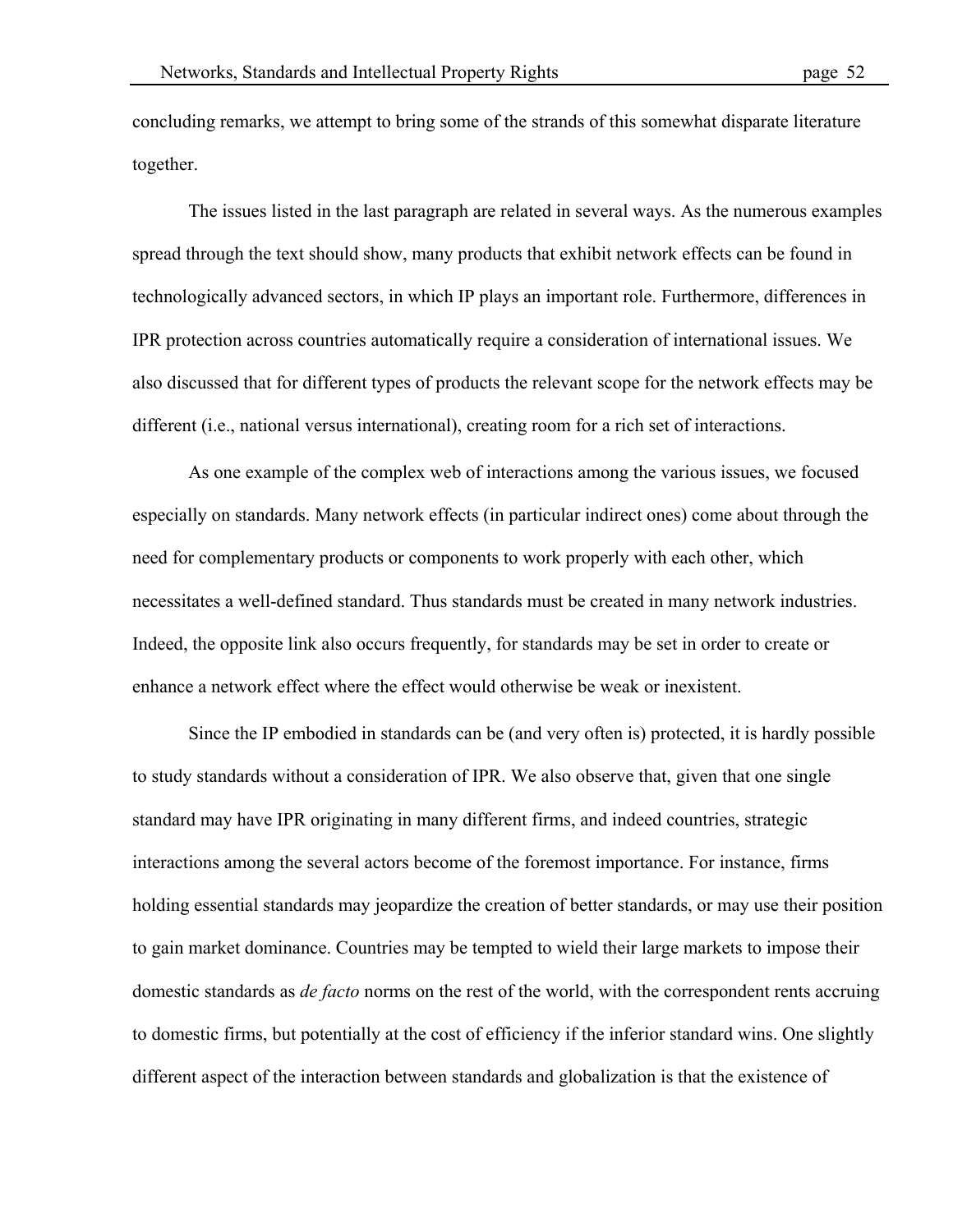different standards across countries may act as a deterrent to trade, which affects the strength of potentially realizable network effects, and thus affects welfare beyond the usual reasons. However, because standards may act as conveyors of information and diversity of knowledge, allowing different standards to co-exist may also be beneficial.

A different type of international resistance is created if IPR are not well protected in a country. This opens up the possibility that some products will not be marketed in that country, with potential losses for consumer welfare. On the other hand, it is interesting to note that under some circumstances it is actually in the firm's best interests *not* to have IPR protection, in order to gain advantage through the spread of a wider network.

We have also pointed out that in the global economy network effects are pervasive not only at the level of consumption of IPR-related goods, but also at the levels of creation and transmission of the IPR themselves. In particular, one aspect of complex products, such as color television or mobile telephony, is that they require step-by-step and incremental processes of innovation. These types of innovation pose their own problems. One challenge is the correct design of IPR policies that encourage such technological innovations. A different aspect is that the most efficient way to produce incremental innovation seems to be through the information flows that occur within networks of researchers, which we have called knowledge platforms. Even though there is not a perfect one-to-one correspondence between network products (and more generally product platforms) and research networks (or knowledge platforms), these often coincide.

We end this chapter with a word of caution. As we have shown, the multitude of interactions are likely to be complex. While they may not always be well understood by the actors in the field (where unintended consequences and wrong turns seem to be as much the norm as they are the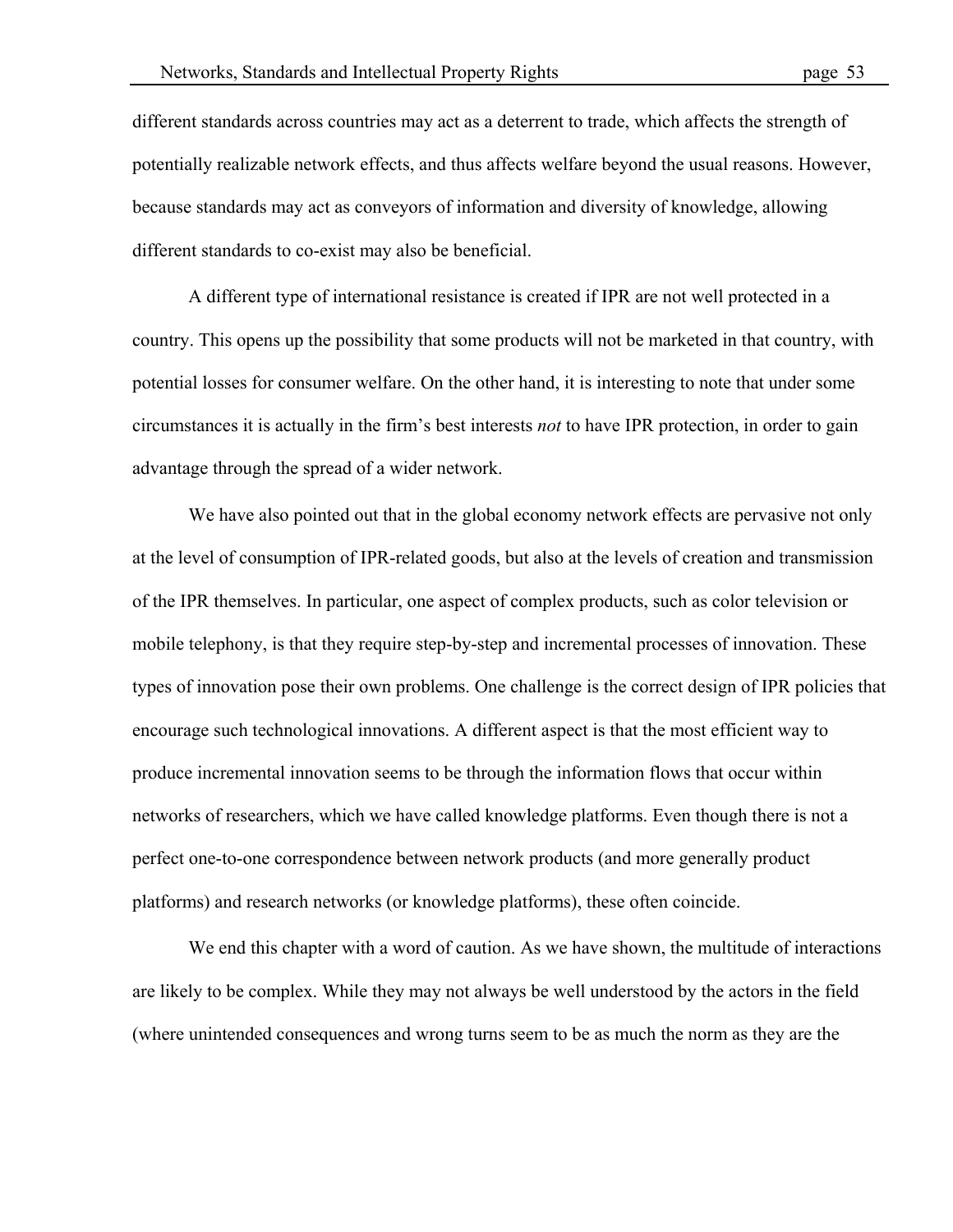exception), they also are not always well understood in the economics literature. Therefore, the need remains for future research that disentangles the relevant issues.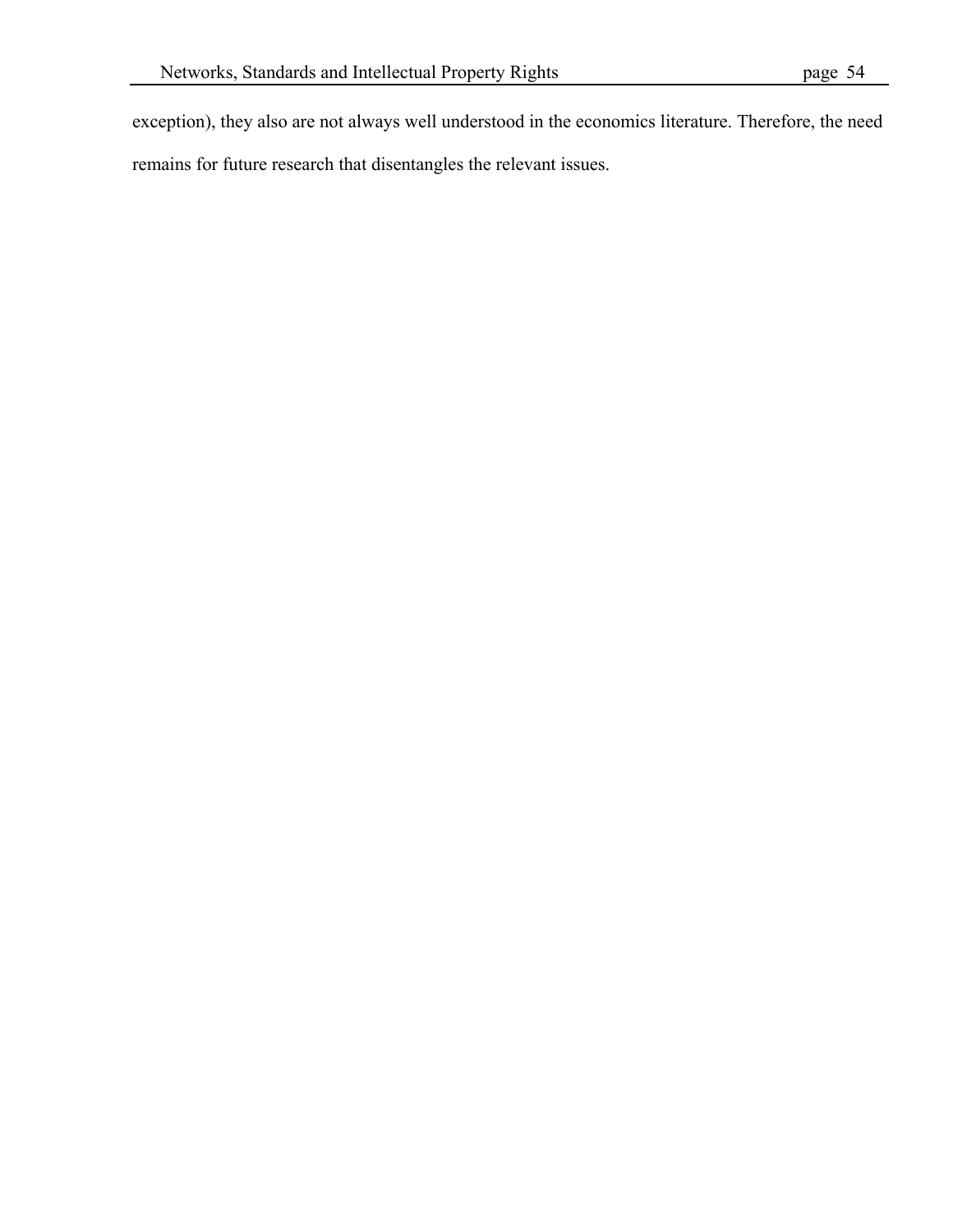## **References**

Agrawal Ajay, Devesh Kapur and John McHale. 2007. Birds of a Feather – Better Together? Exploring the Optimal Spatial Distribution of Ethnic Inventors. Cambridge MA: National Bureau of Economic Research Working Paper 12823.

Bagwell, Kyle and Garey Ramey. 1994. Coordination Economies, Advertising, and Search Behavior in Retail Markets. *American Economic Review* 84: 498-517.

Baldwin, John and Petr Hanel. 2000. Multinationals and the Canadian Innovation Process. Statistics Canada Working Paper 151.

Barrett, Christopher B. and Yi-Nung Yang. 2001. Rational Incompatibility with International Product Standards. *Journal of International Economics* 54: 171-191.

Beaucage, Jean-Sebastien and Catherine Beaudry. 2006. The Importance of Knowledge Networks within Canadian Biotechnology Clusters. École Polytechnique de Montréal manuscript.

Beggs, Alan. 1989. A Note on Switching Costs and Technology Choice. *Journal of Industrial Economics* 37: 437-440.

Bekkers, Rudi, Geert Duysters and Bart Verspagen. 2002. Intellectual Property Rights, Strategic Technology Agreements and Market Structure: the Case of GSM. *Research Policy* 31: 1141-1161.

Besen, Stanley M., and Joseph Farrell. 1994. Choosing How to Compete: Strategies and Tactics in Standardization. *Journal of Economic Perspectives* 8: 117-131.

Bresnahan, Timothy and Shane Greenstein. 1999. Technological Competition and the Structure of the Computer Industry. *Journal of Industrial Economics* 47: 1-40.

Brynjolfsson, Erik and Chris F. Kemerer. 1996. Network Externalities in Microcomputer Software: an Econometric Analysis of the Spreadsheet Market. *Management Science* 42: 1627-1647.

Chellaraj, Gnanaraj, Keith. E. Maskus and Aaditja Mattoo. 2007. The Contribution of Skilled Immigration and International Graduate Students to U.S. Innovation. *Review of International Economics*, forthcoming.

Chen, Maggie X. and Aaditya Mattoo. 2006. Regionalism in Standards: Good or Bad for Trade? Washington DC: *World Bank Policy Working Paper* no. 3458.

Chiao, Benjamin, Josh Lerner and Jean Tirole. 2007. The Rules of Standard Setting Organizations: an Empirical Analysis. *RAND Journal of Economics*, forthcoming.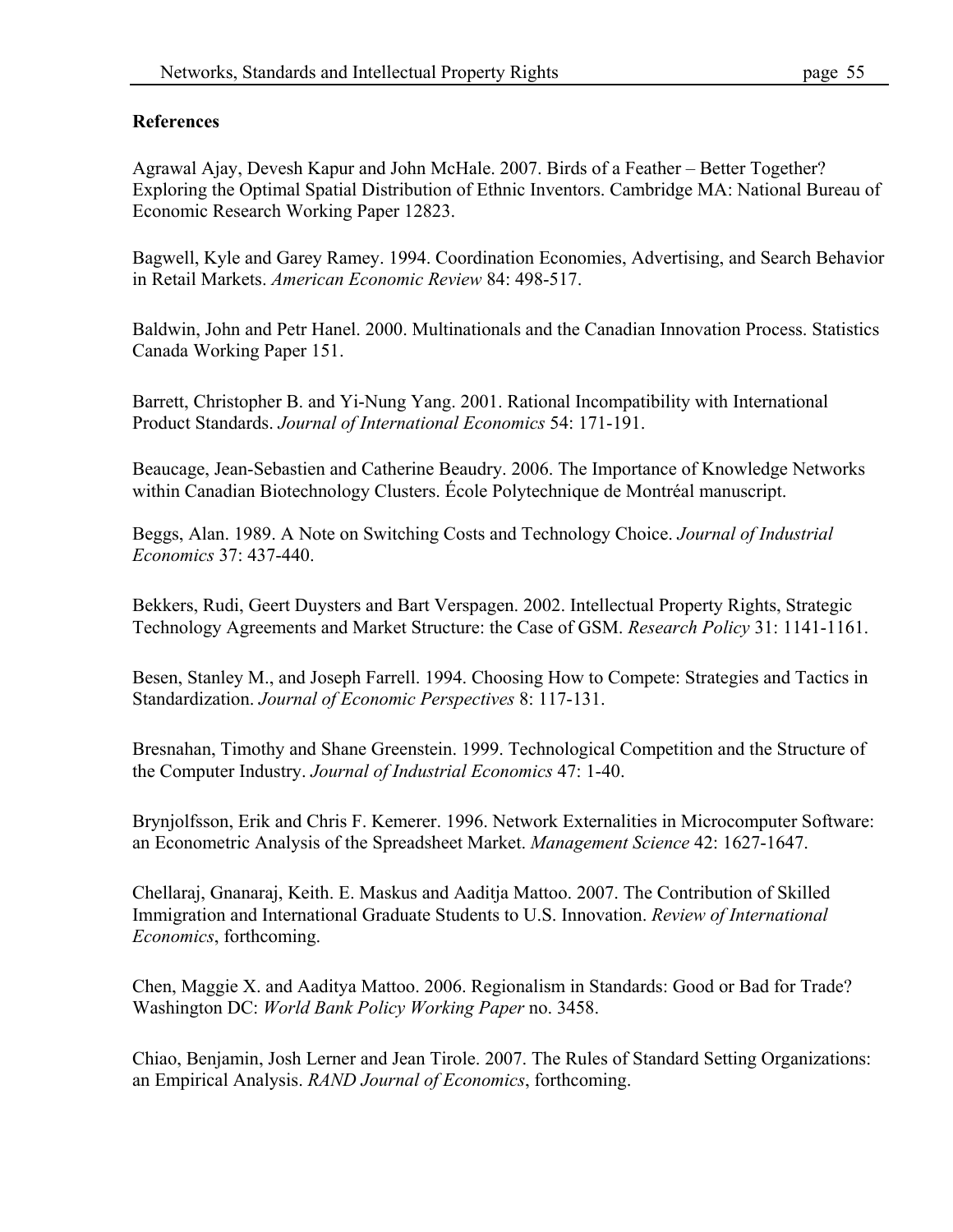Church, Jeffrey, and Neil Gandal. 1992. Network Effects, Software Provision, and Standardization. *Journal of Industrial Economics* 40: 85-104.

Conner, Kathleen R. and Richard P. Rumelt. 1991. Software Piracy: an Analysis of Protection Strategies. *Management Science* 37: 125-139.

Costinot, Arnaud. 2006. A Comparative Institutional Analysis of Agreements on Product Standards. University of California, San Diego, Economics Department manuscript.

David, Paul A. 1985. Clio and the Economics of QWERTY. *American Economic Review Papers and Proceedings* 75: 332-337.

David, Paul A., and Shane Greenstein. 1990. The Economics of Compatibility Standards: An Introduction to Recent Research. *Economics of Innovation and New Technology* 1: 3-41.

DeLacey, Brian, Kerry Herman, David Kiron, Josh Lerner, and Wai-Shun Lo. 2006. Government Intervention in Standardization. Harvard University, Harvard Business School manuscript.

Diamond, Jared. 1997. The Curse of QWERTY. *Discover Magazine*18, no. 04 (April), online edition: http://www.discover.com/issues/apr-97/features/thecurseofqwerty1099/, accessed on 2/3/2007.

Economides, Nicholas. 1996. The Economics of Networks. *International Journal of Industrial Organization* 14: 673-699.

Economides, Nicholas and Charles Himmelberg. 1995a. Critical Mass and Network Size with Application to the US Fax Market. New York University, Stern School of Business, Discussion Paper no. EC-95-11.

\_\_\_\_\_\_\_\_\_\_\_\_\_\_\_\_\_. 1995b. Critical Mass and Network Evolution in Telecommunications. In *Toward a Competitive Telecommunication Industry, Selected Papers from the 1994 Telecommunications Policy Research Conference*, edited by Gerard Brock.,Mahwah,New Jersey: Lawrence Erlbaum.

Economides, Nicholas and Evangelos Katsamakas. 2006. Two-Sided Competition of Proprietary vs. Open-Source Technology Platforms and the Implications for the Software Industry. *Management Science* 52: 1057-1071.

Einhorn, Michael A. 1992. Mix and Match Compatibility with Vertical Product Dimensions. *RAND Journal of Economics* 23: 535-547.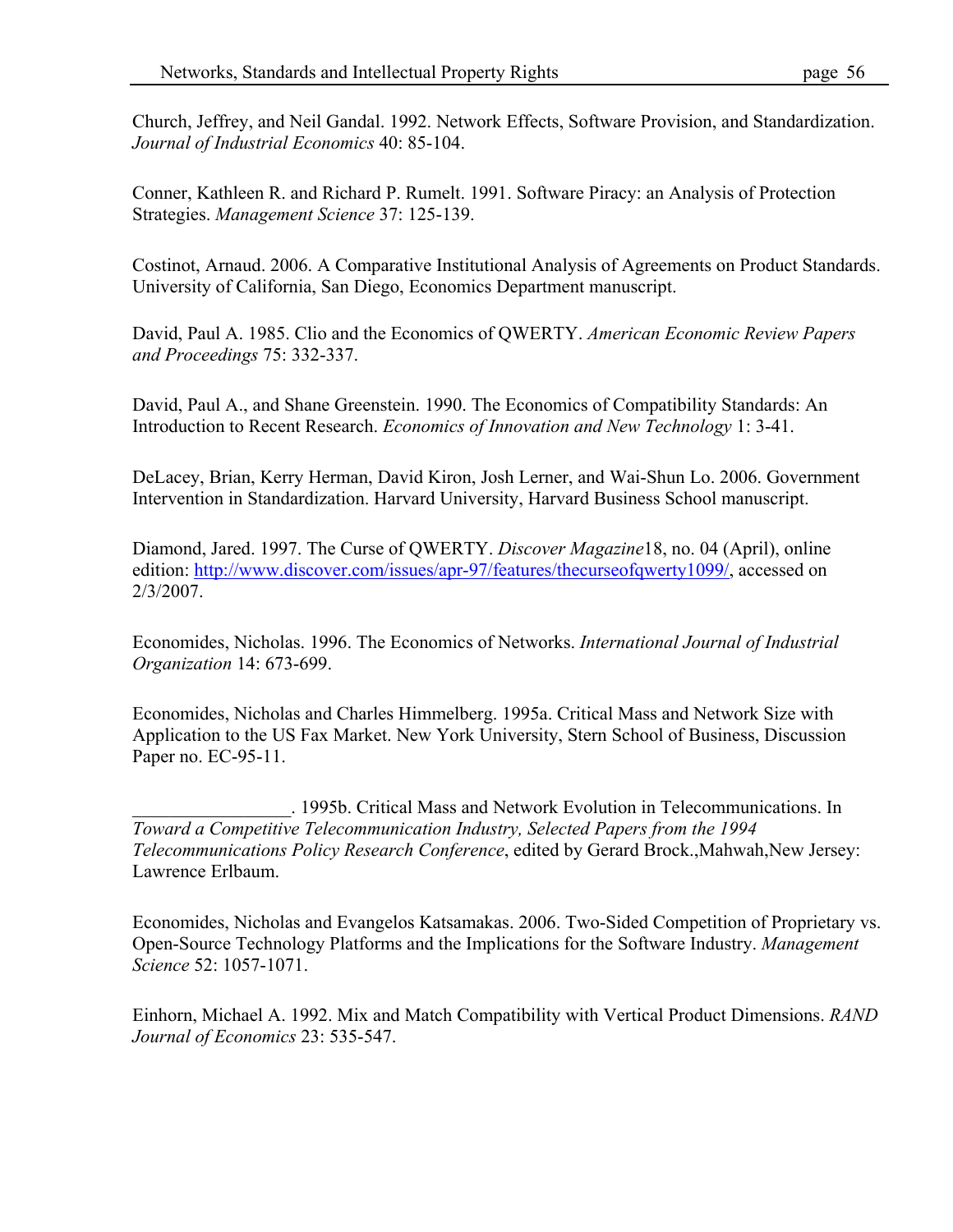Farrell, Joseph and Paul Klemperer. 2007. Coordination and Lock-in: Competition with Switching Costs and Network Effects. In *Handbook of Industrial Organization, vol. 3*, edited by C. Mark Armstrong and Robert H. Porter. Amsterdam: North Holland, forthcoming.

Farrell, Joseph and Garth Saloner. 1985. Standardization, Compatibility, and Innovation. *RAND Journal of Economics* 16: 70-83.

\_\_\_\_\_\_\_\_\_\_\_\_\_\_\_\_\_. 1986. Installed Base and Compatibility: Innovation, Product Preannouncements and Predation. *American Economic Review* 76: 940-955.

\_\_\_\_\_\_\_\_\_\_\_\_\_\_\_\_\_. 1988. Coordination through Committees and Markets. *RAND Journal of Economics* 19: 235-252.

Farrell, Joseph and Carl Shapiro. 2004. Intellectual Property, Competition and Information Technology. In *The Economics of Information Technology*, edited by Hal R. Varian, Joseph Farrell and Carl Shapiro. Cambridge, United Kingdom: Cambridge University Press.

Foray, Dominique and W. Edward Steinmueller. 2002. On the Economics of R&D and Technological Collaborations: Insights and Results from the Project *Colline*. *Economics of Innovation and New Technology* 12: 77-91.

Funk, Jeffrey L. and David T. Methe. 2001. Market- and Committee-Based Mechanisms in the Creation and Diffusion of Global Industry Standards: the Case of Mobile Communication. *Research Policy* 30: 589-610.

Gandal, Neil. 1994. Hedonic Price Indexes for Spreadsheets and an Empirical Test for Network Externalities. *RAND Journal of Economics* 25: 160-170.

Gandal, Neil and Oz Shy. 2001. Standardization Policy and International Trade. *Journal of International Economics* 53: 363-383.

Gawer, Annabelle and Michael A. Cusumano. 2002. *Platform Leadership: How Intel, Microsoft and Cisco Drive Industry Innovation*. Boston, MA: Harvard Business School Press.

Gilson, Ronald J. 1999. The Legal Infrastructure of High Technology Industrial Districts: Silicon Valley, Route 128, and Covenants not to Compete. *New York University Law Review* 74: 575-629.

Gittelman, Michelle. 2007. Does Geography Matter for Science-Based Firms? Epistemic Communities and the Geography of Research and Patenting in Biotechnology. *Organization Science*, forthcoming.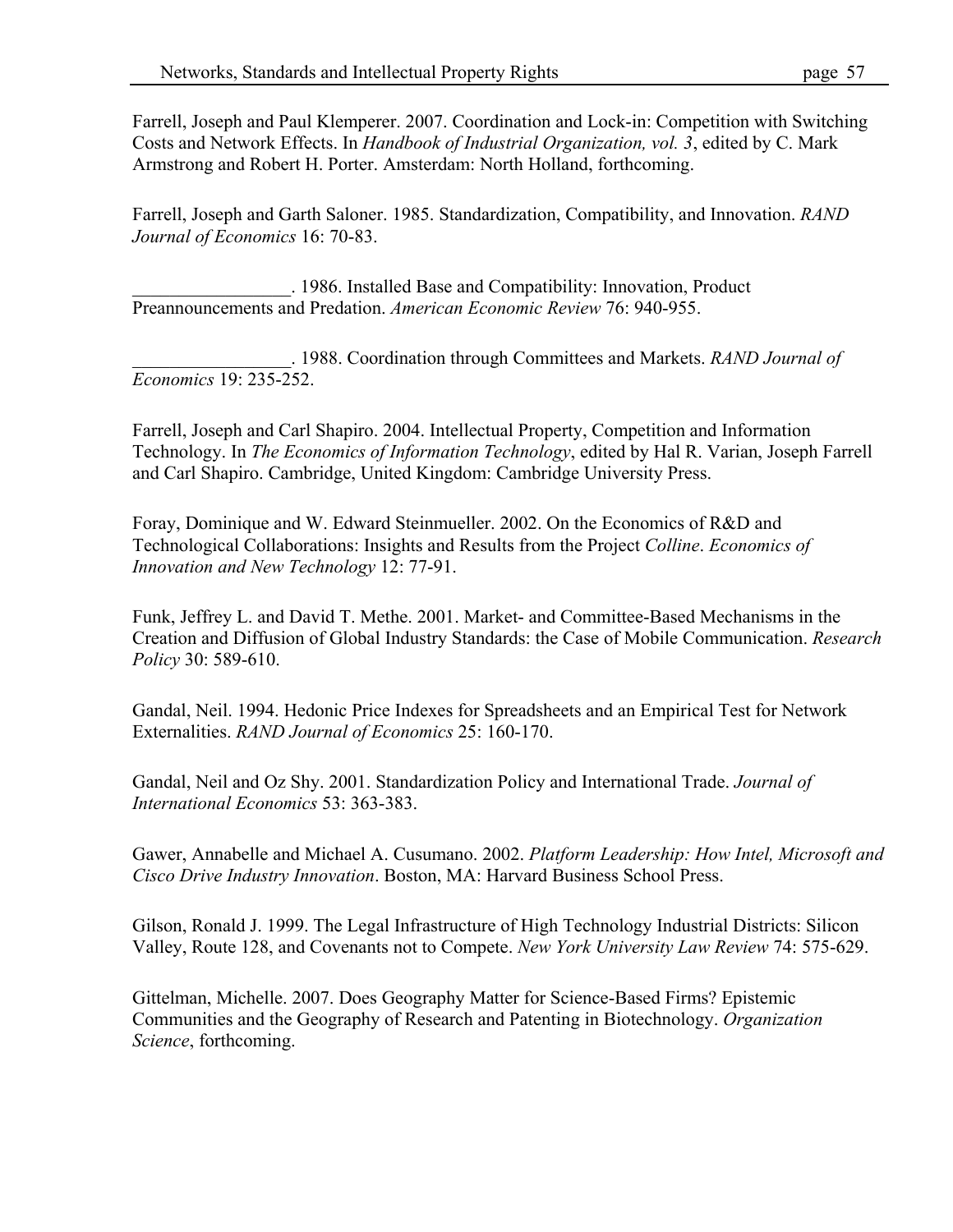Givon, Moshe, Vijay Mahajan and Eitan Muller. 1995. Software Piracy: Estimation of Lost Sales and the Impact on Software Diffusion. *Journal of Marketing* 59: 29-37.

Glimstedt, Henrik. 2001. Competitive Dynamics of Technological Standardization: the Case of Third Generation Cellular Communications. *Industry and Innovation* 8: 49-78.

Havoscope. 2006. *Global Index of Illicit Markets*.Available at http://www.havocscope.com/, accessed 11/26/2006.

Interbrand. 2006. *Best Global Brands 2006*. Available at http://www.ourfishbowl.com/images/surveys/BGB06Report\_072706.pdf, accessed 2/12/2007.

Jaffe, Adam, Manuel Trachtenberg and Rebecca Henderson. 1993. Geographic Localization for Knowledge Flows as Evidenced by Patent Citations. *Quarterly Journal of Economics* 108, 577-598.

Jensen, Richard and Marie Thursby. 1996. Patent Races, Product Standards, and International Competition. *International Economic Review* 37: 21-49.

Katz, Michael L. and Carl Shapiro. 1985. Network Externalities, Competition, and Compatibility. *American Economic Review* 75: 424-440.

\_\_\_\_\_\_\_\_\_\_\_\_\_\_\_\_\_. 1986. Technology Adoption in the Presence of Network Externalities. *Journal of Political Economy* 94: 822-841.

Keller, Wolfgang. 2004. International Technology Diffusion. *Journal of Economic Literature* 42: 752-782.

Kerin, Roger A., Steven W. Hartley, Eric. N. Berkowitz and William Rudelius. 2006. *Marketing, 8th Edition*, Boston, MA: McGraw-Hill.

Kerr, William. 2006. The Ethnic Composition of U.S. Inventors. Harvard University, Harvard Business School manuscript.

\_\_\_\_\_\_\_\_\_\_\_\_\_\_\_\_\_\_. 2007. Ethnic Scientific Communities and International Technology Diffusion. *The Review of Economics and Statistics*, forthcoming.

Khanna, Tarun and Krishna G. Palepu. 1997. Why Focused Strategies May Be Wrong for Emerging Markets. *Harvard Business Review* 75: 41-51.

Lerner, Josh and Jean Tirole. 2006. A Model of Forum Shopping. *American Economic Review* 96: 1091-1113.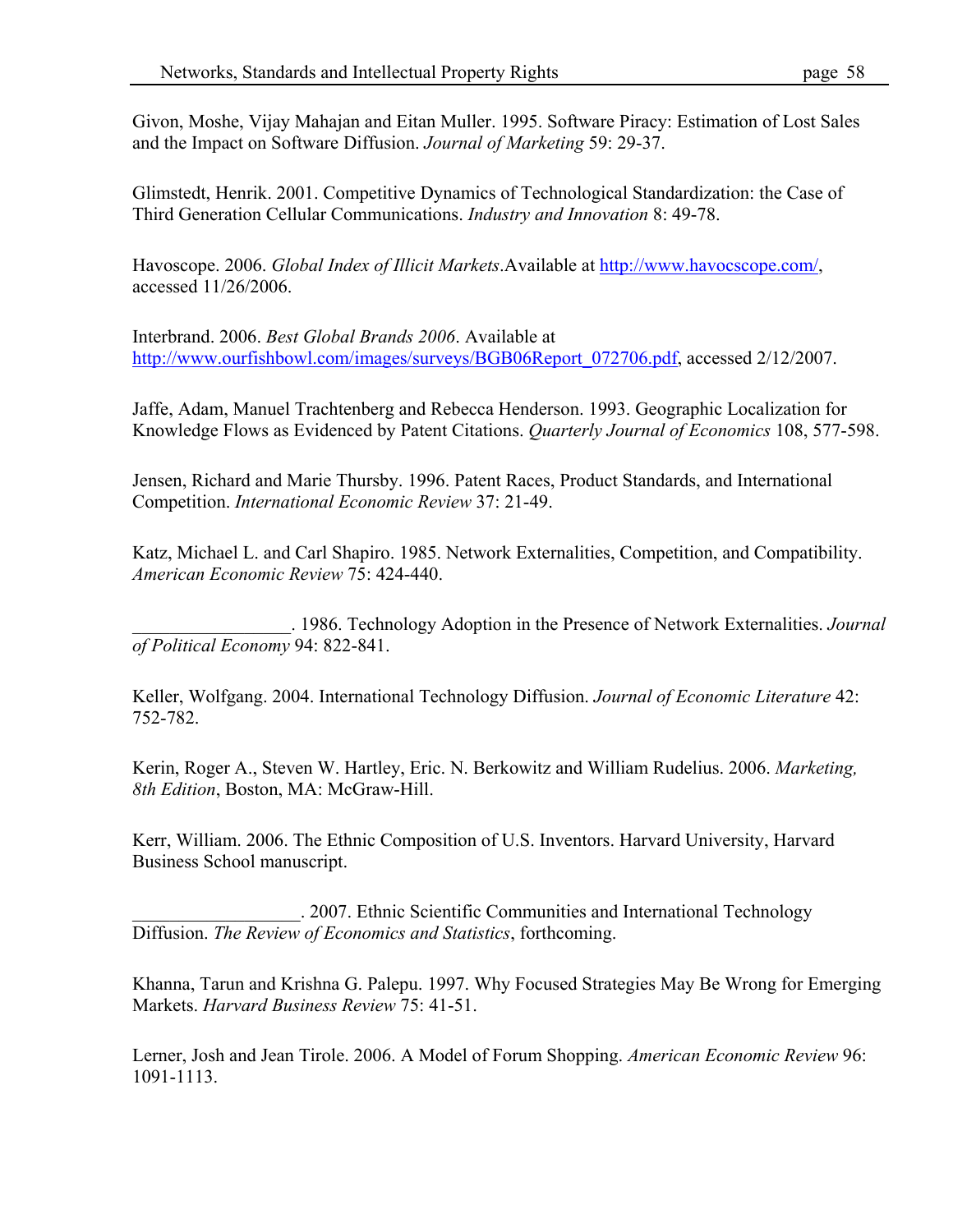Liebowitz, Stan J., Stephen E. Margolis. 1990. The Fable of the Keys. *Journal of Law and Economics* 33: 1-25.

\_\_\_\_\_\_\_\_\_\_\_\_\_\_\_\_\_\_\_, 1994. Network Externality: An Uncommon Tragedy. *Journal of Economic Perspectives* 8: 133-150.

Love, James and Stephen Roper. 2001. Location and Network Effects on Innovation Success: Evidence for UK, German and Irish Manufacturing Plants. *Research Policy* 30: 643-661.

Markovich, Sarit. 2007. Snowball: A Dynamic Oligopoly Model with Network Externalities. Northwestern University, Kellogg School of Management manuscript.

Markovich, Sarit and Johannes Moenius. 2006a. Winning While Losing: Competition Dynamics in the Presence of Indirect Network Effects. University of Redlands, School of Business manuscript.

\_\_\_\_\_\_\_\_\_\_\_\_\_\_\_\_\_\_\_\_. 2006b. To Hunt or to Scavenge: Optimal Investment Strategies in the Presence of Indirect Network Effects. University of Redlands, School of Business manuscript.

Maskus, Keith E. 2000. *Intellectual Property Rights in the Global Economy*. Washington, DC: Institute for International Economics.

Maskus, Keith E., Tsunehiro Otsuki and John S. Wilson. 2004. The Cost of Complying with Foreign Product Standards for Firms in Developing Countries: An Econometric Study. World Bank, Development Economics Research Group manuscript.

Matutes, Carmen and Pierre Regibeau. 1988. 'Mix and Match': Product Compatibility without Network Effects. *RAND Journal of Economics* 19: 221-234.

Menell, Peter and Suzanne Scotchmer. 2007. Intellectual Property. In *Handbook of Law and Economics*, edite by A. Mitchell Polinsky and Steven Shavell., Amsterdam: Elsevier, forthcoming.

Merges, Robert P. and Richard R. Nelson. 1990. On the Complex Economics of Patent Scope. *Columbia Law Review* 90: 839-916.

Mika, Peter, Elfring, Tom and Peter Groenenwegen. 2006. Application of Semantic Technology for Social Network Analysis in the Sciences. *Scientometrics* 68: 3-27.

Moenius, Johannes. 2004. Information versus Product Adaptation: the Role of Standards in Trade. University of Redlands, School of Business manuscript.

Mowery, David C. and Timothy Simcoe. 2002. Is the Internet a U.S. Invention? An Economic and Technological History of Computer Networking. *Research Policy* 31: 1369-1387.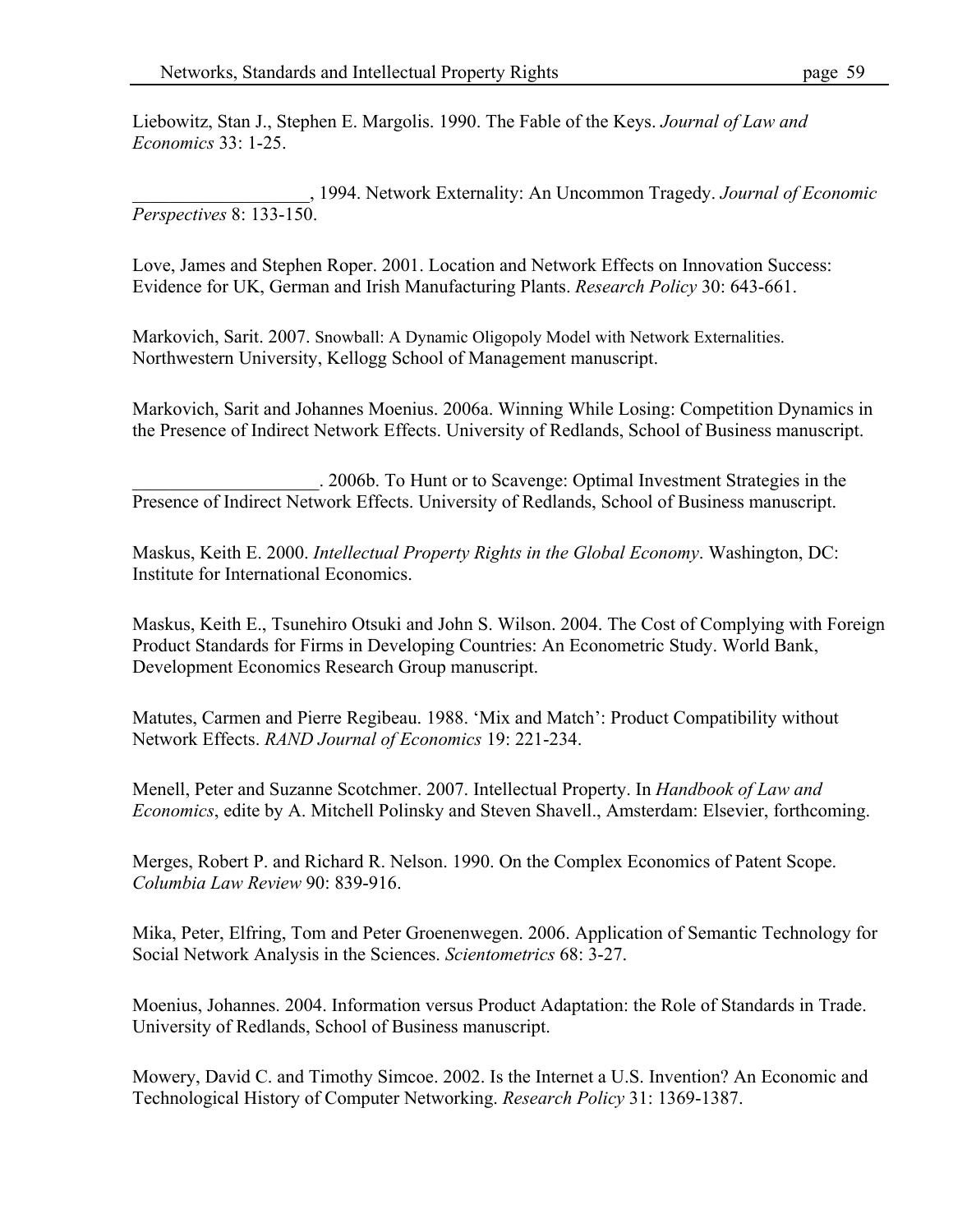Oberholzer-Gee, Felix and Koleman Strumpf. 2007. The Effect of File Sharing on Record Sales: an Empirical Analysis. *Journal of Political Economy*, 115: 1-42.

O'Donoghue, Ted, Suzanne Scotchmer, and Jaques-Francois Thisse. 1998. Patent Breadth, Patent Life, and the Pace of Technological Progress.,*Journal of Economics and Management Strategy* 7: 1- 32.

Rauch, James E. 2001. Business and Social Networks in International Trade. *Journal of Economic Literature* 33: 1177-1203.

Rauch, James E. and Vitor Trindade. 2002. Ethnic Chinese Networks in International Trade. *Review of Economics and Statistics* 84: 116-130.

\_\_\_\_\_\_\_\_\_\_\_\_\_\_\_\_\_\_\_\_\_. 2003. Information, International Substitutability, and Globalization. *American Economic Review* 93: 775-791.

\_\_\_\_\_\_\_\_\_\_\_\_\_\_\_\_\_\_\_\_\_\_. 2005. Neckties in the Tropics: A Model of International Trade and Cultural Diversity. Cambridge MA: National Bureau of Economic Research Working Paper 11890.

Rauch, James E. and Joel Watson. 2007. Clusters and Bridges in Networks of Entrepreneurs. In *The Missing Links: Formation and Decay of Economic Networks*, edited by James E. Rauch.New York: Russell Sage Foundation, forthcoming.

Salop, Steven C. 1979., Monopolisitc Competition with Outside Goods. *Bell Journal of Economics* 10: 141-156.

Schilling, Melissa A. and Corey C. Phelps. 2007.Interfirm Collaboration Networks: The Impact of Small World Connectivity on Firm Innovation. In *Entrepreneurship, Innovation and the Growth Mechanism of the Free-Market Economies,* edited by Eytan Sheshinki, Robert J. Strom and William J. Baumol, Princeton University Press*.*

Shy, Oz and Jacques-François Thisse. 1999. A Strategic Approach to Software Protection. *Journal of Economics and Management Strategy* 8: 163-190.

Software and Information Industry Association. 2000. *SIIA's Report on Global Software Piracy 2000*. Available at www.siia.net/estore/GPR-00.pdf.

\_\_\_\_\_\_\_\_\_\_\_\_\_\_\_\_\_\_\_\_\_. . 2006. *What is Piracy?* Website information. Available at (www.siia.net/piracy/whatis.asp), accessed on 12/6/2006.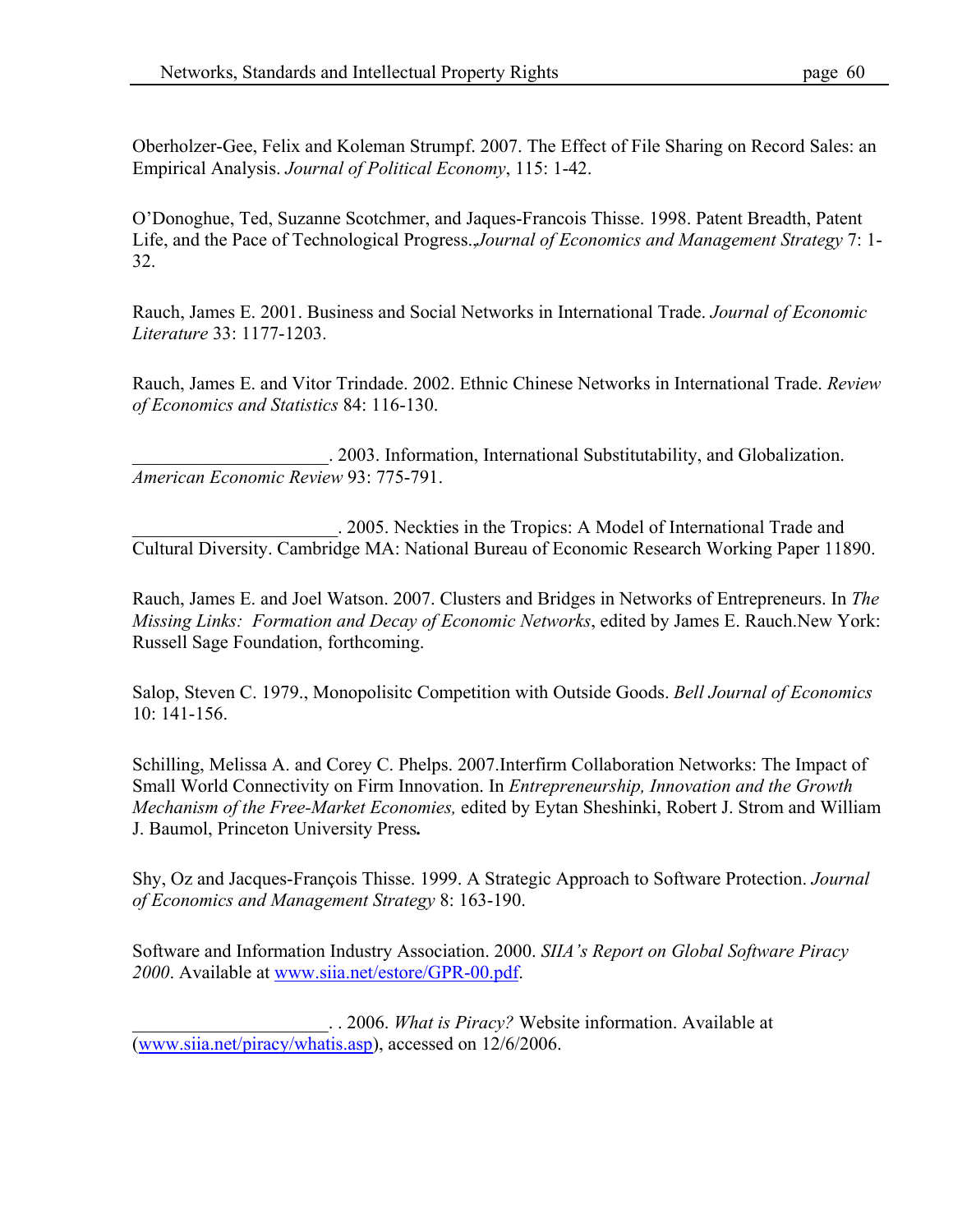Slive, Joshua and Dan Bernhardt. 1998. Pirated for Profit. *Canadian Journal of Economics* 31: 886- 899.

Takeyama, Lisa N. 1994. The Welfare Implications of Unauthorized Reproduction of Intellectual Property in the Presence of Demand Network Externalities. *Journal of Industrial Economics* 42: 155-166.

Varian, Hal R. 2004. Competition and Market Power. In *The Economics of Information Technology*, edited by Hal R. Varian, Joseph Farrell and Carl Shapiro. Cambridge, United Kingdom: Cambridge University Press.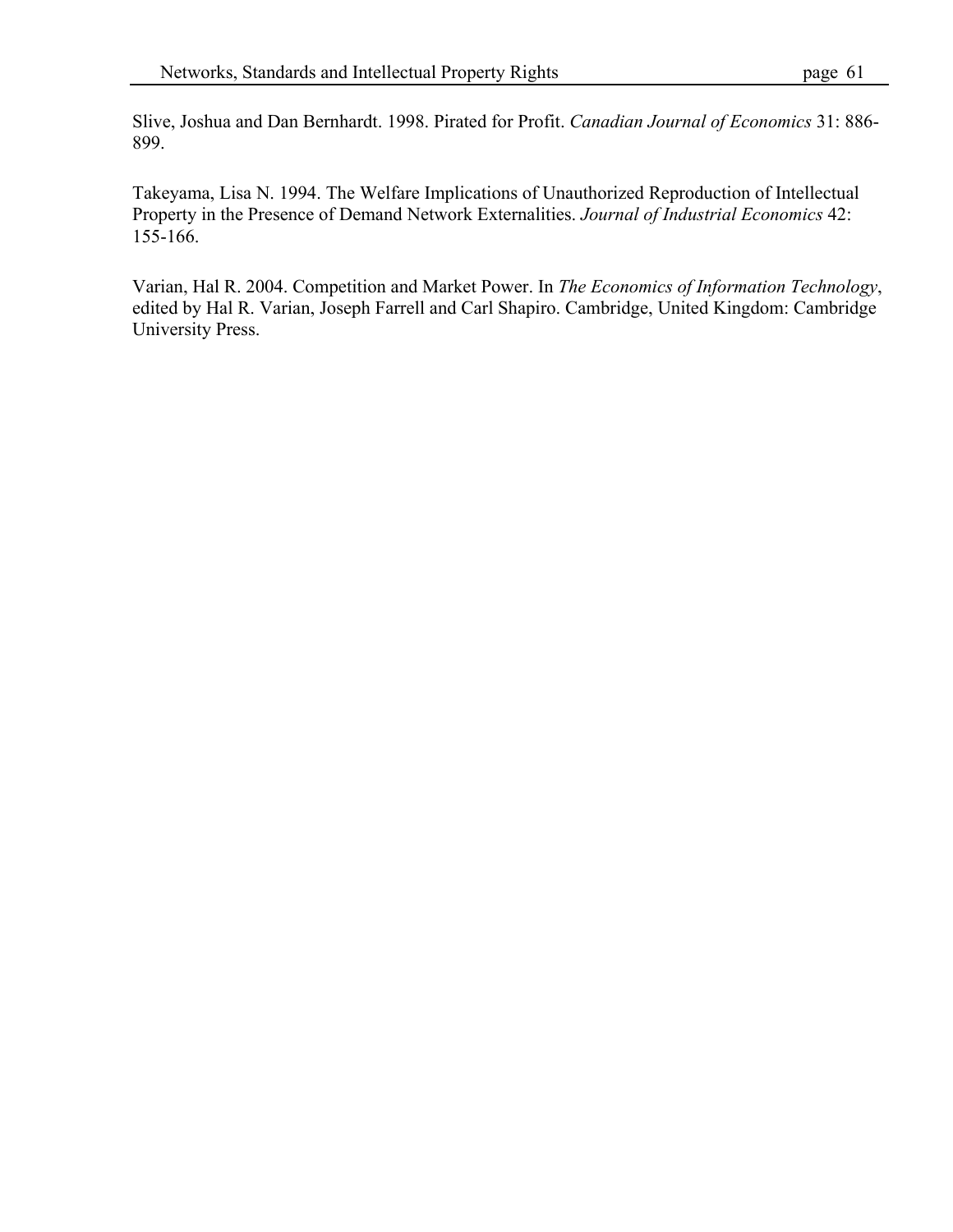

**Figure 1: Multiple Demand Equilibria for Network Goods (Economides 1996).** 



**Figure 2 – Change when Anti-piracy Protection Increases.**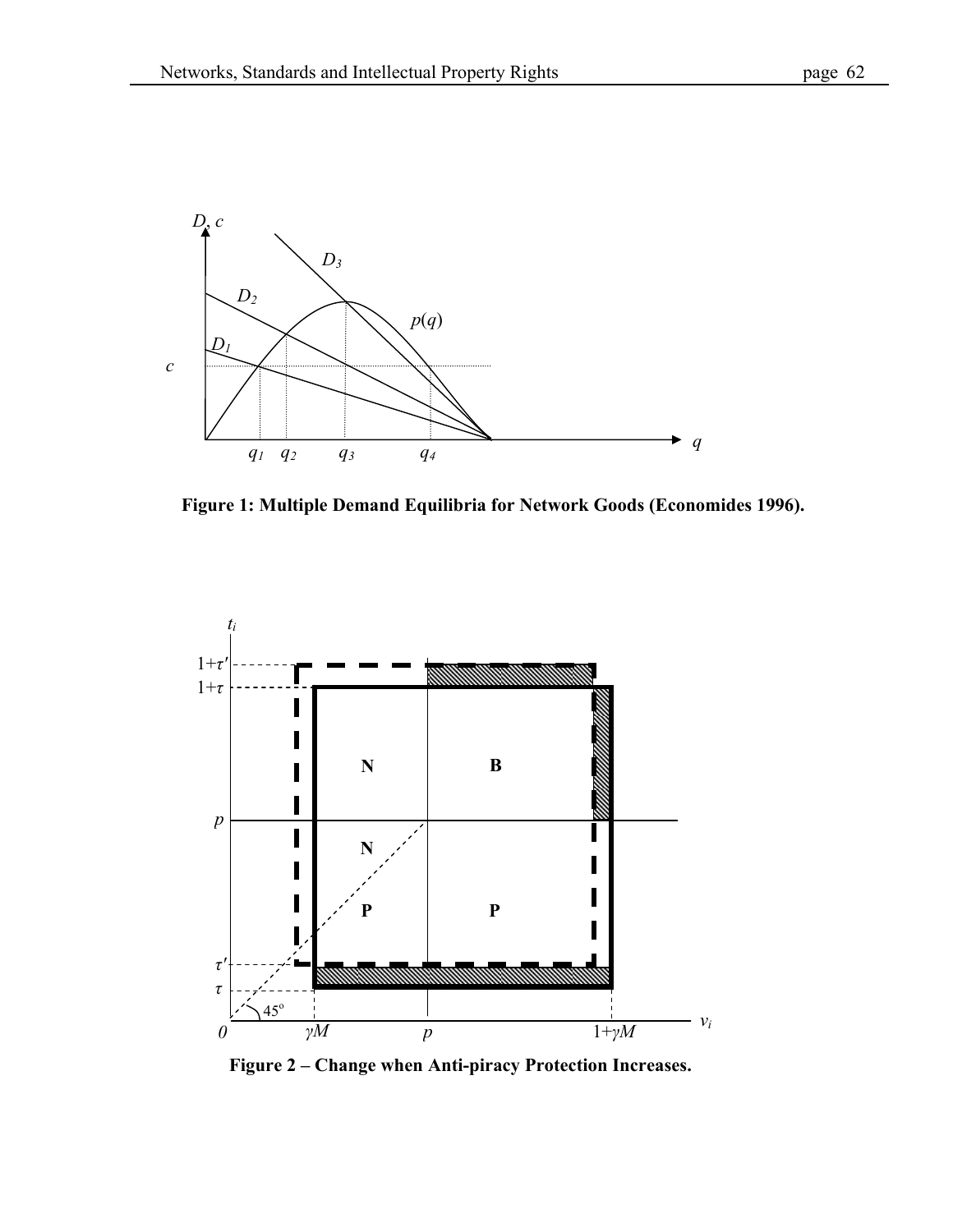

**Figure 3 – Gandal and Shy's (2001) Circular Country α.**



**Figure 4 – Barrett and Yang's (2001) Technology Space.**